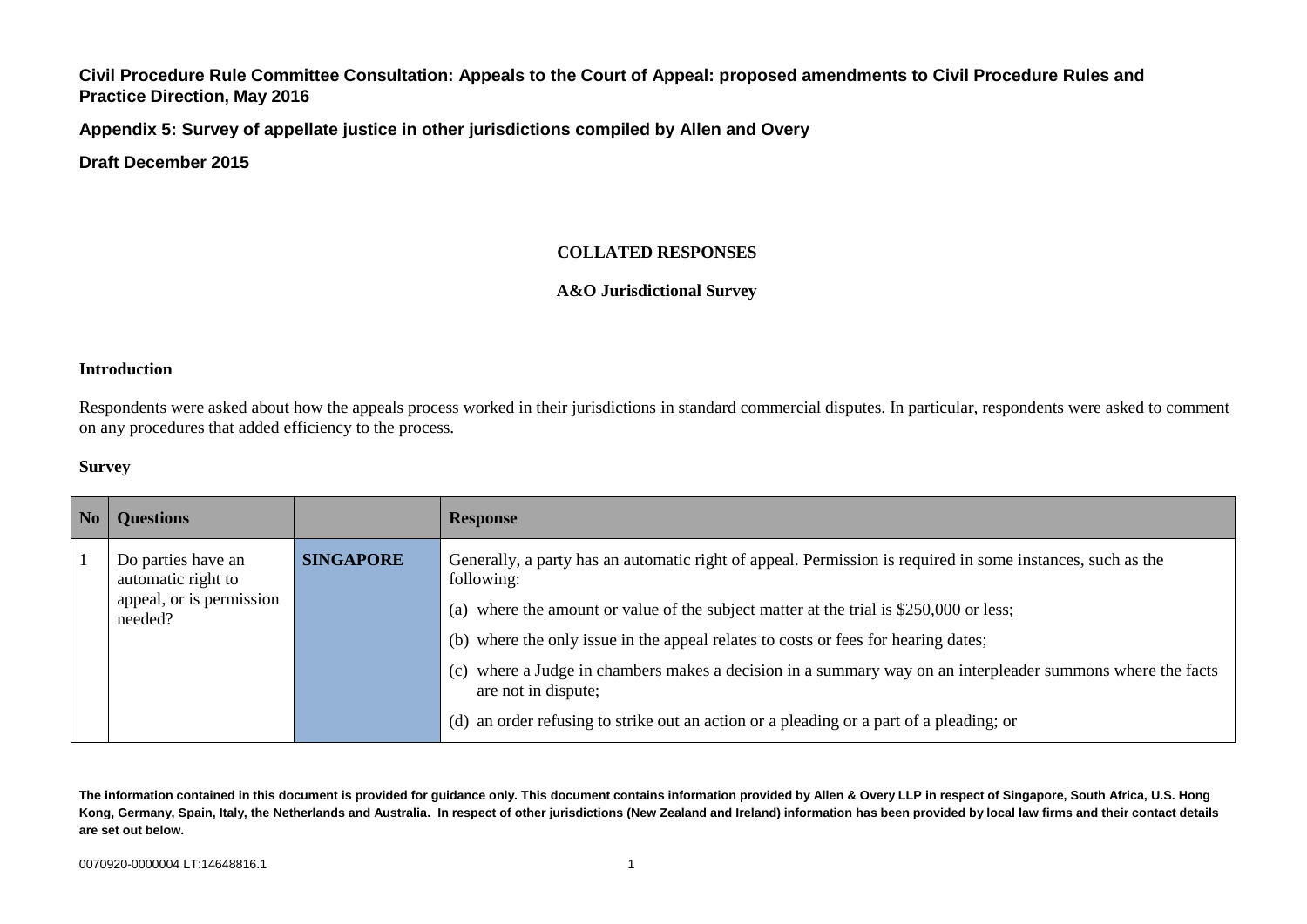**Appendix 5: Survey of appellate justice in other jurisdictions compiled by Allen and Overy**

**Draft December 2015**

| N <sub>0</sub> | <b>Questions</b> |                  | <b>Response</b>                                                                                                                                                                                                                                                                                                                   |
|----------------|------------------|------------------|-----------------------------------------------------------------------------------------------------------------------------------------------------------------------------------------------------------------------------------------------------------------------------------------------------------------------------------|
|                |                  |                  | (e) where the High Court makes an order in the exercise of its appellate jurisdiction with respect to any<br>proceedings under the Adoption of Children Act (Cap. 4) or specific parts of the Women's Charter (Cap.<br>353).                                                                                                      |
|                |                  |                  | There is no right of appeal in the following limited situations:                                                                                                                                                                                                                                                                  |
|                |                  |                  | where a Judge makes an order giving unconditional leave to defend an action or an order setting aside<br>unconditionally a default judgment;                                                                                                                                                                                      |
|                |                  |                  | (ii) except if the appellant is the defendant, where a Judge makes an order giving leave to defend on condition<br>that the defendant pays into court or gives security for the sum claimed or an order setting aside a default<br>judgment on condition as aforesaid;                                                            |
|                |                  |                  | (iii) (subject to any other provision in the section which prescribes these rules), where a Judge makes an<br>interlocutory order in chambers unless the Judge has certified, on application within seven days after the<br>making of the order by any party for further argument in court, that he requires no further argument; |
|                |                  |                  | (iv) where the judgment or order is made by consent of the parties; or                                                                                                                                                                                                                                                            |
|                |                  |                  | (v) here, by any written law for the time being in force, the judgment or order of the High Court is expressly<br>declared to be final.                                                                                                                                                                                           |
|                |                  | <b>HONG KONG</b> | The general rule is that an appeal lies as of right to the Court of Appeal from every judgment or order of the<br>Court of First Instance (High Court) in any civil cause or matter, subject to exceptions such as:<br>an appeal against an order made by a Court relating only to costs; or                                      |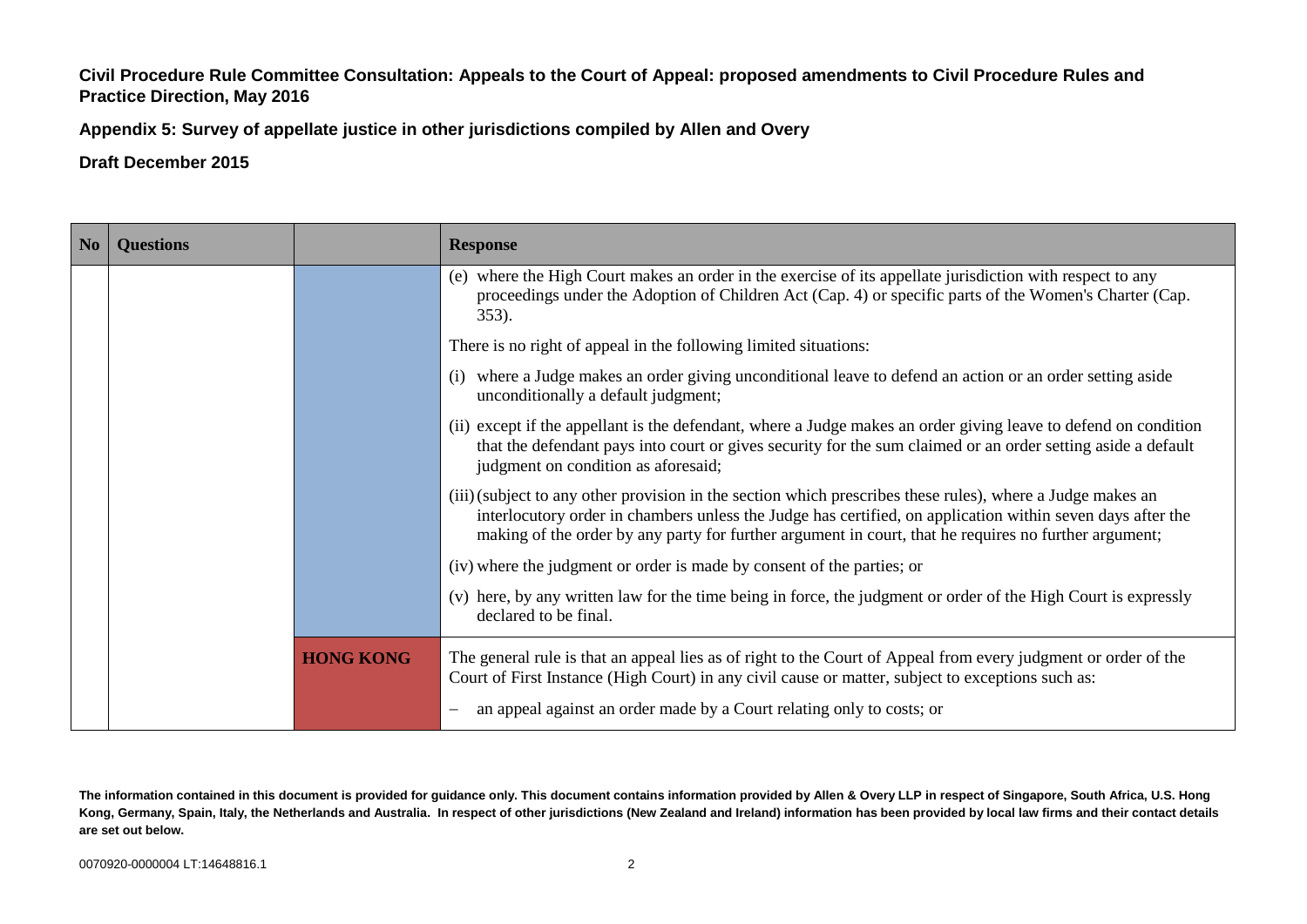**Appendix 5: Survey of appellate justice in other jurisdictions compiled by Allen and Overy**

**Draft December 2015**

| N <sub>0</sub> | <b>Questions</b> |                               | <b>Response</b>                                                                                                                                                                                                                                                                                                                                                                              |
|----------------|------------------|-------------------------------|----------------------------------------------------------------------------------------------------------------------------------------------------------------------------------------------------------------------------------------------------------------------------------------------------------------------------------------------------------------------------------------------|
|                |                  |                               | an interlocutory judgment or order of the Court of First Instance.                                                                                                                                                                                                                                                                                                                           |
|                |                  | <b>SOUTH</b><br><b>AFRICA</b> | The right to appeal is not an automatic right under South African law. The party wishing to appeal a judgment (in<br>full or in part) must first obtain leave to appeal from the court that handed down the judgment. If leave to appeal<br>is refused by the court that handed down the judgment, the party can apply directly to the appropriate higher<br>court for permission to appeal. |
|                |                  | <b>NEW</b><br><b>ZEALAND</b>  | The general principle underlying New Zealand's appellate system is that a party to proceedings may pursue two<br>level of appeal, as follows:                                                                                                                                                                                                                                                |
|                |                  |                               | The first by right on questions of law and fact; and                                                                                                                                                                                                                                                                                                                                         |
|                |                  |                               | The second by leave, also on questions of law and fact.                                                                                                                                                                                                                                                                                                                                      |
|                |                  |                               | First appeals from civil proceedings are made to the next highest court in the court structure, eg from the District<br>Court to the High Court, or from the High Court to the Court of Appeal.                                                                                                                                                                                              |
|                |                  |                               | Parties have an automatic right to appeal decisions of the High Court to the Court of Appeal. Matters appealed to<br>the High Court from a District Court and certain tribunals can be taken to the Court of Appeal with leave if a<br>second appeal is warranted. The Court of Appeal may also grant leave to appeal questions of law from the<br>Employment Court.                         |
|                |                  |                               | Parties must apply for leave to appeal against decisions of the Court of Appeal to the Supreme Court.                                                                                                                                                                                                                                                                                        |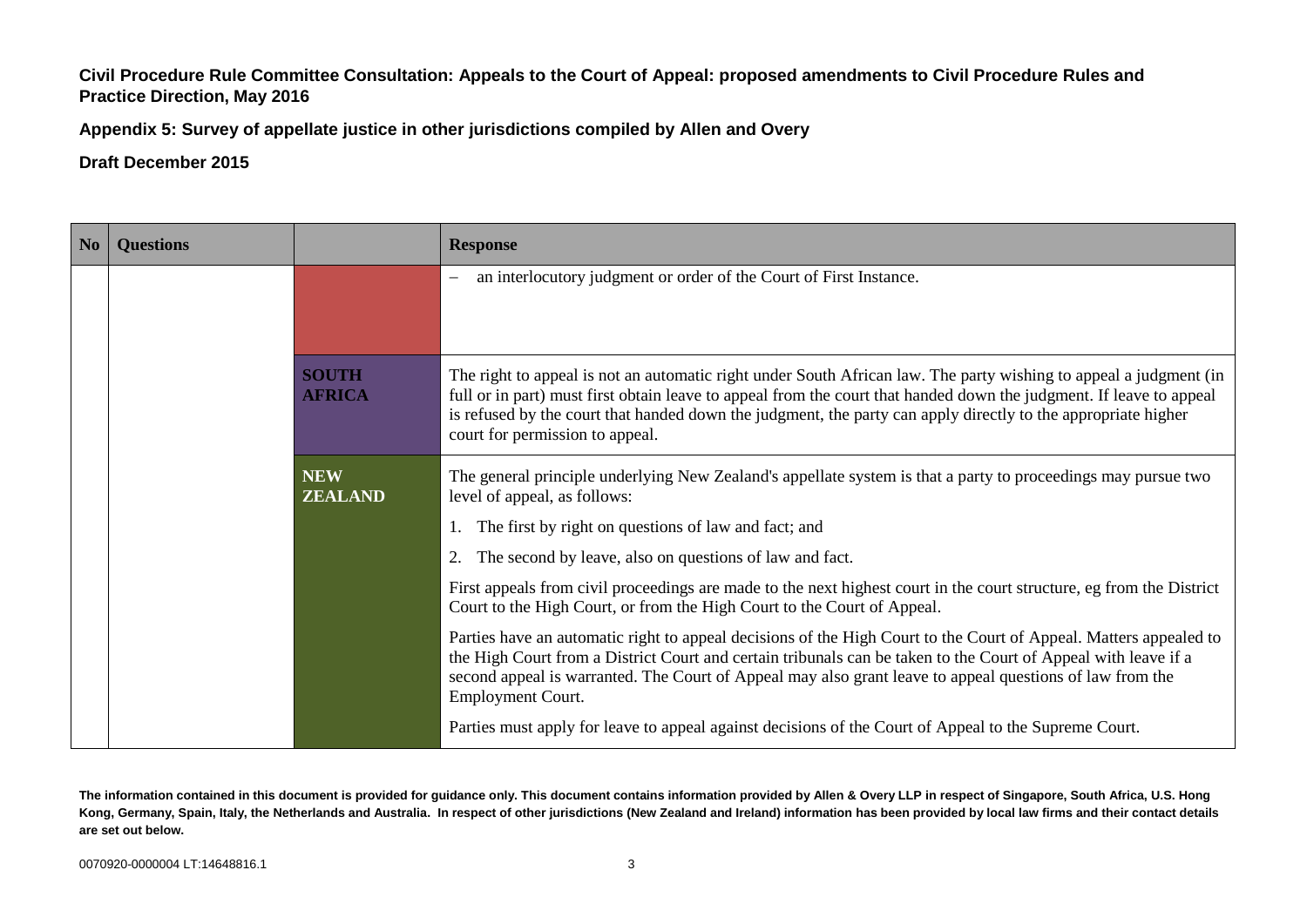**Appendix 5: Survey of appellate justice in other jurisdictions compiled by Allen and Overy**

**Draft December 2015**

| No | <b>Questions</b> |                                | <b>Response</b>                                                                                                                                                                                                                                                                                                                                                                                                                                                                                                                                                                       |
|----|------------------|--------------------------------|---------------------------------------------------------------------------------------------------------------------------------------------------------------------------------------------------------------------------------------------------------------------------------------------------------------------------------------------------------------------------------------------------------------------------------------------------------------------------------------------------------------------------------------------------------------------------------------|
|    |                  | <b>UNITED</b><br><b>STATES</b> | Generally, parties have an automatic right to appeal "as of right" on any final or interlocutory judgment in a case<br>without seeking permission of the court. See N.Y. CPLR $\S$ 5701. Examples of appealable orders are those<br>deciding issues related to $(1)$ provisional remedies; $(2)$ settlement of a transcript or statement on appeal; $(3)$<br>granting a new trial; $(4)$ the merits of the case; $(5)$ a substantial right; $(6)$ preventing an appeal from being taken;<br>(7) the constitutionality of a statutory provision; or (8) a motion for leave to reargue. |
|    |                  |                                | Some orders are not appealable as of right. For example, orders requiring or declining to require a more definite<br>statement in a pleading or declining to order a prejudicial matter stricken from a pleading are among those not<br>appealable as of right. See CPLR 5701(b). These instances are generally quite rare.                                                                                                                                                                                                                                                           |
|    |                  |                                | Where the appeal is not as of right, any appellant can seek permission from either the judge who made the order<br>or the justices of the Appellate Term to appeal. Uniform Court Acts 1702; see CPLR 5513(b)-(c).                                                                                                                                                                                                                                                                                                                                                                    |
|    |                  |                                | The time limit for the application for permission to appeal is 30 days from the service of a copy of the order or<br>judgment with notice of entry. In a case where the lower court judge denies permission to appeal, the time to<br>make a further application for leave to appeal to the Appellate Term is also 30 days, and it begins to run from the<br>date of service of the order of the lower court denying permission.                                                                                                                                                      |
|    |                  | <b>GERMANY</b>                 | An appeal from a first instance decision (Berufung) can always be made if the value of the matter is more than<br>600 Euros, section 511(2) No 1 Civil Procedure Code (Zivilprozessordnung, ZPO). Only for matters with a<br>lesser value the first instance court needs to give permission to appeal, section $511(2)$ No 2 ZPO.                                                                                                                                                                                                                                                     |
|    |                  |                                | (An – imperfect – English translation of the ZPO provided by the German Federal Ministry of Justice and<br>consumer protection can be found here.)                                                                                                                                                                                                                                                                                                                                                                                                                                    |
|    |                  |                                | Please note that there is no single appeal court in Germany, but many of them. First instance courts are the local                                                                                                                                                                                                                                                                                                                                                                                                                                                                    |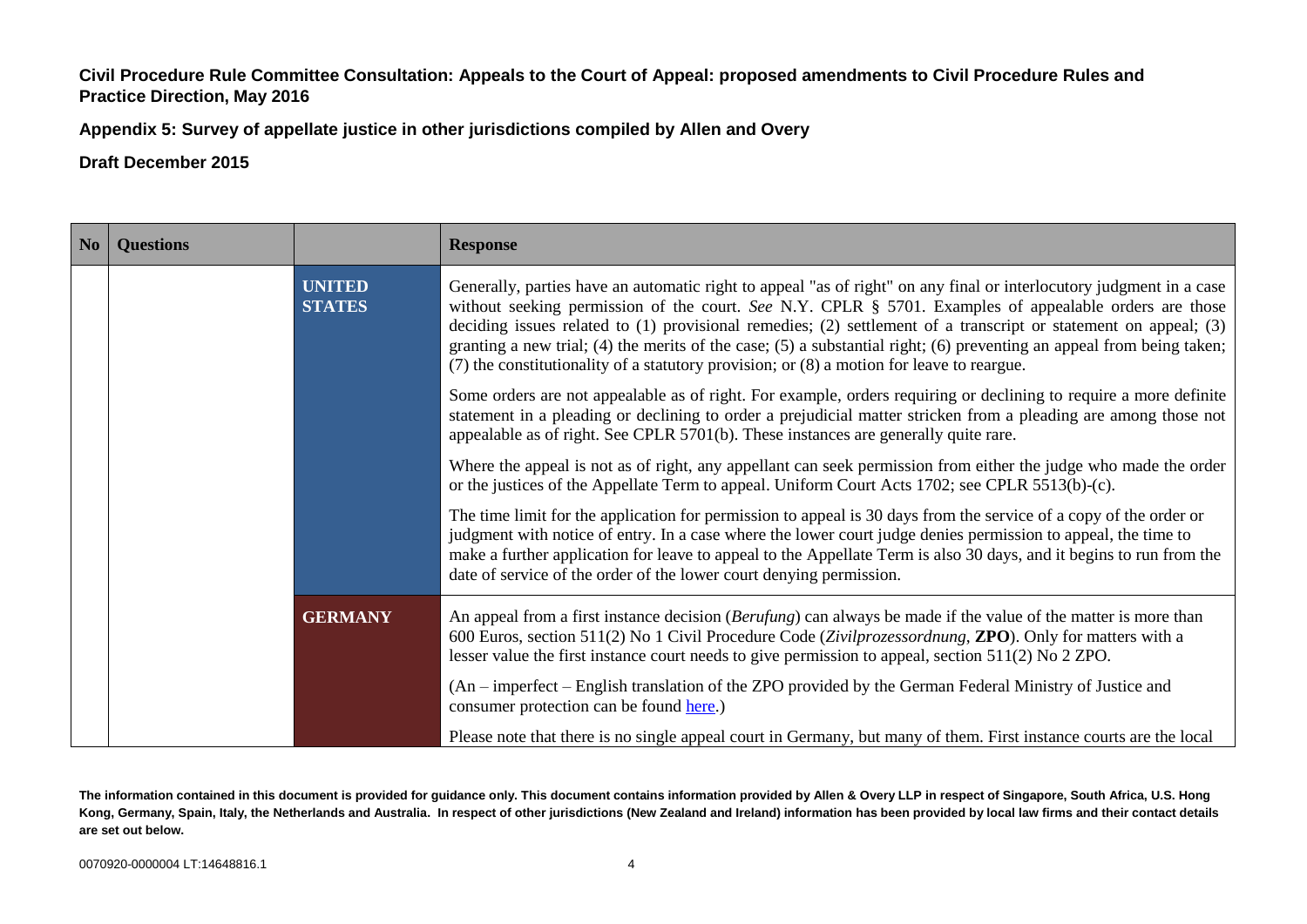**Appendix 5: Survey of appellate justice in other jurisdictions compiled by Allen and Overy**

| No | <b>Questions</b> |                | <b>Response</b>                                                                                                                                                                                                                                                                                                                                                                                                                                                                                                                                                                                                                                                                                                                                                                                                                                                                                                                            |
|----|------------------|----------------|--------------------------------------------------------------------------------------------------------------------------------------------------------------------------------------------------------------------------------------------------------------------------------------------------------------------------------------------------------------------------------------------------------------------------------------------------------------------------------------------------------------------------------------------------------------------------------------------------------------------------------------------------------------------------------------------------------------------------------------------------------------------------------------------------------------------------------------------------------------------------------------------------------------------------------------------|
|    |                  |                | courts ( <i>Amtsgerichte</i> ), normally for matters with a value of up to 5,000 Euros, and the regional courts<br>( <i>Landgerichte</i> ) for matters with a higher value and some special subjects. Appeals from local court first instance<br>decisions in civil matters go to the relevant regional court. Appeals from regional court first instance decisions go<br>to the relevant higher regional court (Oberlandesgericht). There are currently 116 regional courts and 24 higher<br>regional courts.                                                                                                                                                                                                                                                                                                                                                                                                                             |
|    |                  | <b>SPAIN</b>   | The right to appeal a first instance judgment is automatic.                                                                                                                                                                                                                                                                                                                                                                                                                                                                                                                                                                                                                                                                                                                                                                                                                                                                                |
|    |                  | <b>IRELAND</b> | There is an automatic right of appeal from the High Court to the Court of Appeal, save in certain specific<br>circumstances prescribed by law (eg where a decision on appeal to the High Court from a lower court is final or<br>where, under certain statutory regimes, the leave of the High Court is required prior to any appeal against a<br>decision of the High Court).                                                                                                                                                                                                                                                                                                                                                                                                                                                                                                                                                             |
|    |                  |                | We do not propose to cover appeals to the High Court from the District and Circuit Courts in our responses due<br>to the limited jurisdiction of those courts. However, in any event, standard commercial disputes are usually<br>commenced in the Irish High Court. Ireland has two superior appellate courts, the Court of Appeal and the<br>Supreme Court. The Court of Appeal, which occupies an appellate jurisdictional tier between the High Court and<br>the Supreme Court, was established on 28 October 2014. At the time the Court of Appeal was established,<br>extensive changes were made to the procedural rules for appeals to the Supreme Court. The progression of<br>appeals in both the Court of Appeal and the Supreme Court is now subject to increased scrutiny from the bench<br>to reduce the scope for unjustified delays and to ensure appeals are brought on for hearing in a prompt and<br>organised fashion. |

**The information contained in this document is provided for guidance only. This document contains information provided by Allen & Overy LLP in respect of Singapore, South Africa, U.S. Hong Kong, Germany, Spain, Italy, the Netherlands and Australia. In respect of other jurisdictions (New Zealand and Ireland) information has been provided by local law firms and their contact details are set out below.**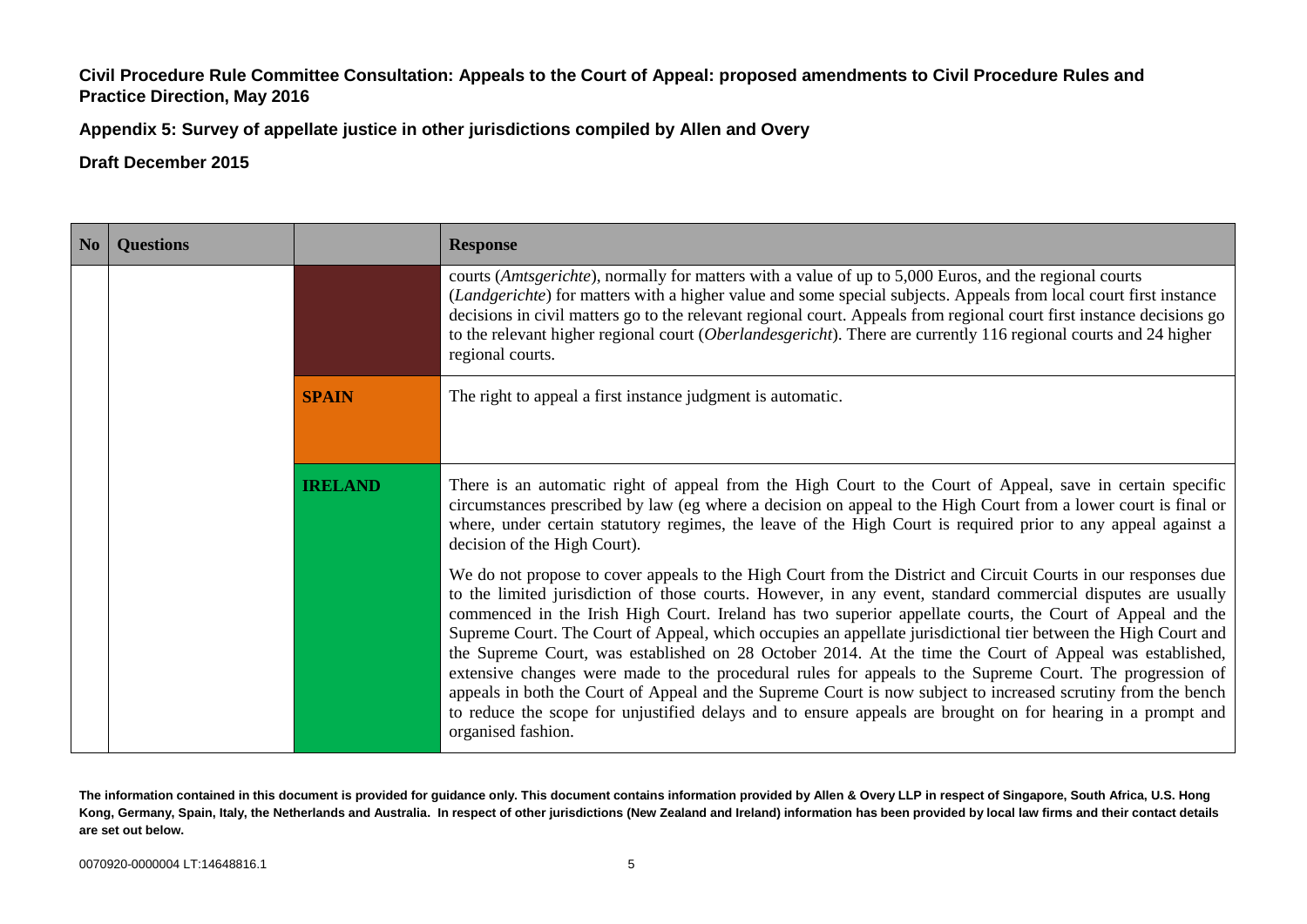**Appendix 5: Survey of appellate justice in other jurisdictions compiled by Allen and Overy**

**Draft December 2015**

| No | <b>Questions</b> |               | <b>Response</b>                                                                                                                                                                                                                                                                                                                                                                                                                                                                                                                                                                                                                                                                                                                                                                                         |
|----|------------------|---------------|---------------------------------------------------------------------------------------------------------------------------------------------------------------------------------------------------------------------------------------------------------------------------------------------------------------------------------------------------------------------------------------------------------------------------------------------------------------------------------------------------------------------------------------------------------------------------------------------------------------------------------------------------------------------------------------------------------------------------------------------------------------------------------------------------------|
|    |                  |               | It is possible in exceptional circumstances to bypass the Court of Appeal and appeal a ruling of the High Court<br>directly to the Supreme Court (a "Leapfrog Appeal"). Permission to bring a Leapfrog Appeal must first be<br>obtained from the Supreme Court and will only be granted if the Supreme Court is satisfied that there are<br>exceptional circumstances warranting an appeal directly to the Supreme Court and (i) the High Court decision<br>involves a matter of general public importance; and/or (ii) the interests of justice require that the appeal be heard<br>by the Supreme Court. Accordingly, the Supreme Court will determine the type of appeals it will hear, which will<br>likely be cases which raise constitutional and/or legal issues of significant importance only. |
|    |                  | <b>ITALY</b>  | The parties have an automatic right to appeal. However such right is subject to certain objective requirements. If<br>even one of those requirements is not met the Judge will declare the inadmissibility of the appeal. The appeal is<br>also declared inadmissible from the Judge when it does not have a "reasonable chance" of being uphold (so-<br>called "filter"). The "filter" is a relatively new addition (2012) to the Italian civil procedure and its impact is yet<br>to be assessed.                                                                                                                                                                                                                                                                                                     |
|    |                  | <b>FRANCE</b> | As a general rule, parties have an automatic right to appeal in all matters, including non-contentious ones, against<br>judgments of first instance, save where otherwise is provided. In other words, there is no "filter" whatsoever (a<br>party does not have to apply for leave to appeal).                                                                                                                                                                                                                                                                                                                                                                                                                                                                                                         |
|    |                  |               | The right of appeal belongs to any party that has an interest if he/she has not abandoned it.                                                                                                                                                                                                                                                                                                                                                                                                                                                                                                                                                                                                                                                                                                           |
|    |                  |               | The right to appeal is generally not opened when the value of the dispute is low (less than 4,000 Euros), or in<br>specific matters.                                                                                                                                                                                                                                                                                                                                                                                                                                                                                                                                                                                                                                                                    |
|    |                  |               | The first president of the court of appeal may dismiss an appeal if (i) the first instance ruling was provisionally<br>enforceable; and (ii) the appellant did not enforce it.                                                                                                                                                                                                                                                                                                                                                                                                                                                                                                                                                                                                                          |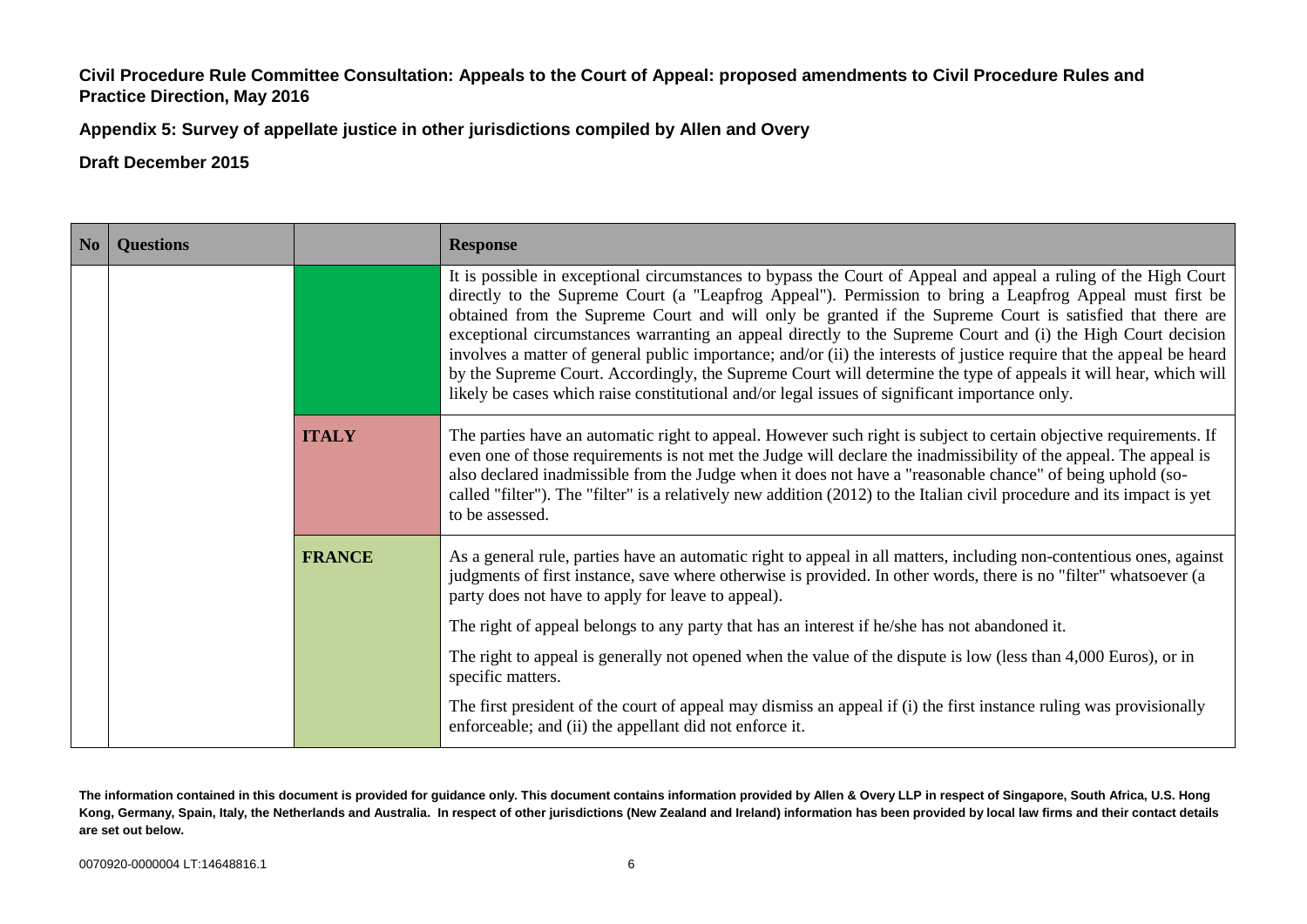**Appendix 5: Survey of appellate justice in other jurisdictions compiled by Allen and Overy**

**Draft December 2015**

| N <sub>0</sub> | <b>Questions</b> |                    | <b>Response</b>                                                                                                                                                                                                                                                                                                                                                                                                                                                                                                                   |
|----------------|------------------|--------------------|-----------------------------------------------------------------------------------------------------------------------------------------------------------------------------------------------------------------------------------------------------------------------------------------------------------------------------------------------------------------------------------------------------------------------------------------------------------------------------------------------------------------------------------|
|                |                  | <b>NETHERLANDS</b> | No permission is needed. Unless expressly stated otherwise in the law or unless parties have agreed to skip the<br>appeal, all (final) judgments delivered by a District Court can be appealed to the Court of Appeal in whose area<br>the District Court is located. Examples of exceptions to this rule are: judgments regarding a claim of less than<br>1,750 Euros, judgments involving the dissolution of employment contracts, orders permitting a preliminary<br>witness hearing and orders granting leave for attachment. |
|                |                  | <b>AUSTRALIA</b>   | Appeal to the Supreme Court                                                                                                                                                                                                                                                                                                                                                                                                                                                                                                       |
|                |                  |                    | A party has an automatic right to appeal a decision of the Local Court to the Supreme Court, but only on a<br>question of law. <sup>1</sup> If the grounds of appeal involve a question of mixed law and fact, leave is required to appeal to<br>the Supreme Court. <sup>2</sup>                                                                                                                                                                                                                                                  |
|                |                  |                    | Appeal to the Court of Appeal                                                                                                                                                                                                                                                                                                                                                                                                                                                                                                     |
|                |                  |                    | A party has an automatic right to appeal a decision of the District or Supreme Court to the NSW Court of Appeal,<br>but only on a question of law. Leave is required in certain circumstances (ie when appealing an interlocutory<br>judgment/order). $3$                                                                                                                                                                                                                                                                         |
|                |                  |                    | Appeal to the High Court of Australia                                                                                                                                                                                                                                                                                                                                                                                                                                                                                             |
|                |                  |                    | There is no automatic right to have an appeal heard by the High Court – special leave to appeal must be sought. <sup>4</sup><br>Parties who wish to appeal to the High Court must persuade the Court in a preliminary hearing that that there are                                                                                                                                                                                                                                                                                 |

 $\mathbf{1}$ <sup>1</sup> Section 39(1) *Local Court Act 2007* (NSW).<br><sup>2</sup> Section 40(1) *Local Court Act 2007* (NSW)

<sup>2</sup> Section 40(1) *Local Court Act 2007* (NSW).

<sup>3</sup> Section 127 *District Court Act 1973* (NSW).

4 r 41.01 *High Court Rules 2004* (Cth).

**The information contained in this document is provided for guidance only. This document contains information provided by Allen & Overy LLP in respect of Singapore, South Africa, U.S. Hong Kong, Germany, Spain, Italy, the Netherlands and Australia. In respect of other jurisdictions (New Zealand and Ireland) information has been provided by local law firms and their contact details are set out below.**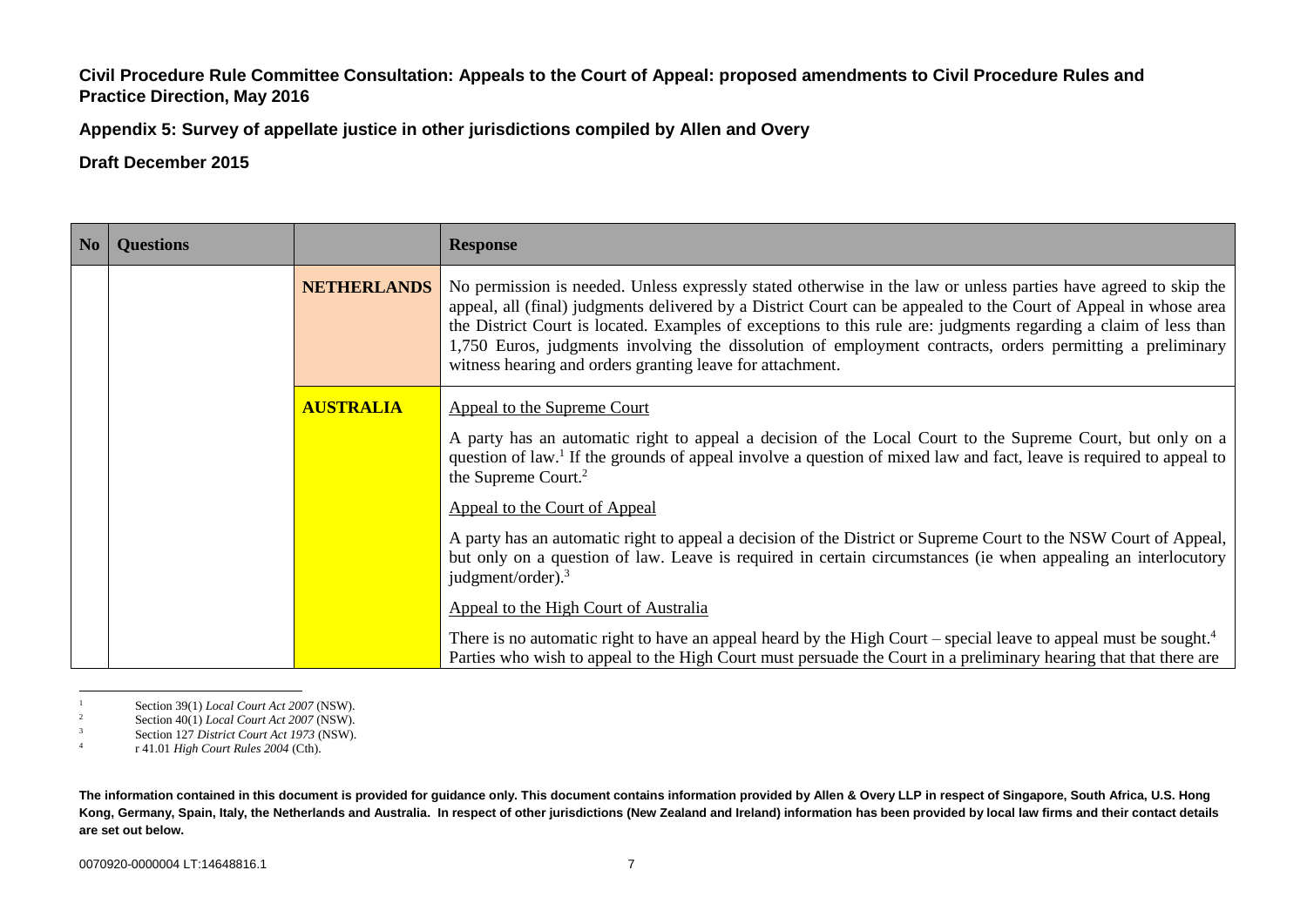**Appendix 5: Survey of appellate justice in other jurisdictions compiled by Allen and Overy**

# **Draft December 2015**

| No | <b>Questions</b>                                                                                               |                  | <b>Response</b>                                                                                                                                                                                                                                                                                                                                                                                                                                         |
|----|----------------------------------------------------------------------------------------------------------------|------------------|---------------------------------------------------------------------------------------------------------------------------------------------------------------------------------------------------------------------------------------------------------------------------------------------------------------------------------------------------------------------------------------------------------------------------------------------------------|
|    |                                                                                                                |                  | significant reasons that the appeal should be held.                                                                                                                                                                                                                                                                                                                                                                                                     |
| 2  | Is the process of<br>applying for an appeal<br>done in person or on<br>paper? What are the<br>relevant stages? | <b>SINGAPORE</b> | An appeal must be initiated "on paper" given that the rules require that a Notice of Appeal be filed and served,<br>after which an Appellant's Case must be filed and served. A Case would set out the grounds for the appeal and<br>include the relevant documents relied on. The Respondent would then file and serve the Respondent's Case.<br>Written submissions are exchanged and filed in court about a month to three weeks before the hearing. |
|    |                                                                                                                | <b>HONG KONG</b> | After permission is granted, or when there is a right of appeal without the need to seek prior permission, the<br>appellant should:                                                                                                                                                                                                                                                                                                                     |
|    |                                                                                                                |                  | file a Notice of Appeal with the trial court and at the same time serve a copy of the Notice on the other party<br>(the appellant should try to deliver this Notice to the other party by hand);                                                                                                                                                                                                                                                        |
|    |                                                                                                                |                  | file certain documents with the Court Registry to "set down" the appeal (ie lodge a sealed copy of the<br>$\overline{\phantom{0}}$<br>judgment or order appealed against, a copy of the written reasons for judgment and two copies of the notice<br>of appeal, one of which shall be endorsed with the amount of the fee paid, and the other endorsed with a date<br>of service of the notice);                                                        |
|    |                                                                                                                |                  | give all parties upon whom the Notice of Appeal was served a notice of setting down within four days after<br>an appeal has been set down; and                                                                                                                                                                                                                                                                                                          |
|    |                                                                                                                |                  | make an application to fix a date for the hearing of an appeal to the Registrar of Civil Appeals.                                                                                                                                                                                                                                                                                                                                                       |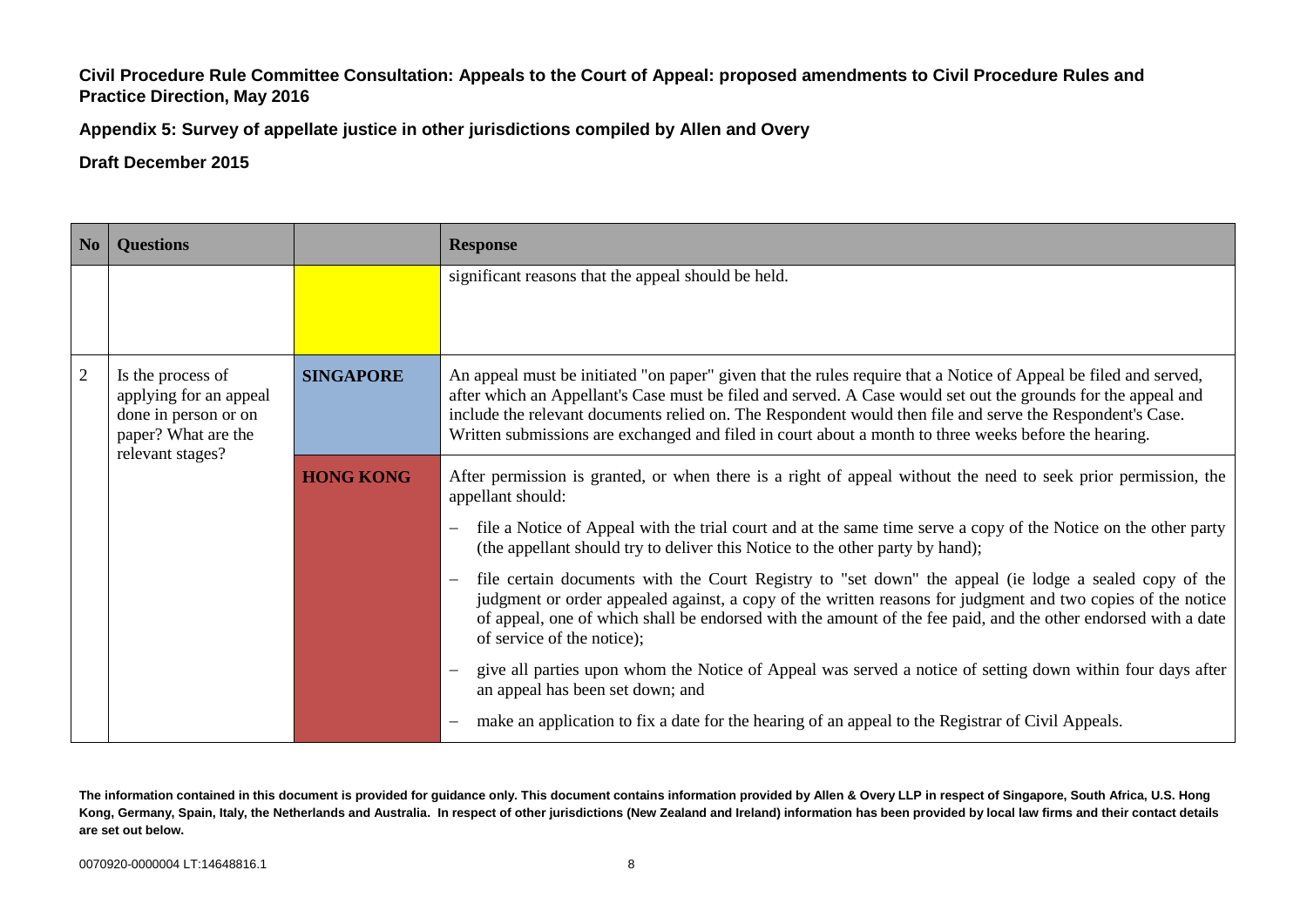**Appendix 5: Survey of appellate justice in other jurisdictions compiled by Allen and Overy**

| N <sub>0</sub> | <b>Questions</b> |                               | <b>Response</b>                                                                                                                                                                                                                                                                                                                                                                                                                                                                                                                                                                                                    |
|----------------|------------------|-------------------------------|--------------------------------------------------------------------------------------------------------------------------------------------------------------------------------------------------------------------------------------------------------------------------------------------------------------------------------------------------------------------------------------------------------------------------------------------------------------------------------------------------------------------------------------------------------------------------------------------------------------------|
|                |                  |                               | After application has been made to fix a date for the hearing of an appeal, the Registrar of Civil Appeals will<br>instruct the Clerk of Court to fix a date for the hearing. The parties will be notified in writing.                                                                                                                                                                                                                                                                                                                                                                                             |
|                |                  | <b>SOUTH</b><br><b>AFRICA</b> | An application for leave to appeal must be in writing and must be filed with the registrar in charge of civil<br>appeals at the court that handed down the judgment.                                                                                                                                                                                                                                                                                                                                                                                                                                               |
|                |                  |                               | The applicant (or the respondent if the applicant fails to do so within a certain prescribed time period) must apply<br>by letter to the registrar for the allocation of a date for the hearing of the application for leave to appeal. The<br>applicant (or the respondent if the applicant fails to do so within a certain prescribed time period) must ensure<br>that a copy of the judgment against which leave is sought is included in the court file. The parties may agree and<br>set out three alternative dates for the hearing of the application for leave to appeal.                                  |
|                |                  |                               | Once the registrar is in possession of (i) the application for leave to appeal; (ii) the judgment; and (iii) the letter<br>requesting a date for the hearing of the application, it will submit the relevant court file to the secretary of the<br>judge who delivered the judgment. The secretary of the judge will endorse the date and time on which the<br>application for leave to appeal will be heard. The judge's secretary will return the file to the registrar who in turn<br>will enrol the application accordingly and notify the parties of the date and time for the hearing of the<br>application. |
|                |                  |                               | The convenience of counsel is not conclusive in the determination of a date for the hearing of an application for<br>leave to appeal.                                                                                                                                                                                                                                                                                                                                                                                                                                                                              |

**The information contained in this document is provided for guidance only. This document contains information provided by Allen & Overy LLP in respect of Singapore, South Africa, U.S. Hong Kong, Germany, Spain, Italy, the Netherlands and Australia. In respect of other jurisdictions (New Zealand and Ireland) information has been provided by local law firms and their contact details are set out below.**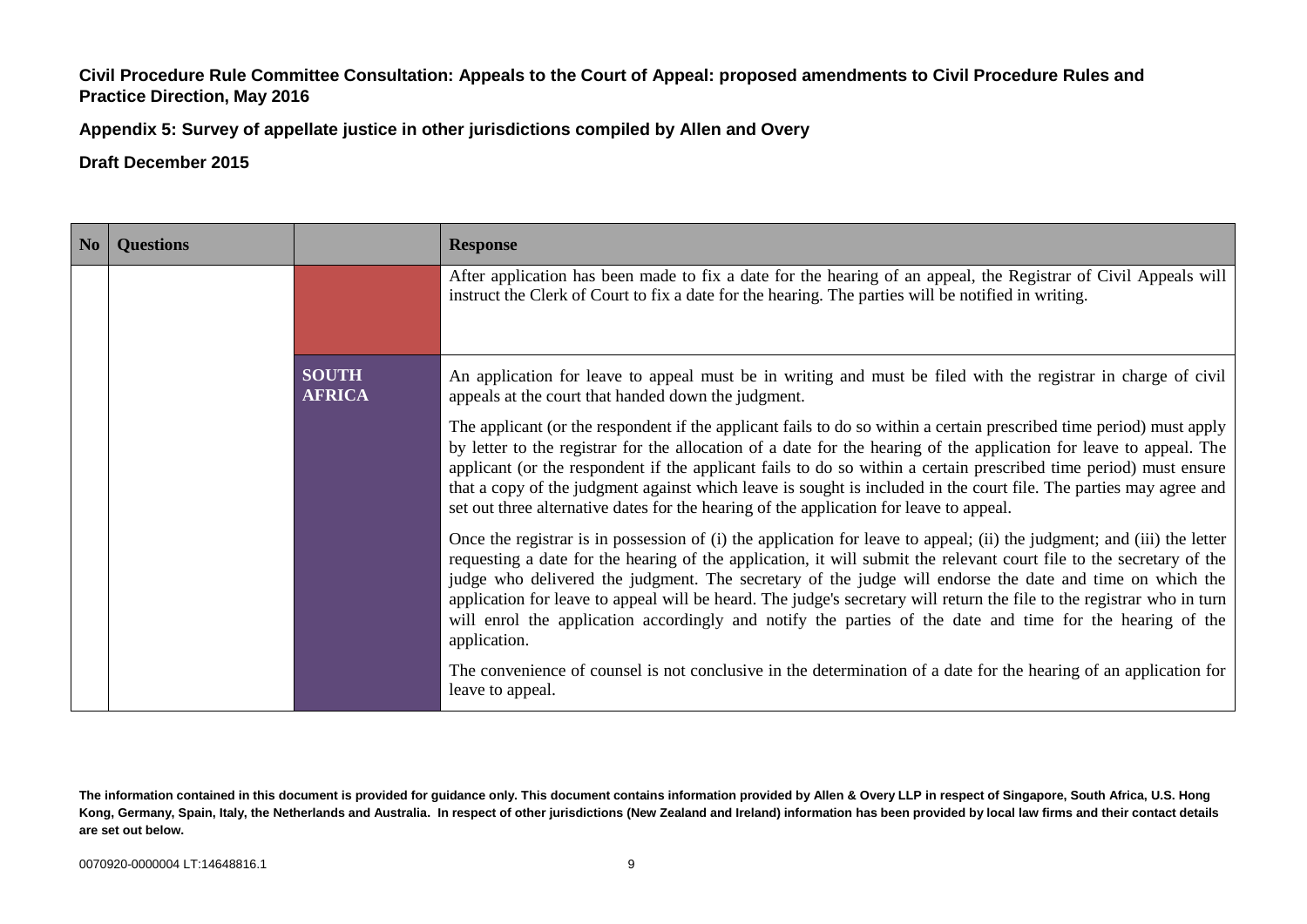**Appendix 5: Survey of appellate justice in other jurisdictions compiled by Allen and Overy**

**Draft December 2015**

| N <sub>0</sub> | <b>Questions</b> |                                | <b>Response</b>                                                                                                                                                                                                                                                                                                                                                                                                                                                                                                                         |
|----------------|------------------|--------------------------------|-----------------------------------------------------------------------------------------------------------------------------------------------------------------------------------------------------------------------------------------------------------------------------------------------------------------------------------------------------------------------------------------------------------------------------------------------------------------------------------------------------------------------------------------|
|                |                  | <b>NEW ZEALAND</b>             | Appeals to the Court of Appeal are governed by the Court of Appeal (Civil) Rules 2005 and the Judicature Act<br>1908. Appeals to the Supreme Court are governed by the Supreme Court Rules 2004 and the Supreme Court Act<br>2003.                                                                                                                                                                                                                                                                                                      |
|                |                  |                                | If there is right of appeal, the appeal must be brought within 20 working days after the decision appealed against<br>is given. The appeal is brought by filing a notice of appeal in court.                                                                                                                                                                                                                                                                                                                                            |
|                |                  |                                | The case on appeal must be filed within three months after the appeal is brought. There are strict requirements<br>including cross referencing for preparing the case on appeal.                                                                                                                                                                                                                                                                                                                                                        |
|                |                  |                                | An application for leave to appeal is made by way of interlocutory application with a supporting affidavit. Oral<br>submissions on an application for leave to appeal to the Court of Appeal and Supreme Court may not exceed 15<br>minutes each in the case of the applicant and respondent and five minutes in reply for the applicant.                                                                                                                                                                                               |
|                |                  |                                | An application for leave to appeal must be made within 20 working days after the decision is given. The appeal<br>must be brought within 20 working days after the grant of leave.                                                                                                                                                                                                                                                                                                                                                      |
|                |                  | <b>UNITED</b><br><b>STATES</b> | The process for applying for an appeal is done on paper.<br>The first step in taking a civil appeal to the Appellate Term is serving a copy of the notice of appeal on the<br>adverse party and filing it, along with a fee, with the office where the order or judgment being appealed was<br>entered. See CPLR 5515(1). The time limit in which to file a notice of appeal in civil cases is 30 days from<br>service by a party of a copy of the order or judgment and written notice of entry (plus five days if served by<br>mail). |
|                |                  |                                | In commercial cases arising from New York Civil Court, or in the District, City or Justice Courts outside of New                                                                                                                                                                                                                                                                                                                                                                                                                        |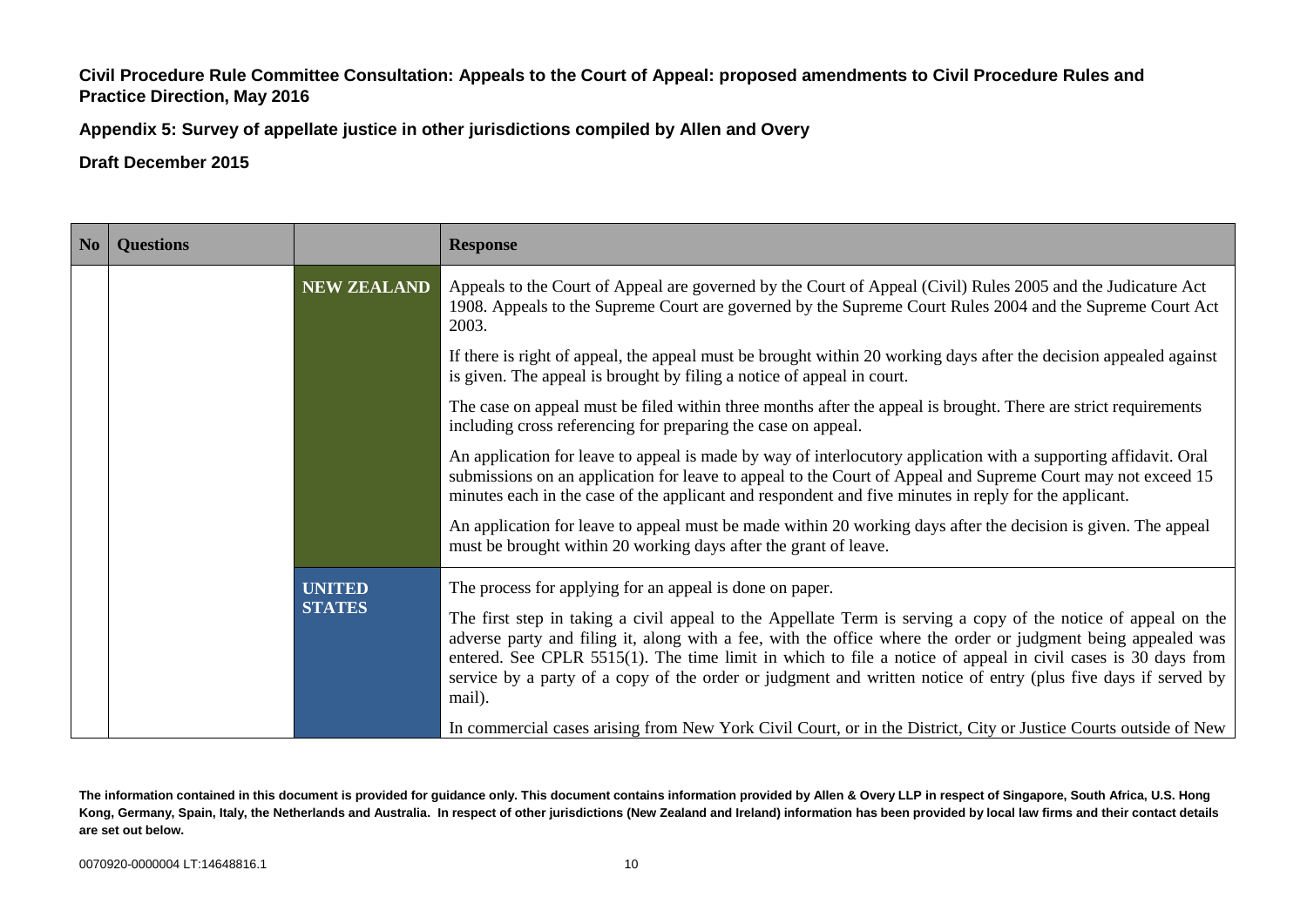**Appendix 5: Survey of appellate justice in other jurisdictions compiled by Allen and Overy**

**Draft December 2015**

| No | <b>Questions</b> |                | <b>Response</b>                                                                                                                                                                                                                                                                                                                                                                                                                                                                                                                           |
|----|------------------|----------------|-------------------------------------------------------------------------------------------------------------------------------------------------------------------------------------------------------------------------------------------------------------------------------------------------------------------------------------------------------------------------------------------------------------------------------------------------------------------------------------------------------------------------------------------|
|    |                  |                | York City, the 30-day period to take the appeal begins to run upon service of the order upon the appellant.                                                                                                                                                                                                                                                                                                                                                                                                                               |
|    |                  |                | Once the appellant files the notice of appeal, he should order a transcript, if the trial or hearing from which he is<br>appealing was held on the record, which is provided to the lower court clerk who in turn gives both parties an<br>opportunity to review it and submit objections. See generally Uniform Court Acts 1704. The parties must then<br>submit either a reproduced record or the original record to the Appellate Term.                                                                                                |
|    |                  |                | The appeal must then be perfected, which means that the matter appears on the general calendar and the<br>appellant's brief has been filed. In civil cases an appeal must be perfected within six months of the date of the<br>notice of appeal or order granting leave to appeal. See 22 NYCRR 670.8[e][1]. The respondent has 21 days after<br>service to file his brief and then seven days for the appellant to reply. In each case, the filing consists of one<br>original and five copies, along with proof of service of one copy. |
|    |                  | <b>GERMANY</b> | If the appeal needs permission (value of the matter up to 600 Euros) the first instance court grants the permission<br>in its judgment <i>ex officio</i> . There is no application process. The relevant party suggests to the court to permit the<br>appeal, either in its submissions or in the oral hearing. The appeal court is bound by the decision.                                                                                                                                                                                |
|    |                  | <b>SPAIN</b>   | An appear must be made on paper. 20 business days after the judgment to be appealed has been served, the<br>appeal writ must be filed before the first instance court so that it may send it to the appeal court.                                                                                                                                                                                                                                                                                                                         |
|    |                  | <b>IRELAND</b> | Appeals are brought by way of Notice of Appeal, filed in the relevant appellate court office.<br>As set out above, appeals are brought to the Court of Appeal except in exceptional circumstances. There are two<br>types of appeal to the Court of Appeal – an "Expedited Appeal" and an "Ordinary Appeal".                                                                                                                                                                                                                              |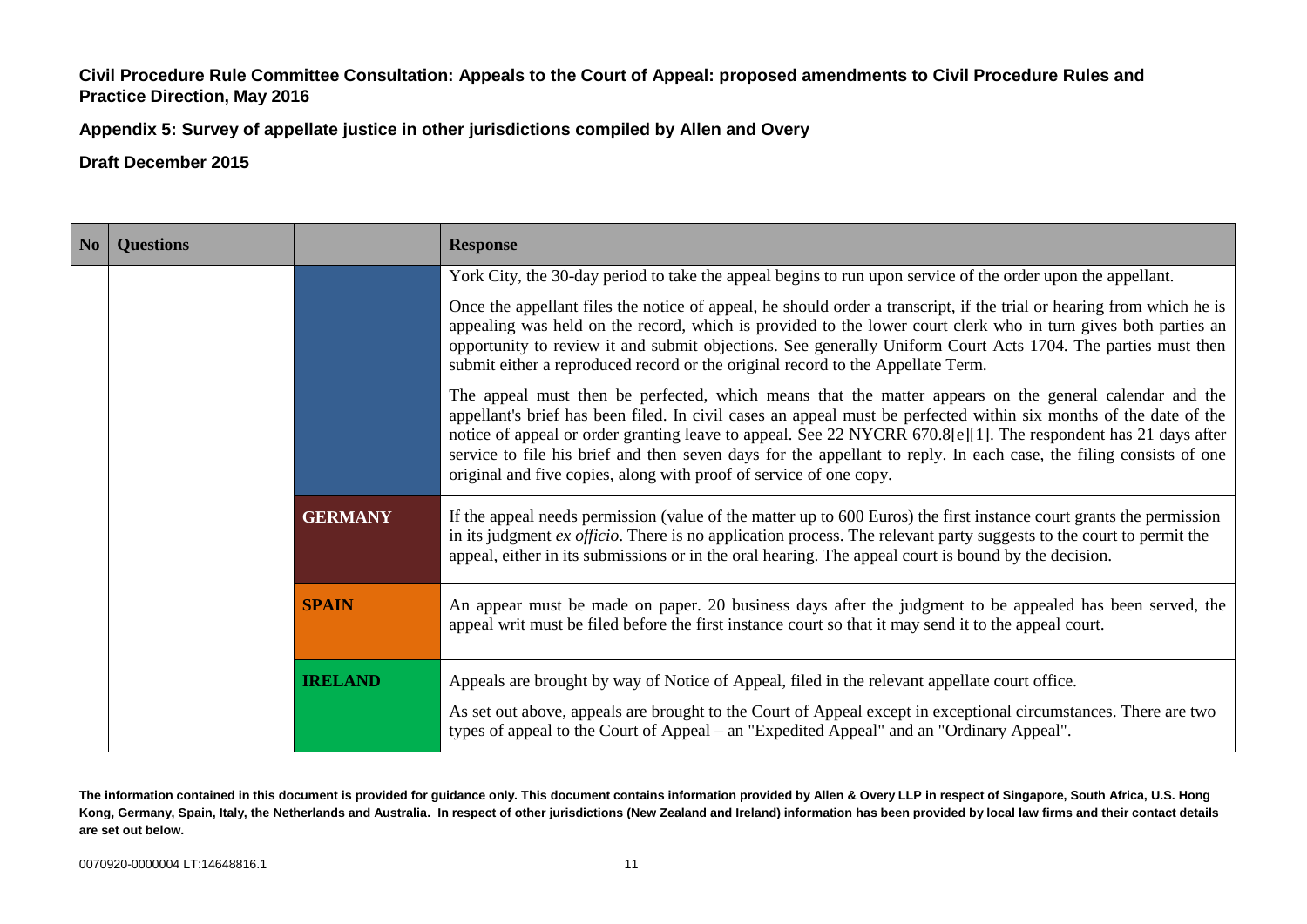**Appendix 5: Survey of appellate justice in other jurisdictions compiled by Allen and Overy**

**Draft December 2015**

| $\vert$ No $\vert$ | <b>Questions</b> | <b>Response</b>                                                                                                                                                                                                                                                                                                                                                                                                                                                                                                                                                                           |
|--------------------|------------------|-------------------------------------------------------------------------------------------------------------------------------------------------------------------------------------------------------------------------------------------------------------------------------------------------------------------------------------------------------------------------------------------------------------------------------------------------------------------------------------------------------------------------------------------------------------------------------------------|
|                    |                  | <b>Expedited Appeals</b> arise in ten specific categories of appeals, including appeals relating to habeas corpus<br>applications, appeals against a decision granting or refusing an interlocutory order, and appeals against the<br>making or refusal of any order granting summary judgment.                                                                                                                                                                                                                                                                                           |
|                    |                  | The Expedited Appeal process is mandatory for these specific categories of appeal. Any appeal that is not an<br>Expedited Appeal is an Ordinary Appeal.                                                                                                                                                                                                                                                                                                                                                                                                                                   |
|                    |                  | In an Expedited Appeal, the appellant is required to lodge a Notice of Expedited Appeal in the Court of Appeal<br>Office within ten days from the date of perfection of the Order against which the appeal is being brought. The<br>Notice of Expedited Appeal is required to set out:                                                                                                                                                                                                                                                                                                    |
|                    |                  | 1. The particulars of the decision to be appealed                                                                                                                                                                                                                                                                                                                                                                                                                                                                                                                                         |
|                    |                  | The category of expedited appeal                                                                                                                                                                                                                                                                                                                                                                                                                                                                                                                                                          |
|                    |                  | 3. The grounds of the appeal                                                                                                                                                                                                                                                                                                                                                                                                                                                                                                                                                              |
|                    |                  | 4. The orders sought                                                                                                                                                                                                                                                                                                                                                                                                                                                                                                                                                                      |
|                    |                  | A list of the documents to be relied upon by the appellant<br>5.                                                                                                                                                                                                                                                                                                                                                                                                                                                                                                                          |
|                    |                  | 6. Particulars of the appellant and respondent                                                                                                                                                                                                                                                                                                                                                                                                                                                                                                                                            |
|                    |                  | The Court of Appeal Office will assign a date for a directions hearing (usually within three to four weeks of the<br>date of lodging the Notice of Expedited Appeal). The Notice of Expedited Appeal is then to be served by the<br>appellant on the respondent within four days of issue. On receipt of a Notice of Expedited Appeal, a respondent<br>has seven days to lodge a Respondent's Notice which will set out (i) whether the respondent opposes the appeal<br>in whole or in part and if so sets out concisely the grounds on which the appeal is opposed; and (ii) the orders |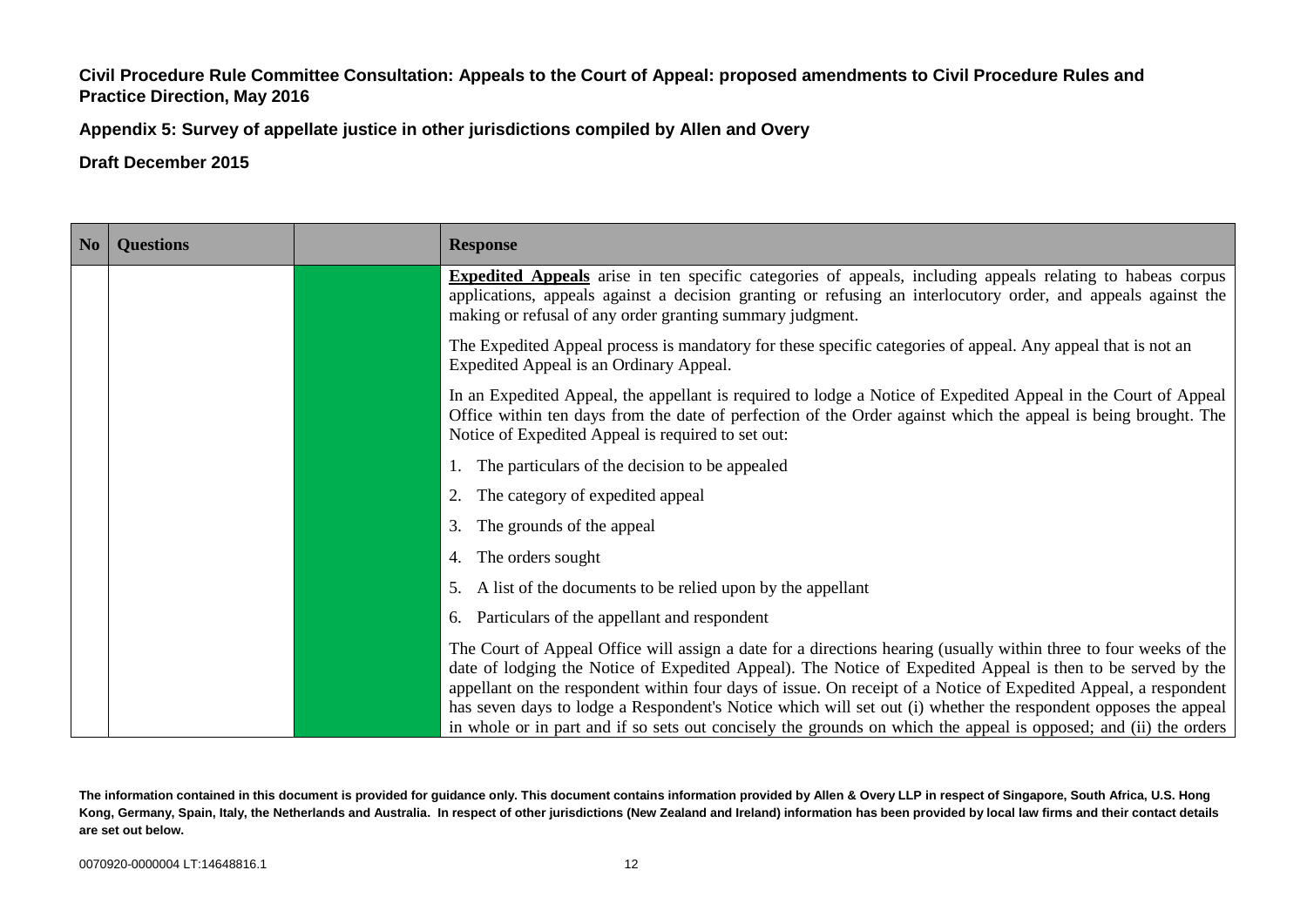**Appendix 5: Survey of appellate justice in other jurisdictions compiled by Allen and Overy**

| No | <b>Questions</b> | <b>Response</b>   |                                                                                                                                                                                                                                                                                                                                                                                                                                                                                                                                                                                                                                                                                                                                                                                                        |
|----|------------------|-------------------|--------------------------------------------------------------------------------------------------------------------------------------------------------------------------------------------------------------------------------------------------------------------------------------------------------------------------------------------------------------------------------------------------------------------------------------------------------------------------------------------------------------------------------------------------------------------------------------------------------------------------------------------------------------------------------------------------------------------------------------------------------------------------------------------------------|
|    |                  |                   | sought by the respondent and shall include a list of any additional documents not identified in the Notice of<br>Appeal on which the respondent intends to rely at the hearing of the appeal. If the respondent intends to seek a<br>variation of the Order then they shall include a separate section — "Notice of Cross-Appeal" – which sets outs a<br>concise statement of the grounds for the variation.                                                                                                                                                                                                                                                                                                                                                                                           |
|    |                  | Expedited Appeal. | The Ordinary Appeals process follows the same format as the Expedited Appeals process but has more<br>generous timelines. A Notice of Appeal containing the same information as required in an Expedited Appeal<br>(save for specifying the category of expedited appeal which obviously does not apply in these circumstances) is<br>required to be lodged within 28 days of the date of perfection of the order being appealed. The Court of Appeal<br>Office will assign a date for a directions hearing (usually five to six weeks later). The Notice of Appeal is to be<br>served within seven days of issue. The respondent shall within 21 days after service of the Notice of Appeal<br>lodge and serve the Respondent's Notice which sets out the same matters as a Respondent's Notice in an |
|    |                  |                   | <b>Directions hearings</b> for both Expedited and Ordinary Appeals are normally heard by one judge. At the directions<br>hearing, the court may make orders such as fixing any issues to be determined in the appeal, consolidating the<br>appeal with another appeal, defining the issues between the parties, fixing the times at which written submissions<br>must be delivered and filed or allowing any party to alter or amend his notice. Where grounds of appeal appear<br>very numerous or repetitious, the Court may require an effort to be made to narrow the grounds truly in dispute<br>so as to minimise the amount of time required for the appeal hearing.                                                                                                                            |
|    |                  |                   | In an Ordinary Appeal, the Court may fix a date and time for the hearing of the appeal. However, in an Expedited<br>Appeal, the Court will fix a date and time for the hearing of the appeal unless it considers that there are special<br>reasons whereby it is not possible to do so.                                                                                                                                                                                                                                                                                                                                                                                                                                                                                                                |
|    |                  |                   | In the event a notice of appeal is not issued within the relevant prescribed time limits, an application to the                                                                                                                                                                                                                                                                                                                                                                                                                                                                                                                                                                                                                                                                                        |

**The information contained in this document is provided for guidance only. This document contains information provided by Allen & Overy LLP in respect of Singapore, South Africa, U.S. Hong Kong, Germany, Spain, Italy, the Netherlands and Australia. In respect of other jurisdictions (New Zealand and Ireland) information has been provided by local law firms and their contact details are set out below.**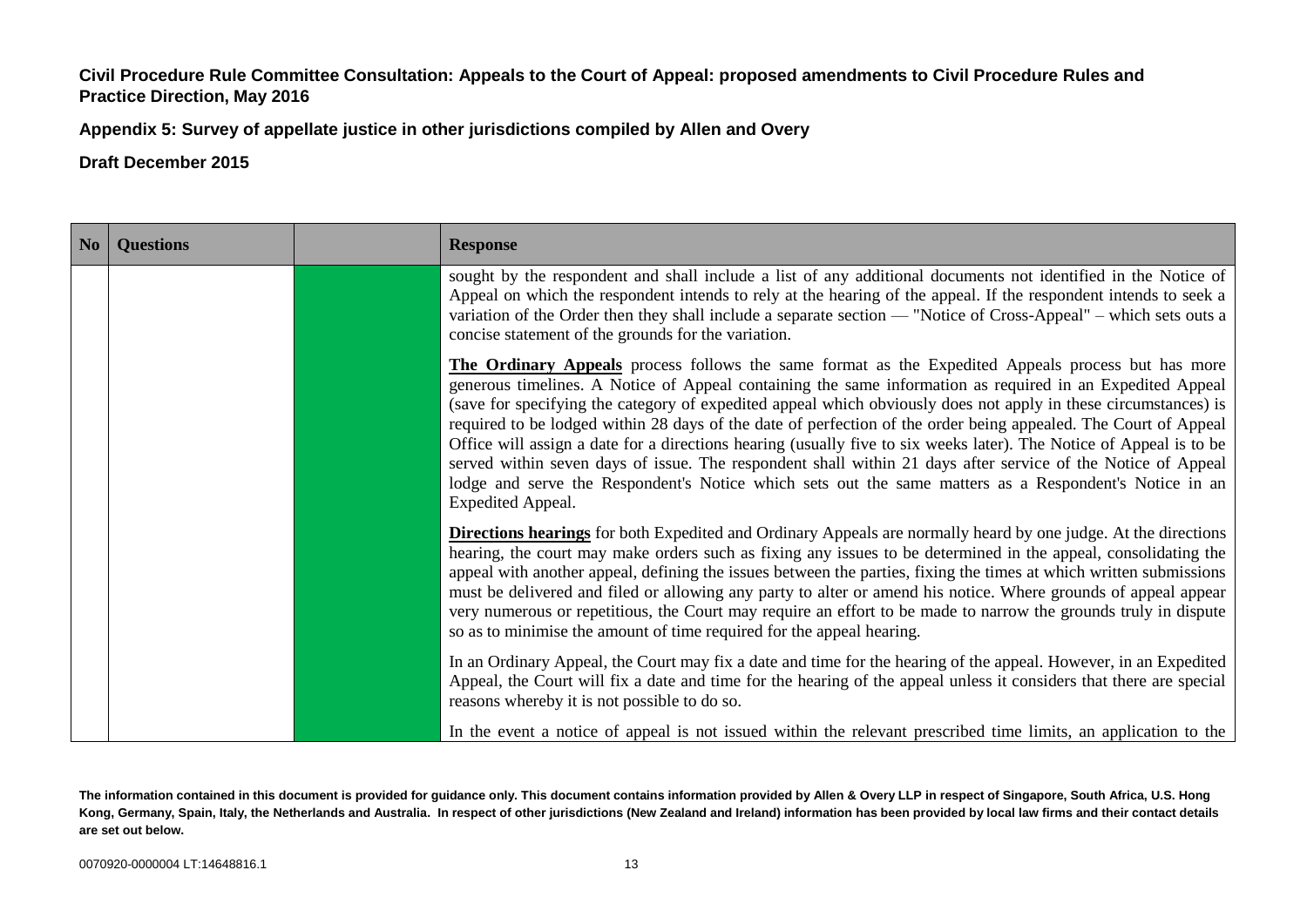**Appendix 5: Survey of appellate justice in other jurisdictions compiled by Allen and Overy**

### **Draft December 2015**

| No | <b>Questions</b> |               | <b>Response</b>                                                                                                                                                                                                                                                                                                                                                                                                                                                                                                                                                                                                                                                                                                          |
|----|------------------|---------------|--------------------------------------------------------------------------------------------------------------------------------------------------------------------------------------------------------------------------------------------------------------------------------------------------------------------------------------------------------------------------------------------------------------------------------------------------------------------------------------------------------------------------------------------------------------------------------------------------------------------------------------------------------------------------------------------------------------------------|
|    |                  |               | relevant court for an extension of time to appeal or to serve a notice of appeal out of time is required.                                                                                                                                                                                                                                                                                                                                                                                                                                                                                                                                                                                                                |
|    |                  | <b>ITALY</b>  | The process of serving an appeal is done on paper. There is a mandatory deadline for the appeal. If the appeal is<br>not served within such deadline the judgment becomes final. The period of time in which the party must serve the<br>appeal is 30 days, running from the moment when the first instance judgment is served by the counterparty or six<br>months from the issuance of the first instance judgment, if not served. Such notification has to meet specific<br>formal requirements. The bailiff, after serving the deed of appeal has to immediately give written notice to the<br>Judge who issued the appealed judgment so that he makes a note of the appeal on the original copy of the<br>judgment. |
|    |                  | <b>FRANCE</b> | The appeal is to be lodged by a unilateral declaration or by a joint petition.<br>The declaration of appeal is a dated and signed form (by the appointed attorney) filed with the office of the clerk<br>of the court, which must contain:<br>the name of the appellant's attorney;<br>$\overline{\phantom{m}}$<br>the decision from which the appeal is sought;<br>$\overline{\phantom{m}}$<br>The court in which the appeal is brought.<br>$\overline{\phantom{m}}$<br>See also our answer to question 6.                                                                                                                                                                                                              |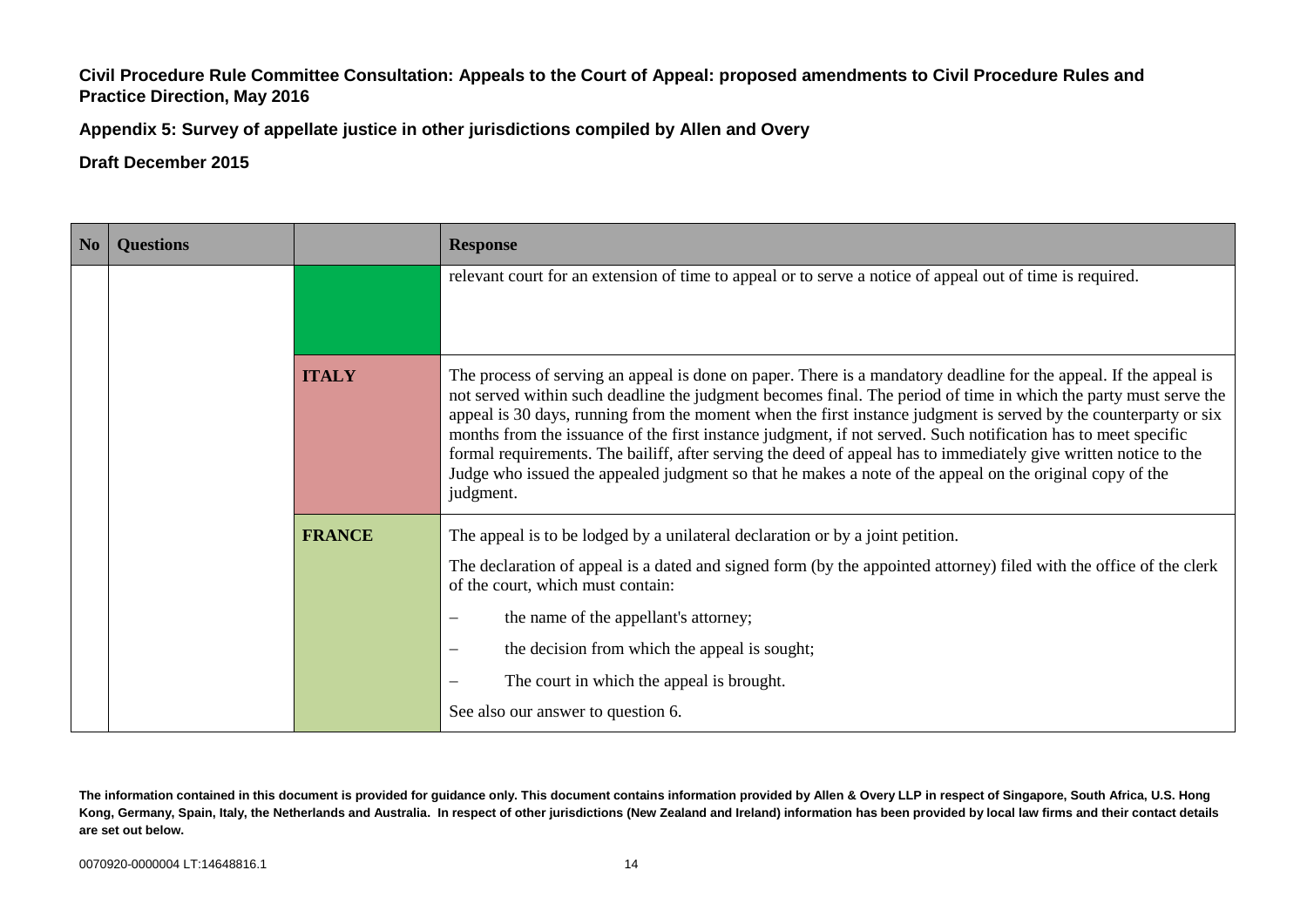**Appendix 5: Survey of appellate justice in other jurisdictions compiled by Allen and Overy**

**Draft December 2015**

| No | <b>Questions</b> |                  | <b>Response</b>                                                                                                                                                                                                                                                                                                                                                                                                                                                                                                                                                                                                                                                                                                                                                                                                                                                                                                                                                                                                                                                                                                                                                                                                                                                                                                                          |
|----|------------------|------------------|------------------------------------------------------------------------------------------------------------------------------------------------------------------------------------------------------------------------------------------------------------------------------------------------------------------------------------------------------------------------------------------------------------------------------------------------------------------------------------------------------------------------------------------------------------------------------------------------------------------------------------------------------------------------------------------------------------------------------------------------------------------------------------------------------------------------------------------------------------------------------------------------------------------------------------------------------------------------------------------------------------------------------------------------------------------------------------------------------------------------------------------------------------------------------------------------------------------------------------------------------------------------------------------------------------------------------------------|
|    |                  | <b>AMSTERDAM</b> | In general an appeal must be lodged within three months of the date of the judgment at first instance (however<br>for a judgment in preliminary relief proceedings the appeal must be lodged within four weeks of the date of the<br>judgment). The appeal is considered lodged on the day the writ is validly served on the respondent. If not already<br>contained in the writ, the complaints against the first instance judgment (called "grievances") must be filed in a<br>statement of grievances. Thereafter the respondent can submit a statement of defence. The respondent may also<br>lodge a cross-appeal together with his statement of defence. There are generally no further written statements<br>(unless there is a cross-appeal, in which case a statement of defence on cross-appeal will be submitted by the<br>original claimant, or under unusual circumstances). Parties will generally present oral closing arguments during a<br>hearing after submission of the last written statement. After submission of the written statements, and possibly<br>closing arguments, the Court of Appeal has the option to enter either an interim judgment or a final judgment. If<br>the final judgment reverses the judgment of the District Court, the Court of Appeal must in principle settle the<br>dispute itself. |
|    |                  | <b>AUSTRALIA</b> | Appeal to the Supreme Court<br>Appeals in civil cases are made via a Summons Commencing an Appeal, filed within 28 days after the material<br>date. <sup>5</sup> The Summons Commencing an Appeal may be filed online, or in person by attending the Supreme Court<br>Registry. $6$<br>The appeal will then be listed for hearing.<br>Appeal to the Court of Appeal                                                                                                                                                                                                                                                                                                                                                                                                                                                                                                                                                                                                                                                                                                                                                                                                                                                                                                                                                                      |

 $\overline{\phantom{0}}$  $5$  Rule 50.3 Uniform Civil Procedure Rules 2005.

<sup>6</sup> http://www.ucprforms.justice.nsw.gov.au/.

**The information contained in this document is provided for guidance only. This document contains information provided by Allen & Overy LLP in respect of Singapore, South Africa, U.S. Hong Kong, Germany, Spain, Italy, the Netherlands and Australia. In respect of other jurisdictions (New Zealand and Ireland) information has been provided by local law firms and their contact details are set out below.**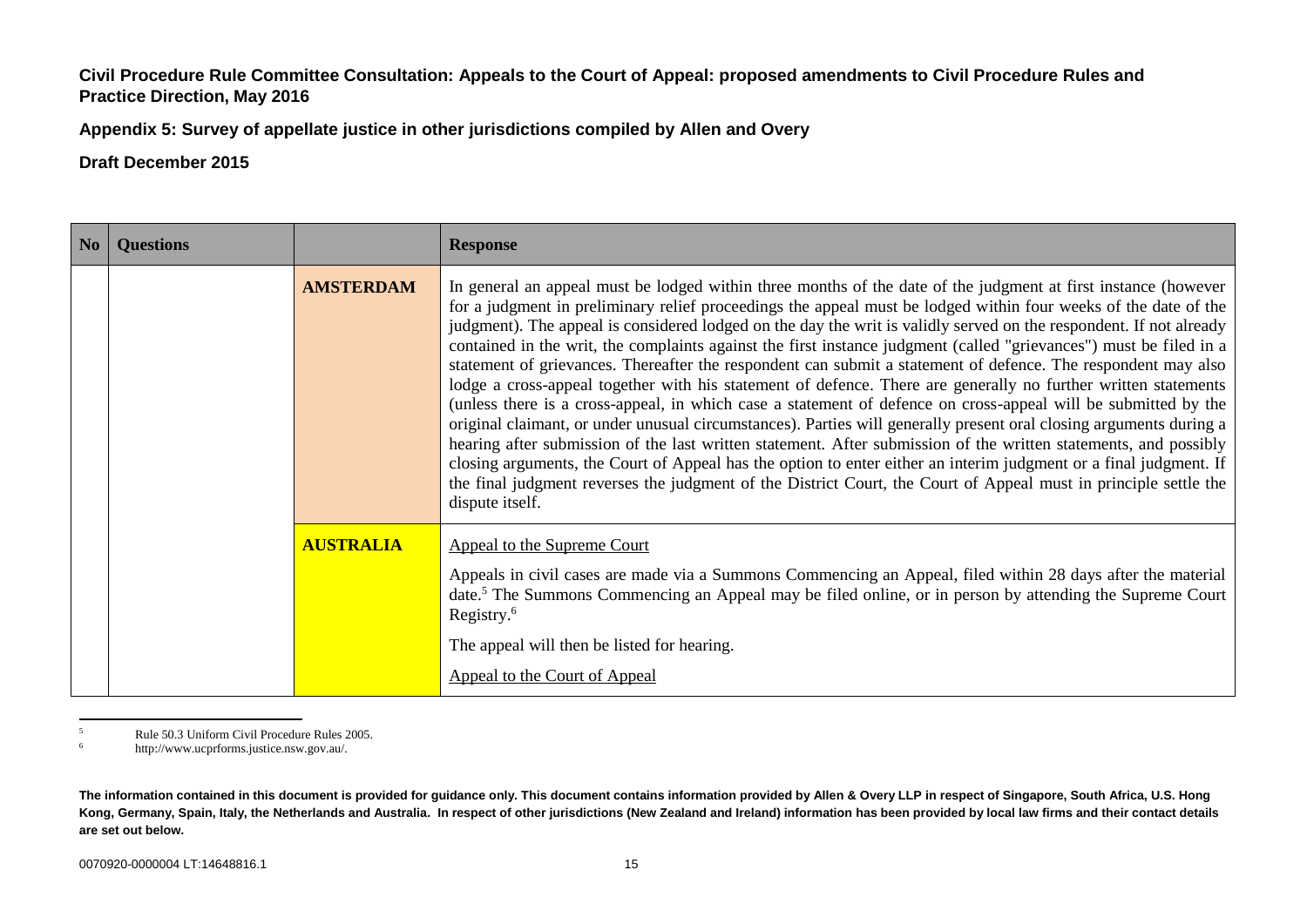**Appendix 5: Survey of appellate justice in other jurisdictions compiled by Allen and Overy**

**Draft December 2015**

| No. | <b>Ouestions</b> | <b>Response</b>                                                                                                                                                                                                                                                                                                                                                                                                                                                              |
|-----|------------------|------------------------------------------------------------------------------------------------------------------------------------------------------------------------------------------------------------------------------------------------------------------------------------------------------------------------------------------------------------------------------------------------------------------------------------------------------------------------------|
|     |                  | An appeal to the Court of Appeal is initiated via a Notice of Intention to Appeal, filed and served on the<br>necessary party within 28 days after the material date. <sup>7</sup> Notice of Intention to Appeal may be filed online, or in<br>person by attending the Supreme Court Registry. <sup>8</sup> If leave is required, a summons seeking leave to appeal must<br>then be filed (either online or in person) and served on each necessary party also. <sup>9</sup> |
|     |                  | The applicant must then file and serve the relevant originating process on each necessary party within three<br>months of the material date, unless otherwise ordered by the Court. <sup>10</sup>                                                                                                                                                                                                                                                                            |
|     |                  | Appeal to the High Court of Australia                                                                                                                                                                                                                                                                                                                                                                                                                                        |
|     |                  | Application for Leave or Special Leave to appeal must be made to the High Court, <sup>11</sup> and must be accompanied by<br>a copy of the sealed judgment or order, a copy of the reasons for the judgment/order, as well as a copy of the<br>primary sealed order, judgment or decision (if the judgment determined an appeal). <sup>12</sup> This application must be<br>filed within 28 days after the judgment/order is made. <sup>13</sup>                             |
|     |                  | This Application for Leave or Special Leave to Appeal must be filed in person, and must set out briefly the<br>grounds on which the relevant judgment is said to be wrong, as well as the orders sought. <sup>14</sup>                                                                                                                                                                                                                                                       |

- <sup>8</sup><br>https://onlineregistry.lawlink.nsw.gov.au/content/help/forms-list.<br> $R_{\text{B}}$
- <sup>9</sup><br>Rule 51.10 Uniform Civil Procedure Rules 2005.<br> $\frac{10}{2005}$

<sup>11</sup> r 41.01.1 High Court Rules 2004 (Cth).<br> $r^{41.01.2}$  High Court Pulse 2004 (Cth).

 $\overline{7}$  $\frac{7}{8}$  Rule 51.8 Uniform Civil Procedure Rules 2005.

<sup>&</sup>lt;sup>10</sup> Rule 51.9 Uniform Civil Procedure Rules 2005.

<sup>&</sup>lt;sup>12</sup> r 41.01.2 High Court Rules 2004 (Cth).<br> $r^{41.01.2}$  High Court Pulse 2004 (Cth)

<sup>&</sup>lt;sup>13</sup> r 41.01.3 High Court Rules 2004 (Cth).<br><sup>14</sup> Eorm 23, Schodule 1, High Court of Au

Form 23, Schedule 1, High Court of Australia Rules 2004 (Cth).

**The information contained in this document is provided for guidance only. This document contains information provided by Allen & Overy LLP in respect of Singapore, South Africa, U.S. Hong Kong, Germany, Spain, Italy, the Netherlands and Australia. In respect of other jurisdictions (New Zealand and Ireland) information has been provided by local law firms and their contact details are set out below.**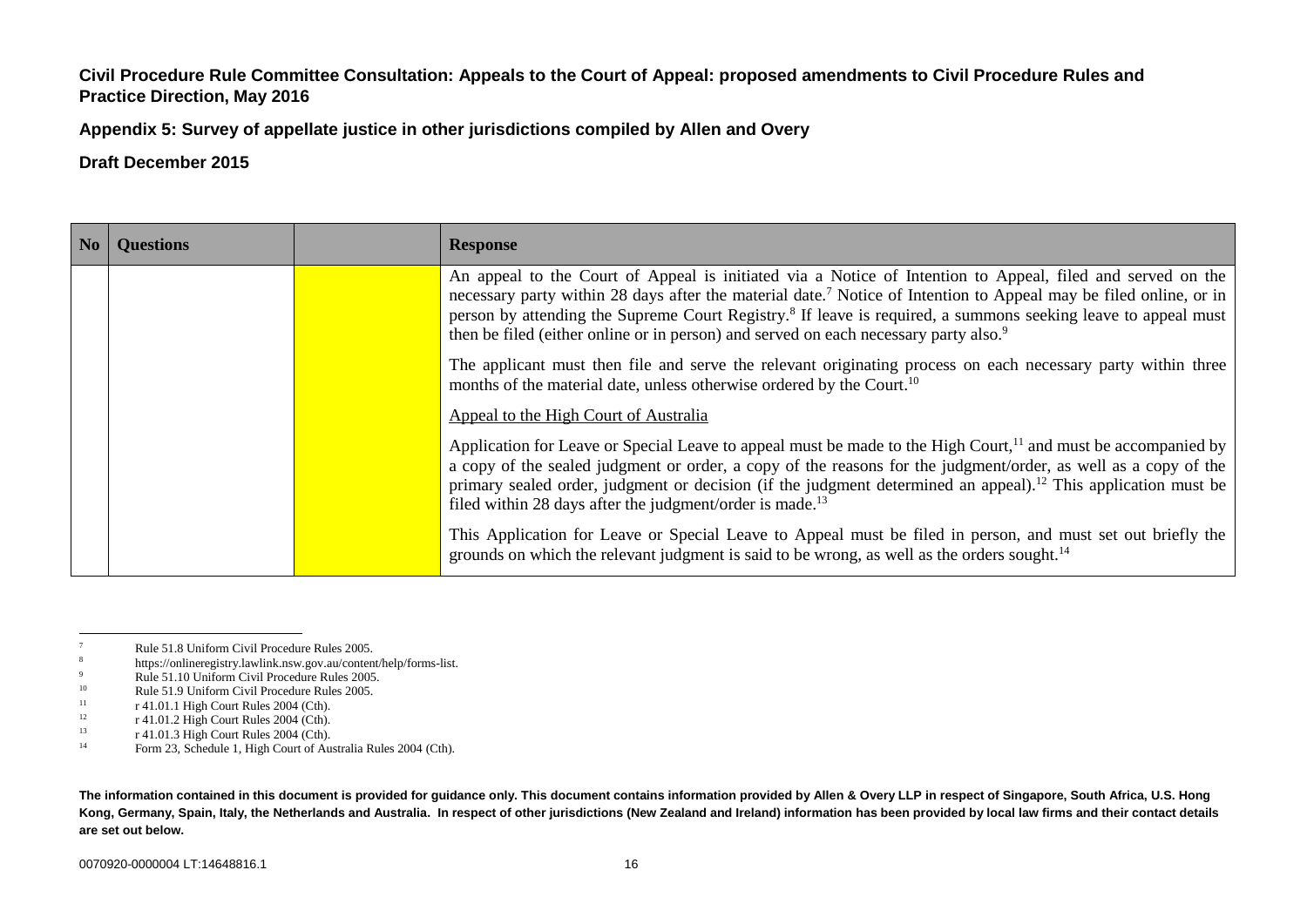**Appendix 5: Survey of appellate justice in other jurisdictions compiled by Allen and Overy**

# **Draft December 2015**

| No | <b>Questions</b>                                                                                          |                  | <b>Response</b>                                                                                                                                                                                                                                                                                                                                                                                                                           |
|----|-----------------------------------------------------------------------------------------------------------|------------------|-------------------------------------------------------------------------------------------------------------------------------------------------------------------------------------------------------------------------------------------------------------------------------------------------------------------------------------------------------------------------------------------------------------------------------------------|
|    |                                                                                                           |                  | Within 14 days of service of the application, the respondent must make an appearance in the office of the<br>Registry in which the application is filed, and serve a copy on the applicant. <sup>15</sup>                                                                                                                                                                                                                                 |
| 3  | On what grounds may<br>an appeal be granted?<br>How strong must an<br>applicant's case be to be<br>heard? | <b>SINGAPORE</b> | The Court of Appeal has broad powers. Appeals may be granted on errors of fact or law (the errors need not be<br>"manifest"), or on new facts and/or evidence submitted to the Court, although new facts and/or evidence can only<br>be admitted on special grounds. It is not a high threshold for appeals to be heard – an appellant's case can<br>generally be heard so long as it is not frivolous, vexatious or an abuse of process. |
|    |                                                                                                           | <b>HONG KONG</b> | In order to obtain permission to appeal for an interlocutory judgment or order of the Court of First Instance, an<br>applicant's case will be heard if the appeal has a reasonable prospect of success or there is some other reason in<br>the interests of justice why the appeal should be heard.                                                                                                                                       |
|    |                                                                                                           |                  | After permission is granted, or when there is a right of appeal without the need to seek prior permission, an<br>appeal will be successful if:                                                                                                                                                                                                                                                                                            |
|    |                                                                                                           |                  | In respect of issues of fact: (a) a finding made by the Court is inconsistent with the evidence; or (b) there is<br>not enough evidence to support the conclusion arrived at by the Court.                                                                                                                                                                                                                                                |
|    |                                                                                                           |                  | In respect of issues of law: (a) the Court applied the wrong legal principles; (b) the Court failed to take<br>account of a recent decision or amendment to a relevant statute; or (c) the Court awarded the wrong form of<br>relief.                                                                                                                                                                                                     |

 $15$ Form 23, Schedule 1, High Court of Australia Rules 2004 (Cth).

**The information contained in this document is provided for guidance only. This document contains information provided by Allen & Overy LLP in respect of Singapore, South Africa, U.S. Hong Kong, Germany, Spain, Italy, the Netherlands and Australia. In respect of other jurisdictions (New Zealand and Ireland) information has been provided by local law firms and their contact details are set out below.**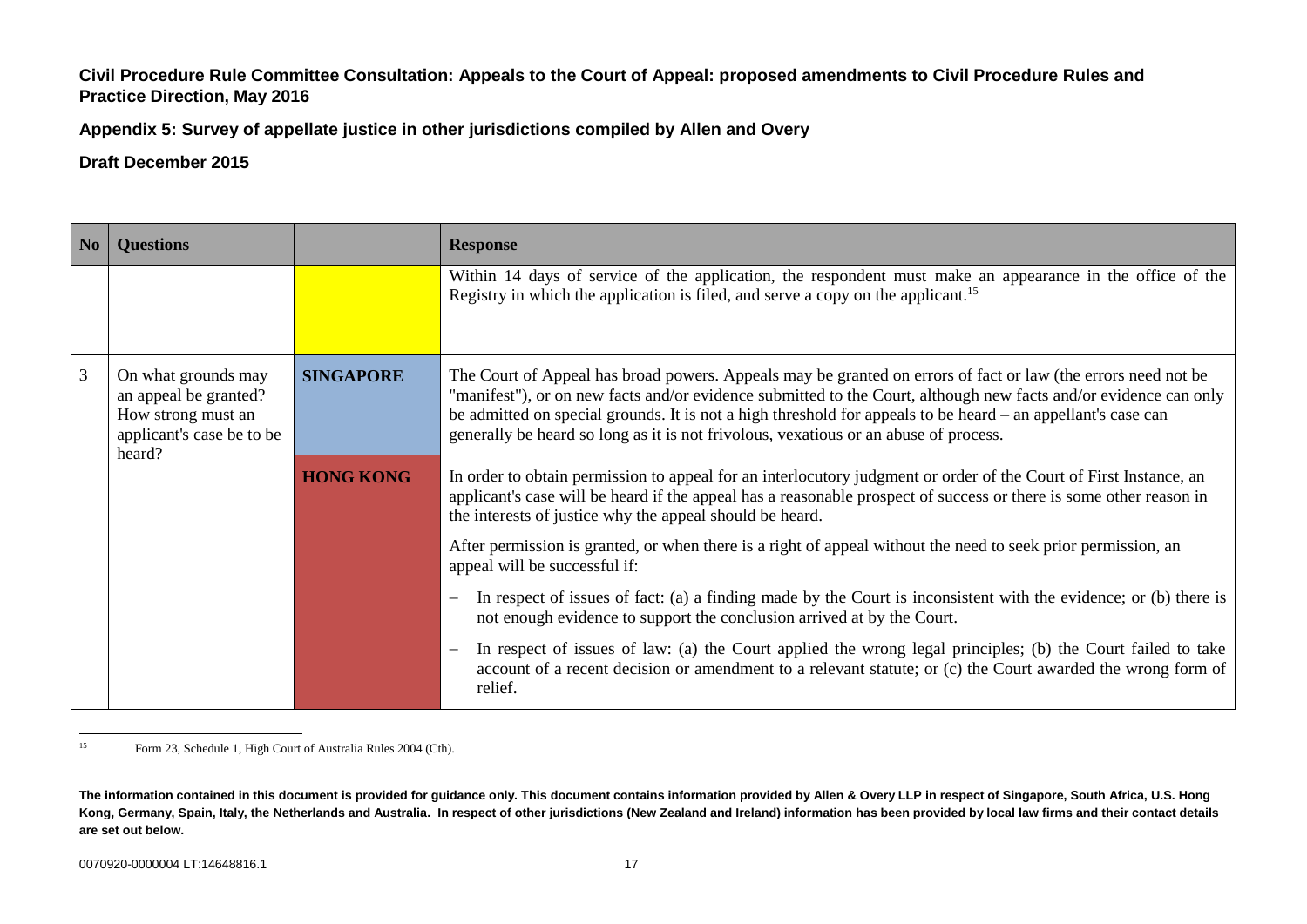**Appendix 5: Survey of appellate justice in other jurisdictions compiled by Allen and Overy**

| No | <b>Questions</b> |                               | <b>Response</b>                                                                                                                                                                                                                                                                                                                                                                                                                                                                                                                                                                                                                                                                                                          |
|----|------------------|-------------------------------|--------------------------------------------------------------------------------------------------------------------------------------------------------------------------------------------------------------------------------------------------------------------------------------------------------------------------------------------------------------------------------------------------------------------------------------------------------------------------------------------------------------------------------------------------------------------------------------------------------------------------------------------------------------------------------------------------------------------------|
|    |                  | <b>SOUTH</b><br><b>AFRICA</b> | As a general rule, leave to appeal will be granted where there is a reasonable prospect of another court coming to<br>a different conclusion on the facts or in law. The importance of a matter is not on its own a justification for<br>granting leave to appeal.                                                                                                                                                                                                                                                                                                                                                                                                                                                       |
|    |                  |                               | If the judgment sought to be appealed against does not dispose of all the issues between the parties the balance of<br>convenience must, in addition to the prospects of success, favour a piecemeal consideration of the case. The test<br>is then whether the appeal, if leave were given, would lead to a just and reasonably prompt resolution of the real<br>issue between the parties.                                                                                                                                                                                                                                                                                                                             |
|    |                  |                               | The application must be clear, succinct and to the point. It must clearly indicate in which respects it is alleged<br>that the relevant court had erred and the judgment must be subjected to a critical analysis, either as to the findings<br>of fact or as to the exposition and application of the law. A generalised attack on the findings of the court is<br>insufficient as is reliance on the notice of appeal or a recitation of grounds of appeal.                                                                                                                                                                                                                                                            |
|    |                  |                               | Non-compliance with these specific requirements may lead to a rejection of the relevant application or to an<br>adverse costs order against any person acting in a representative capacity on behalf of the applicant.                                                                                                                                                                                                                                                                                                                                                                                                                                                                                                   |
|    |                  | <b>NEW ZEALAND</b>            | Under s66 of the Judicature Act 1908 the Court of Appeal has jurisdiction to hear and determine appeals from<br>any judgment of the High Court. The Supreme Court held in Siemer v Heron [2011] NZSC 133 that s66 of the<br>Judicature Act 1908 confers a right of appeal against an interlocutory decision made by the High Court in the<br>course of an appeal against a decision by an inferior court. Certain specific statutes may grant rights of appeal to<br>the Court of Appeal on a question of law. In some cases leave may need to be obtained from the Supreme Court<br>such as appeals from the decision of the High Court on appeal from the Environment Court under the Resource<br>Management Act 1991. |

**The information contained in this document is provided for guidance only. This document contains information provided by Allen & Overy LLP in respect of Singapore, South Africa, U.S. Hong Kong, Germany, Spain, Italy, the Netherlands and Australia. In respect of other jurisdictions (New Zealand and Ireland) information has been provided by local law firms and their contact details are set out below.**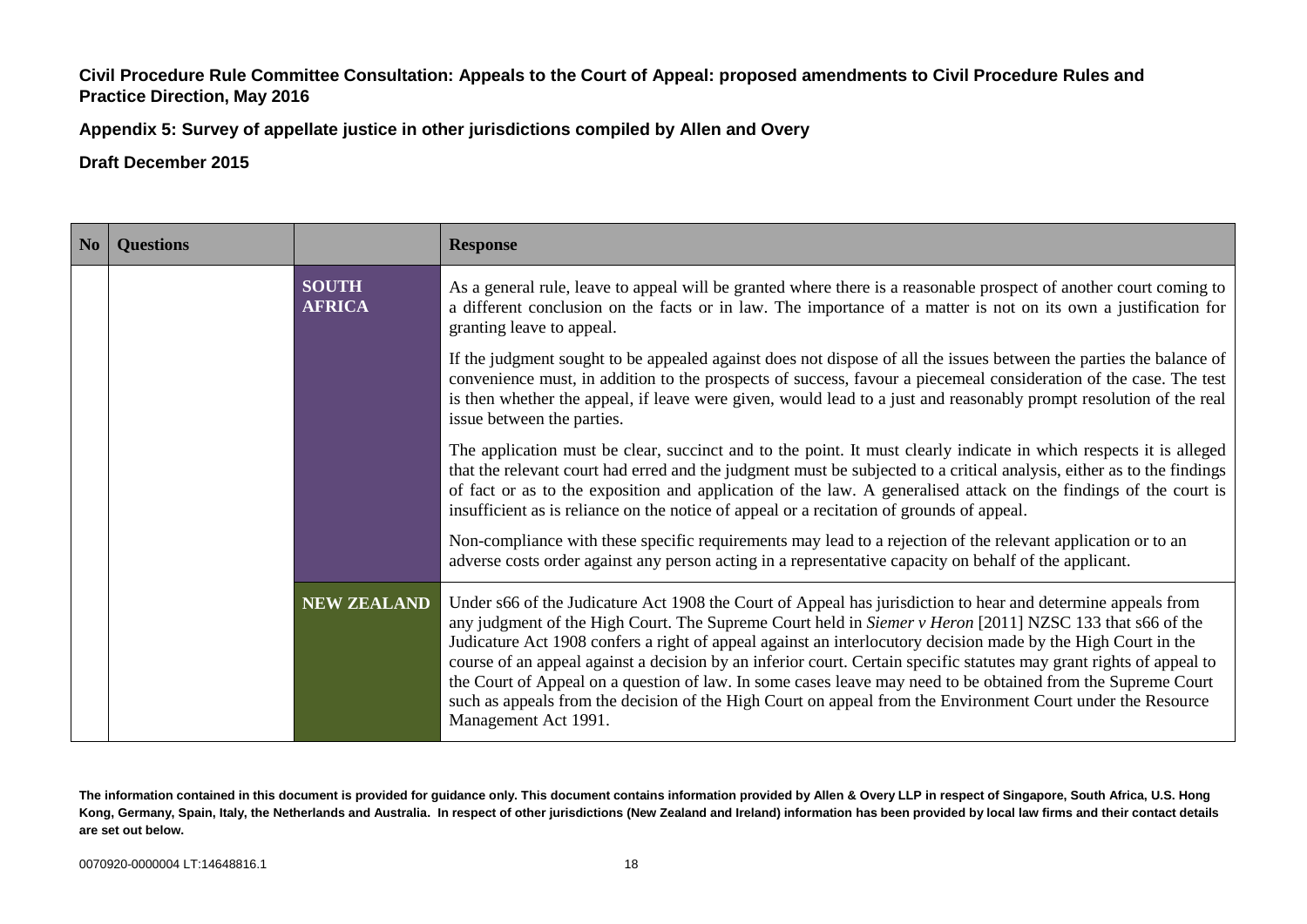**Appendix 5: Survey of appellate justice in other jurisdictions compiled by Allen and Overy**

| N <sub>o</sub> | <b>Questions</b> | <b>Response</b>                                                                                                                                                                                                                                                                                                                                                                                                                                                                                                                                                                                                                                                                                              |
|----------------|------------------|--------------------------------------------------------------------------------------------------------------------------------------------------------------------------------------------------------------------------------------------------------------------------------------------------------------------------------------------------------------------------------------------------------------------------------------------------------------------------------------------------------------------------------------------------------------------------------------------------------------------------------------------------------------------------------------------------------------|
|                |                  | The decision of the Court of Appeal to grant leave (for a second appeal) is entirely discretionary. The Court does<br>not need to provide reasons for giving leave. If the Court refuses to grant leave, it must state the reasons for doing<br>so, but those reasons may be stated briefly and in general terms only.                                                                                                                                                                                                                                                                                                                                                                                       |
|                |                  | The test is that the appeal must raise some question of law or fact capable of bona fide and serious argument in a<br>case involving some interest, public or private, of sufficient importance to outweigh the cost and delay of the<br>further appeal. Not every alleged error of law is of such importance, either generally or to the parties, as to justify<br>further pursuit of litigation already twice considered and ruled upon by a Court, so the test is a restricted one. The<br>scarce time and resources of the Court of Appeal are not to be wasted, nor additional expenses for the parties to<br>be incurred without hope of realistic benefit. See Waller v Hider [1998] 1 NZLR 412 (CA). |
|                |                  | The Supreme Court held in Siemer v Heron [2011] NZSC 133 that s66 of the Judicature Act 1908 confers a right<br>of appeal against an interlocutory decision made by the High Court in the course of an appeal against a decision<br>by an inferior court.                                                                                                                                                                                                                                                                                                                                                                                                                                                    |
|                |                  | When granting leave to appeal, the Supreme Court must be satisfied that it is necessary in the interests of justice<br>for the Court to hear and determine the proposed appeal. It is necessary in the interests of justice for the Supreme<br>Court to hear and determine a proposed appeal if (see section 13 of Supreme Court Act 2003):                                                                                                                                                                                                                                                                                                                                                                  |
|                |                  | The appeal involves a matter of general importance; or                                                                                                                                                                                                                                                                                                                                                                                                                                                                                                                                                                                                                                                       |
|                |                  | A substantial miscarriage of justice may have occurred, or may occur unless the appeal is heard; or                                                                                                                                                                                                                                                                                                                                                                                                                                                                                                                                                                                                          |
|                |                  | The appeal involves a matter of general commercial significance.                                                                                                                                                                                                                                                                                                                                                                                                                                                                                                                                                                                                                                             |

**The information contained in this document is provided for guidance only. This document contains information provided by Allen & Overy LLP in respect of Singapore, South Africa, U.S. Hong Kong, Germany, Spain, Italy, the Netherlands and Australia. In respect of other jurisdictions (New Zealand and Ireland) information has been provided by local law firms and their contact details are set out below.**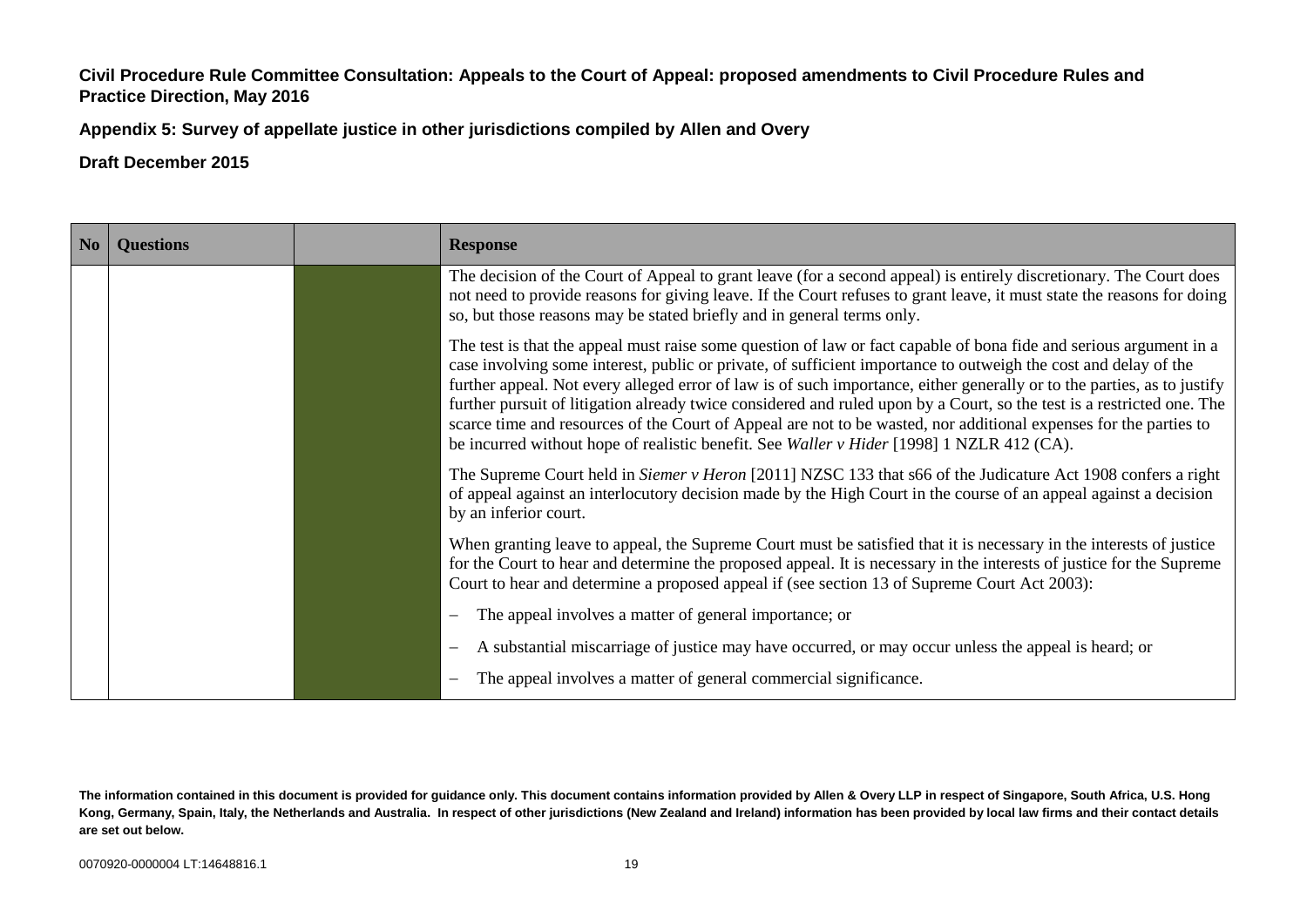**Appendix 5: Survey of appellate justice in other jurisdictions compiled by Allen and Overy**

**Draft December 2015**

| N <sub>o</sub> | <b>Questions</b> |                                | <b>Response</b>                                                                                                                                                                                                                                                                                                                                                                                      |
|----------------|------------------|--------------------------------|------------------------------------------------------------------------------------------------------------------------------------------------------------------------------------------------------------------------------------------------------------------------------------------------------------------------------------------------------------------------------------------------------|
|                |                  | <b>UNITED</b><br><b>STATES</b> | As discussed above, the parties generally have an automatic right to appeal and the case will normally be heard<br>unless the order concerns a more definite statement or declining to strike a matter from a pleading.                                                                                                                                                                              |
|                |                  | <b>GERMANY</b>                 | Permission is needed only for matters with a value of up to 600 Euros. The first instance court shall permit an<br>appeal if the matter is of fundamental significance, or if the further development of the law or the interest in<br>ensuring uniform judicature requires an appeal court decision; see section 511(4) ZPO.                                                                        |
|                |                  | <b>SPAIN</b>                   | The appeal writ must contain the reasons why the relevant party understands that first instance judgment is not<br>correct (from a legal or factual point of view). The case will be heard in any event.                                                                                                                                                                                             |
|                |                  | <b>IRELAND</b>                 | An appeal will only succeed if the Court of Appeal or the Supreme Court considers that the decision of the lower<br>court was (i) incorrect in law or on the facts; or (ii) unjust procedurally or due to another irregularity. There is no<br>pre-hearing filter applied which prevents appeals from proceeding on the basis that the appellant's case is not<br>sufficiently strong and/or robust. |
|                |                  | <b>ITALY</b>                   | The right to appeal is not subject to previous Court approval. However, an appeal can only be successful in light<br>of an error in the first instance judgment as to either the facts or the law. Moreover, the appeal is only heard if a<br>number of objective requirements are met.                                                                                                              |
|                |                  |                                | Such requirements are: 1) the existence of a judgment or another measure; 2) interest to appeal, determined by<br>the part who wants to appeal losing in the first instance judgment; such interest has to show in the motives of                                                                                                                                                                    |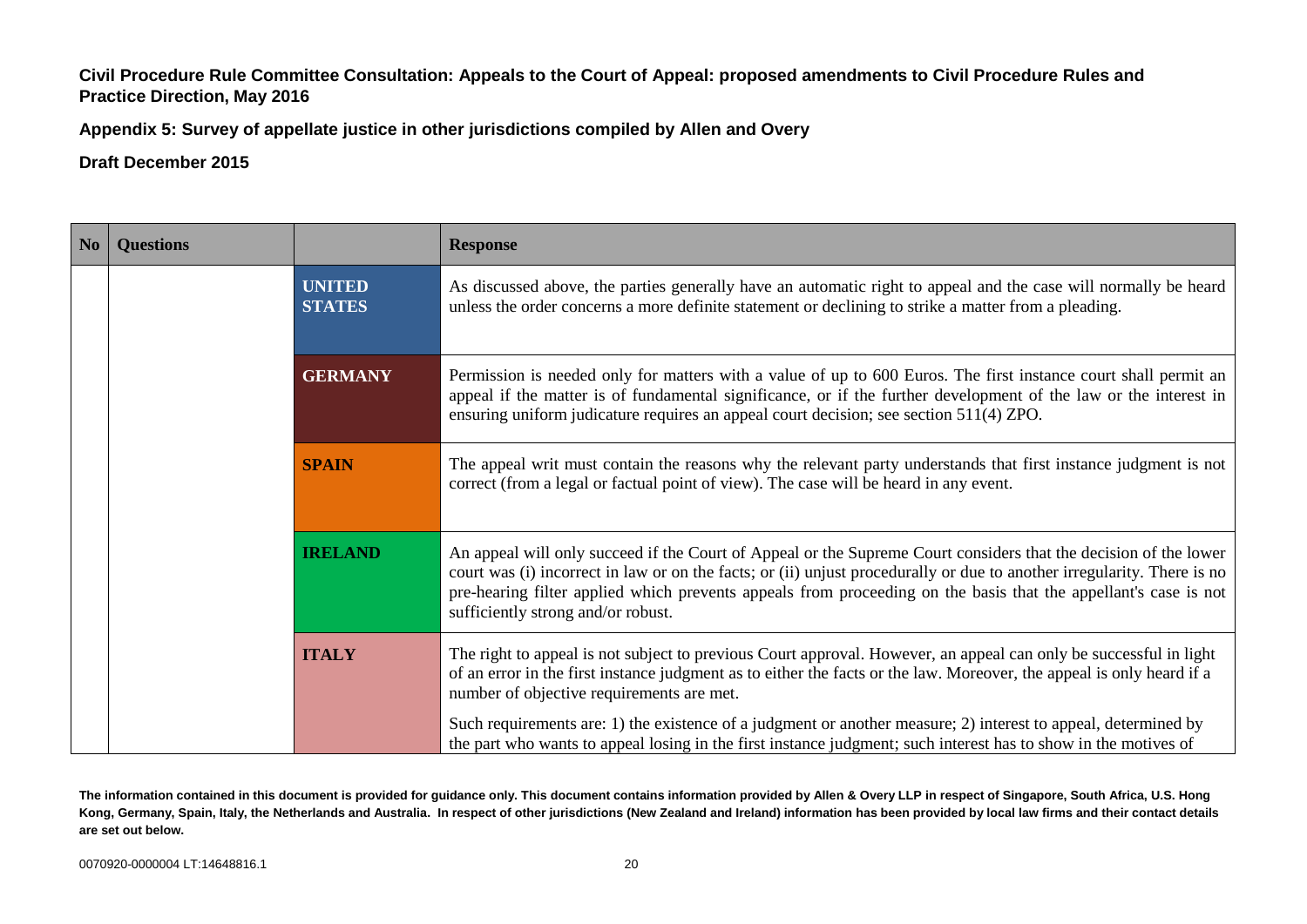**Appendix 5: Survey of appellate justice in other jurisdictions compiled by Allen and Overy**

**Draft December 2015**

| $\vert$ No $\vert$ | <b>Questions</b> |                    | <b>Response</b>                                                                                                                                                                                                                                                                                                                                                                                                                                                                                                                                                                                             |
|--------------------|------------------|--------------------|-------------------------------------------------------------------------------------------------------------------------------------------------------------------------------------------------------------------------------------------------------------------------------------------------------------------------------------------------------------------------------------------------------------------------------------------------------------------------------------------------------------------------------------------------------------------------------------------------------------|
|                    |                  |                    | appeal; 3) subjective right to appeal, which is determined by the fact of having been a party to the first instance<br>judgment (except in the case of third-party proceedings); 4) objective right to appeal, meaning that the Code of<br>Civil Procedure has to explicitly grant such right. Where none of these elements is present the Judge will declare<br>the appeal inadmissible.<br>Moreover the so-called "filter" allows the Judge to declare the case inadmissible in case the appeal does not have<br>a reasonable chance of being upheld. This is however, in practice, quite a broad filter. |
|                    |                  | <b>FRANCE</b>      | The introduction of an appeal is a right of the parties. However the conditions set out in our answer to question 1<br>must be fulfilled in order to file a declaration of appeal or a joint petition, otherwise the appeal would be<br>inadmissible.<br>There is no "filter" that limits the right to appeal.                                                                                                                                                                                                                                                                                              |
|                    |                  | <b>NETHERLANDS</b> | The Court of Appeal will conduct a full review of the merits of the case. This means that both issues of fact and<br>law will be fully reviewed for the second time. However, the Court of Appeal can only make a decision on issues<br>which are the subject of the appellant's complaint. In deciding on the appellant's complaint, the Court of Appeal<br>must take into account all arguments raised by the respondent at first instance and appeal, also the arguments<br>which were rejected at first instance.                                                                                       |
|                    |                  | <b>AUSTRALIA</b>   | Appeal to the Supreme Court<br>A party to proceedings before the Local Court in its General Division may appeal to the Supreme Court, but only<br>on a question of law. A party may, however, seek leave to appeal on other grounds.<br>There is no strict test that determines the strength of an applicant's case to be heard; however, costs may be                                                                                                                                                                                                                                                      |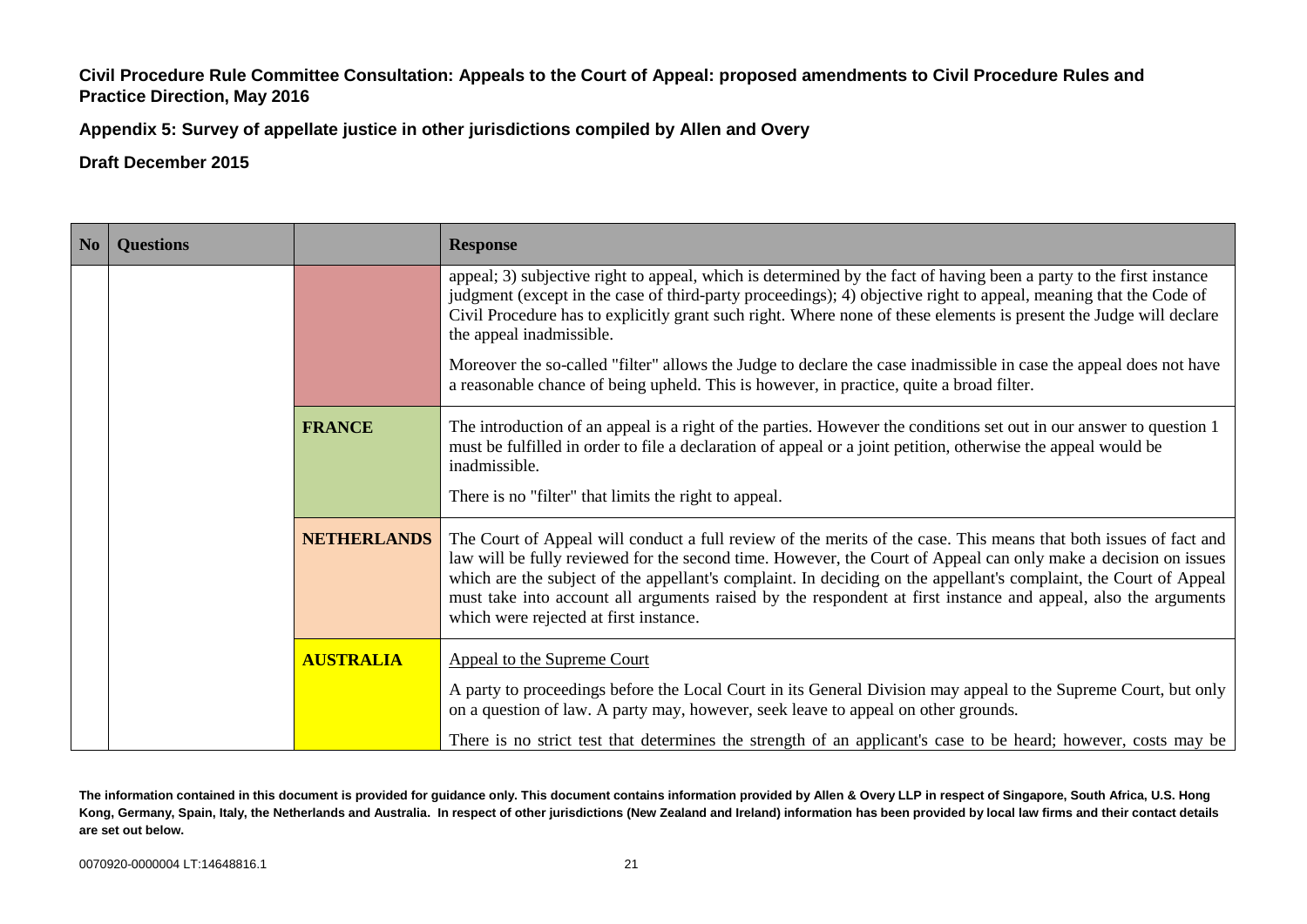**Appendix 5: Survey of appellate justice in other jurisdictions compiled by Allen and Overy**

**Draft December 2015**

| No             | <b>Questions</b>                                  |                  | <b>Response</b>                                                                                                                                                                                                                                                                                                                                                                                                      |
|----------------|---------------------------------------------------|------------------|----------------------------------------------------------------------------------------------------------------------------------------------------------------------------------------------------------------------------------------------------------------------------------------------------------------------------------------------------------------------------------------------------------------------|
|                |                                                   |                  | awarded in cases that are commenced or continued where there is no real chance of success. <sup>16</sup>                                                                                                                                                                                                                                                                                                             |
|                |                                                   |                  | Appeal to the Court of Appeal                                                                                                                                                                                                                                                                                                                                                                                        |
|                |                                                   |                  | Parties have a right to appeal a District or Supreme Court decision to the Court of Appeal, but only on grounds of<br>a question of law. However, special leave is required in some instances (ie when appealing an interlocutory<br>judgment/order or when appealing a judgment/order as to costs only). <sup>17</sup>                                                                                              |
|                |                                                   |                  | Once again, however, costs may be awarded in cases that are commenced or continued where there is no real<br>chance of success.                                                                                                                                                                                                                                                                                      |
|                |                                                   |                  | Appeal to the High Court of Australia                                                                                                                                                                                                                                                                                                                                                                                |
|                |                                                   |                  | In considering whether to grant an application for special leave to appeal to the High Court, the High Court may<br>have regard to any matters that it considers relevant, but must have regard to whether the appeal involves a<br>question of law that is either of public importance or where the interests of the administration of justice require<br>consideration by the High Court of the relevant judgment. |
|                |                                                   |                  | As the applicant must state which grounds they rely upon in their Application for Leave or Special Leave to<br>Appeal, consideration will be given to the strength of the applicant's case. The applicant will also be required to<br>demonstrate that there is a question of law to be addressed in a preliminary hearing before the matter is listed<br>before the High Court.                                     |
| $\overline{4}$ | May an appeal be made<br>from a decision that was | <b>SINGAPORE</b> | It is not uncommon for this to happen. All decisions of a registrar are appealable and a High Court Judge would<br>hear the appeal. Save for the limited grounds where no appeals are allowed (see our answer to question 1 above),                                                                                                                                                                                  |

 $16$ <sup>16</sup> *Baulderstone Hornibrook Engineering Pty Ltd v Gordian Runoff Ltd (No 2)* [2009] NSWCA 12 at [4].

<sup>17</sup> Section 127 *District Court Act 1973* (NSW).

**The information contained in this document is provided for guidance only. This document contains information provided by Allen & Overy LLP in respect of Singapore, South Africa, U.S. Hong Kong, Germany, Spain, Italy, the Netherlands and Australia. In respect of other jurisdictions (New Zealand and Ireland) information has been provided by local law firms and their contact details are set out below.**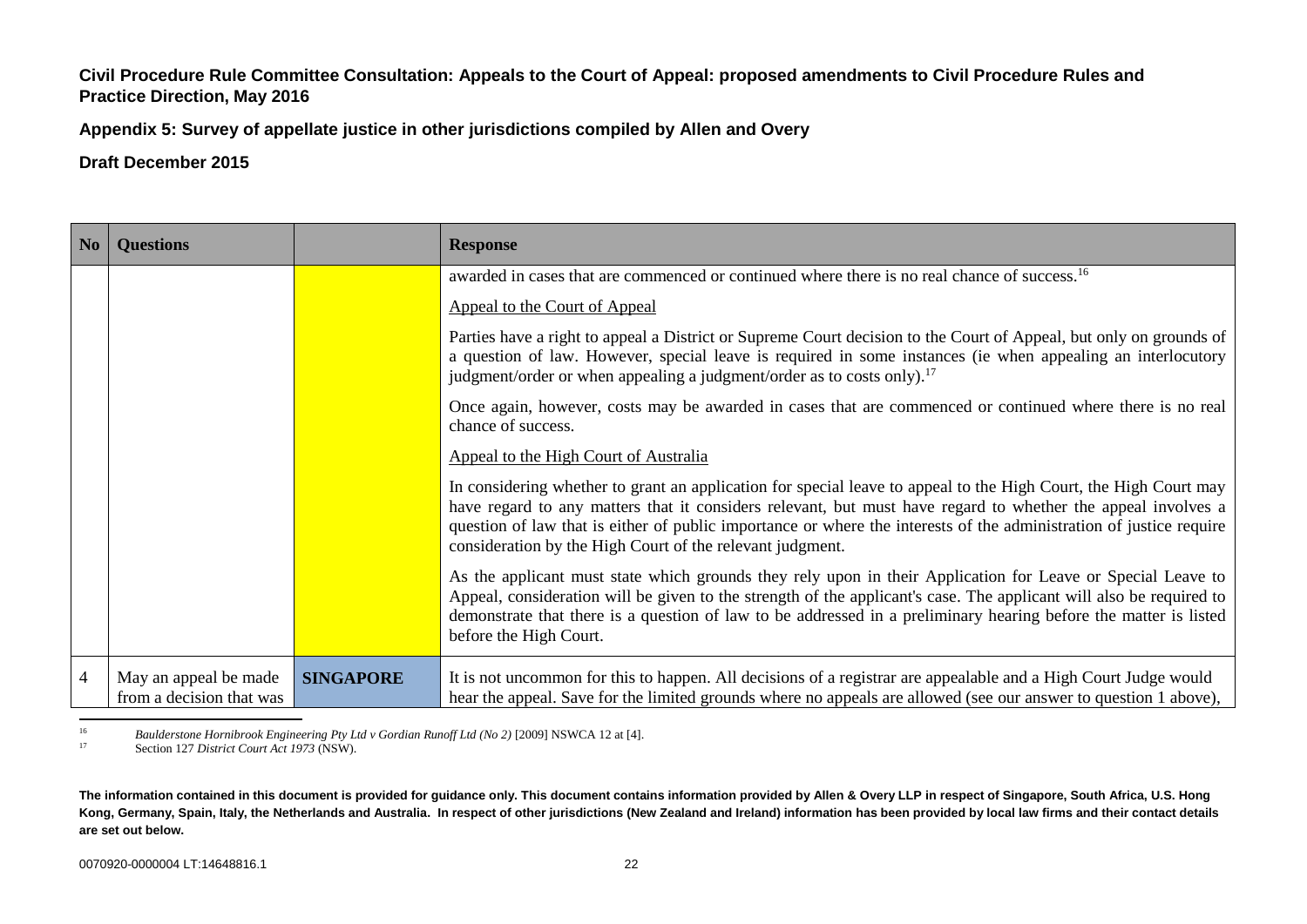**Appendix 5: Survey of appellate justice in other jurisdictions compiled by Allen and Overy**

# **Draft December 2015**

| $\overline{\phantom{a}}$ No | <b>Questions</b>       |                                | <b>Response</b>                                                                                                                                                                                                                                                                                                                                                                                                                                                                                                                                                                                                                                                                                                                                   |
|-----------------------------|------------------------|--------------------------------|---------------------------------------------------------------------------------------------------------------------------------------------------------------------------------------------------------------------------------------------------------------------------------------------------------------------------------------------------------------------------------------------------------------------------------------------------------------------------------------------------------------------------------------------------------------------------------------------------------------------------------------------------------------------------------------------------------------------------------------------------|
|                             | itself made on appeal? |                                | appeals may be made, although permission/leave is sometimes required.                                                                                                                                                                                                                                                                                                                                                                                                                                                                                                                                                                                                                                                                             |
|                             |                        | <b>HONG KONG</b>               | Yes. A party who is not satisfied with the decision of the Court of Appeal may lodge an application for leave to<br>appeal to the Court of Final Appeal.                                                                                                                                                                                                                                                                                                                                                                                                                                                                                                                                                                                          |
|                             |                        | <b>SOUTH</b><br><b>AFRICA</b>  | Where leave to appeal is granted from a lower court, it is usually to a single judge of the High Court having<br>jurisdiction over the matter. A further leave to appeal may lie from the High Court to either a full bench (usually<br>three judges) of the High Court concerned or the Supreme Court of Appeal. Where the appeal was heard by a full<br>bench of the High Court concerned, a further appeal lies to the Supreme Court of Appeal. The Constitutional<br>Court of South Africa is the highest court of the land for all matters (prior to August 2013, its jurisdiction was<br>confined to matters of constitutional law) and a final further appeal lies from the Supreme Court of Appeal to the<br><b>Constitutional Court.</b> |
|                             |                        | <b>NEW ZEALAND</b>             | Yes, but leave must generally be sought for the second appeal.                                                                                                                                                                                                                                                                                                                                                                                                                                                                                                                                                                                                                                                                                    |
|                             |                        | <b>UNITED</b><br><b>STATES</b> | Yes. The New York State court system has three levels: a trial court (the Supreme Court), an intermediate<br>appellate court (the Appellate Term) and the highest level appellate court (the New York Court of Appeals).<br>Once a decision is made in the Appellate Term, there is no automatic right of appeal to the New York Court of<br>Appeals and a motion for permission to appeal is required, which should be made within 30 days from the date<br>the moving party received service of a copy of the order to be appealed.                                                                                                                                                                                                             |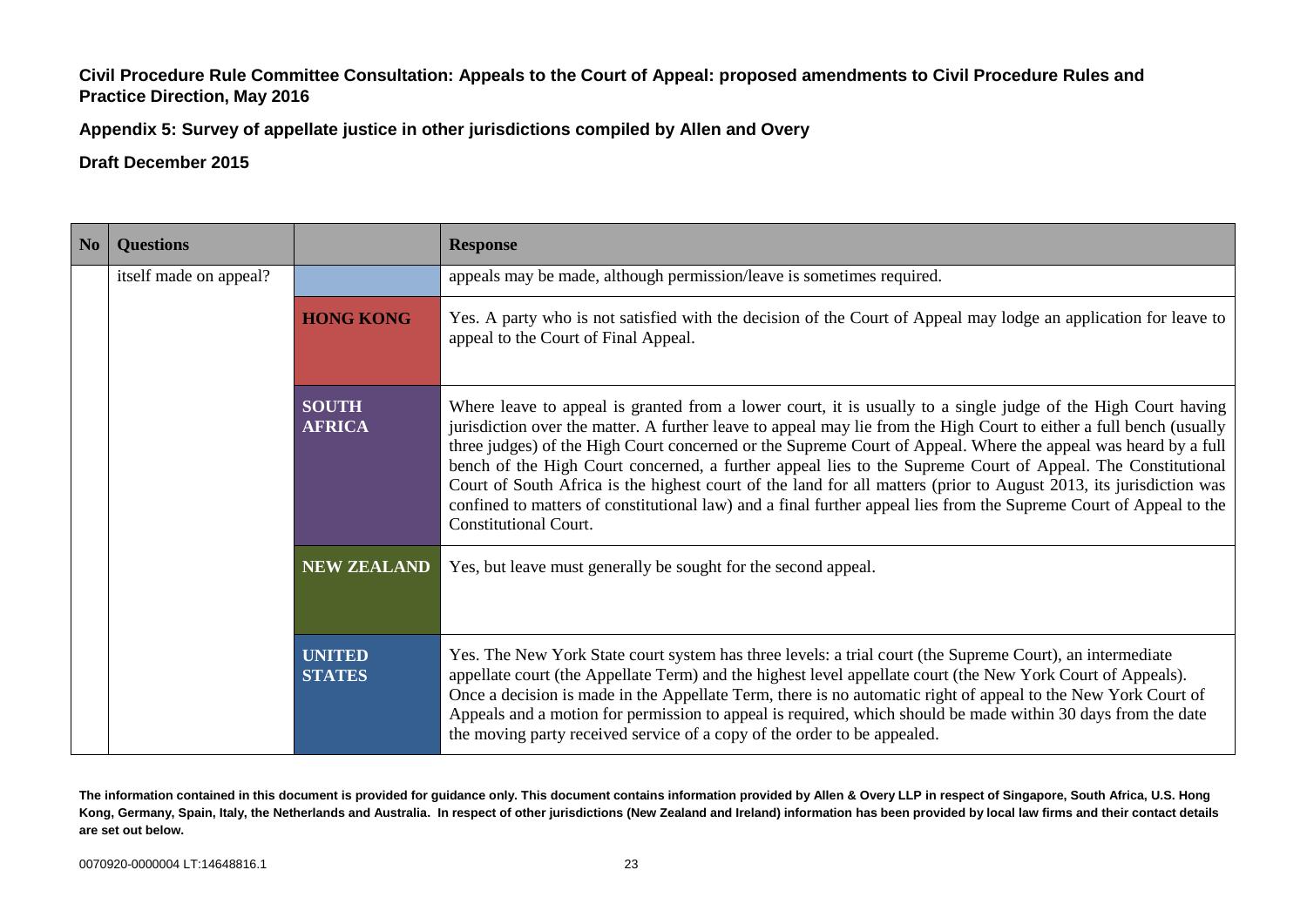**Appendix 5: Survey of appellate justice in other jurisdictions compiled by Allen and Overy**

| No | <b>Questions</b> |                | <b>Response</b>                                                                                                                                                                                                                                                                                                                                                                                                                                                                                                                                                                                                                                                                                                                                                                                                                                                                                                                                                                                                                                                                                                                                                                                                                                                                                   |
|----|------------------|----------------|---------------------------------------------------------------------------------------------------------------------------------------------------------------------------------------------------------------------------------------------------------------------------------------------------------------------------------------------------------------------------------------------------------------------------------------------------------------------------------------------------------------------------------------------------------------------------------------------------------------------------------------------------------------------------------------------------------------------------------------------------------------------------------------------------------------------------------------------------------------------------------------------------------------------------------------------------------------------------------------------------------------------------------------------------------------------------------------------------------------------------------------------------------------------------------------------------------------------------------------------------------------------------------------------------|
|    |                  |                | Additionally, the parties may file a motion for reargument within 30 days after the appeal has been decided. Such<br>a motion will be submitted without oral argument. There is no procedure for the Court to sit en banc (ie for all of<br>the justices of the court to hear the case rather than just a selection of them). See eg App. Div. 1st Dep't. Local R.<br>§ 600.14.                                                                                                                                                                                                                                                                                                                                                                                                                                                                                                                                                                                                                                                                                                                                                                                                                                                                                                                   |
|    |                  | <b>GERMANY</b> | From some appeal court decisions an appeal on points of law (Revision) is possible. This goes to the Federal<br>Court of Justice (Bundesgerichtshof, BGH).                                                                                                                                                                                                                                                                                                                                                                                                                                                                                                                                                                                                                                                                                                                                                                                                                                                                                                                                                                                                                                                                                                                                        |
|    |                  |                | The appeal on points of law can be made if either the appeal court gives permission in its judgment, or the BGH<br>gives permission after a complaint by the relevant party, see section $543(1)$ ZPO. This complaint against denial<br>of permission to appeal (Nichtzulassungbeschwerde) is possible only if the value of the party's gravamen is more<br>than 20,000 Euros, see section 26 No 8 of the Introductory Act to the ZPO. The complaint, the particulars of the<br>complaint and the BGH decision on permission are all done in writing.                                                                                                                                                                                                                                                                                                                                                                                                                                                                                                                                                                                                                                                                                                                                             |
|    |                  |                | Permission to appeal on points of law, either by the appeal court or by the BGH, is given if the matter is of<br>fundamental significance, or if the further development of the law or the interest in ensuring uniform judicature<br>requires a BGH decision, see section 543(2) ZPO. These grounds are intertwined. A matter has fundamental<br>significance if it raises a question in need of clarifying which arises in an indefinite number of cases and<br>therefore affects the public interest in uniform development and handling of the law. A question needs clarifying<br>if courts and scholars hold differing views on it and the BGH or another federal court has not decided it. The<br>further development of the law requires a BGH decision if the case gives occasion to lay down guiding principles<br>to interpret the law or to fill gaps. The ground of ensuring uniform judicature is, <i>inter alia</i> , concerned if the<br>appeal judgment contains errors which, in the interest of trust in judicature, cannot persist. The particulars of<br>complaint must set out in detail why one of these grounds for permission exists in the case.<br>An appeal on points of law is successful if the law has been violated, ie a rule of law has not been applied or has |

**The information contained in this document is provided for guidance only. This document contains information provided by Allen & Overy LLP in respect of Singapore, South Africa, U.S. Hong Kong, Germany, Spain, Italy, the Netherlands and Australia. In respect of other jurisdictions (New Zealand and Ireland) information has been provided by local law firms and their contact details are set out below.**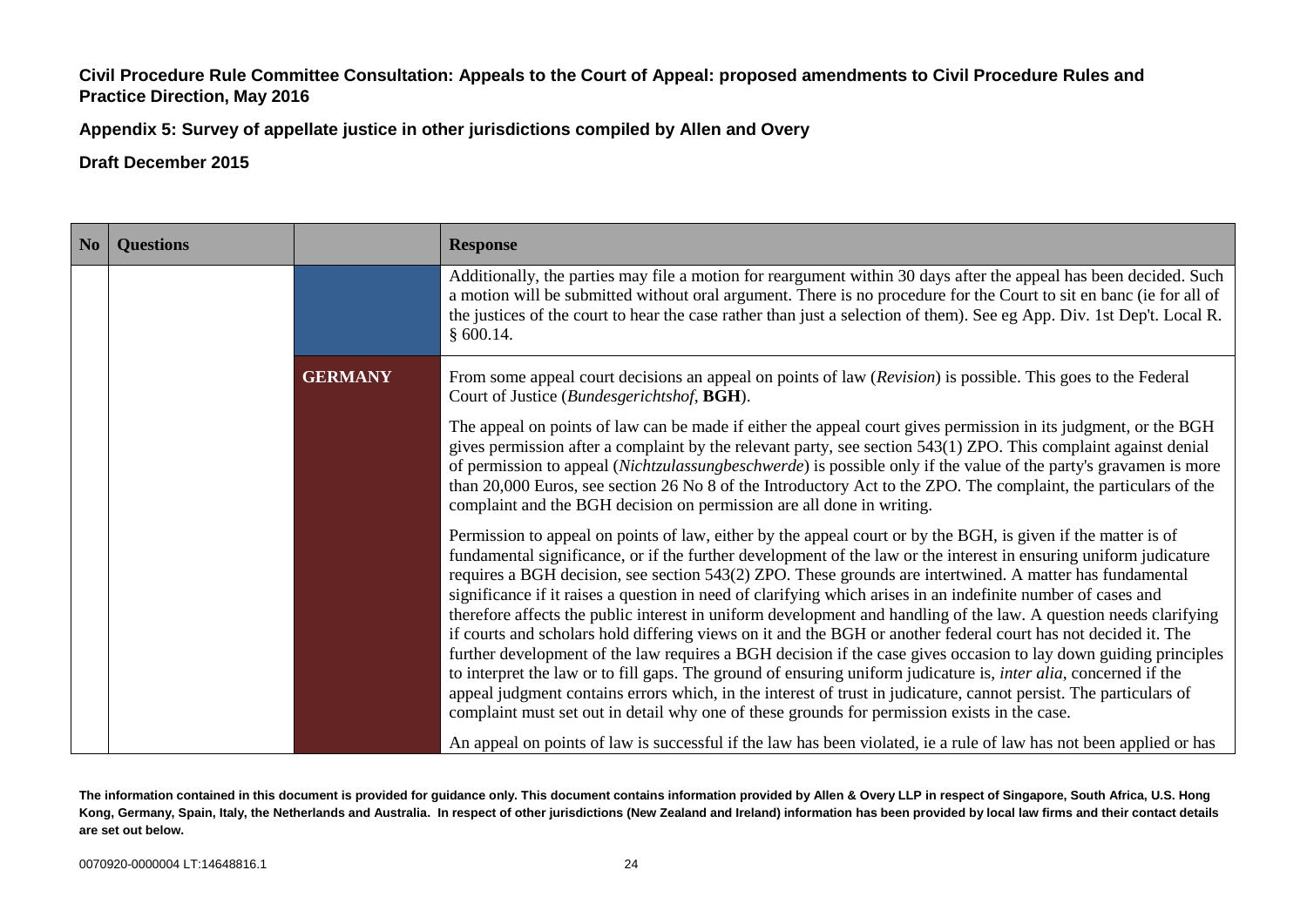**Appendix 5: Survey of appellate justice in other jurisdictions compiled by Allen and Overy**

## **Draft December 2015**

| N <sub>o</sub> | <b>Ouestions</b> |                                                                                                                  | <b>Response</b>                                                                                                                                                                                                                                                                                                                                                                                                                                                                                                                                                                                                                                        |
|----------------|------------------|------------------------------------------------------------------------------------------------------------------|--------------------------------------------------------------------------------------------------------------------------------------------------------------------------------------------------------------------------------------------------------------------------------------------------------------------------------------------------------------------------------------------------------------------------------------------------------------------------------------------------------------------------------------------------------------------------------------------------------------------------------------------------------|
|                |                  |                                                                                                                  | been incorrectly applied. There are certain absolute grounds where the law is always deemed to have been<br>violated, see section 547 ZPO. These concern the composition of the court, challenges to judges, representation<br>of parties, admission of the public to a hearing and giving reasons for decisions.                                                                                                                                                                                                                                                                                                                                      |
|                |                  | <b>SPAIN</b>                                                                                                     | Only if certain requirements are met.                                                                                                                                                                                                                                                                                                                                                                                                                                                                                                                                                                                                                  |
|                |                  | <b>IRELAND</b>                                                                                                   | A further appeal from the Court of Appeal to the Supreme Court is possible. However, the permission of the<br>Supreme Court must be obtained before a decision of the Court of Appeal can be appealed and will only be given<br>where the Supreme Court is satisfied that (i) the decision involves a matter of general public importance; or (ii) it<br>is in the interests of justice that there be an appeal to the Supreme Court.                                                                                                                                                                                                                  |
|                | hearing.         | Leave applications to the Supreme Court are generally determined on the papers, but the court may direct an oral |                                                                                                                                                                                                                                                                                                                                                                                                                                                                                                                                                                                                                                                        |
|                |                  | <b>ITALY</b>                                                                                                     | The judgments issued by the Court of Appeal can be challenged before the Italian Supreme Court only for the<br>following reasons: 1) for reasons concerning jurisdiction; 2) for breach of the applicable law provisions on venue<br>where the motion for the assessment of venue is not provided by the applicable law provisions; 3) for breach or<br>false application of law provision and of the contracts or the collective labour agreements; 4) for nullity of the<br>judgment or of the proceedings; 5) for lack of, or nonsufficient or contradictory reasoning on an issue of fact,<br>which was disputed and decisive for the proceedings. |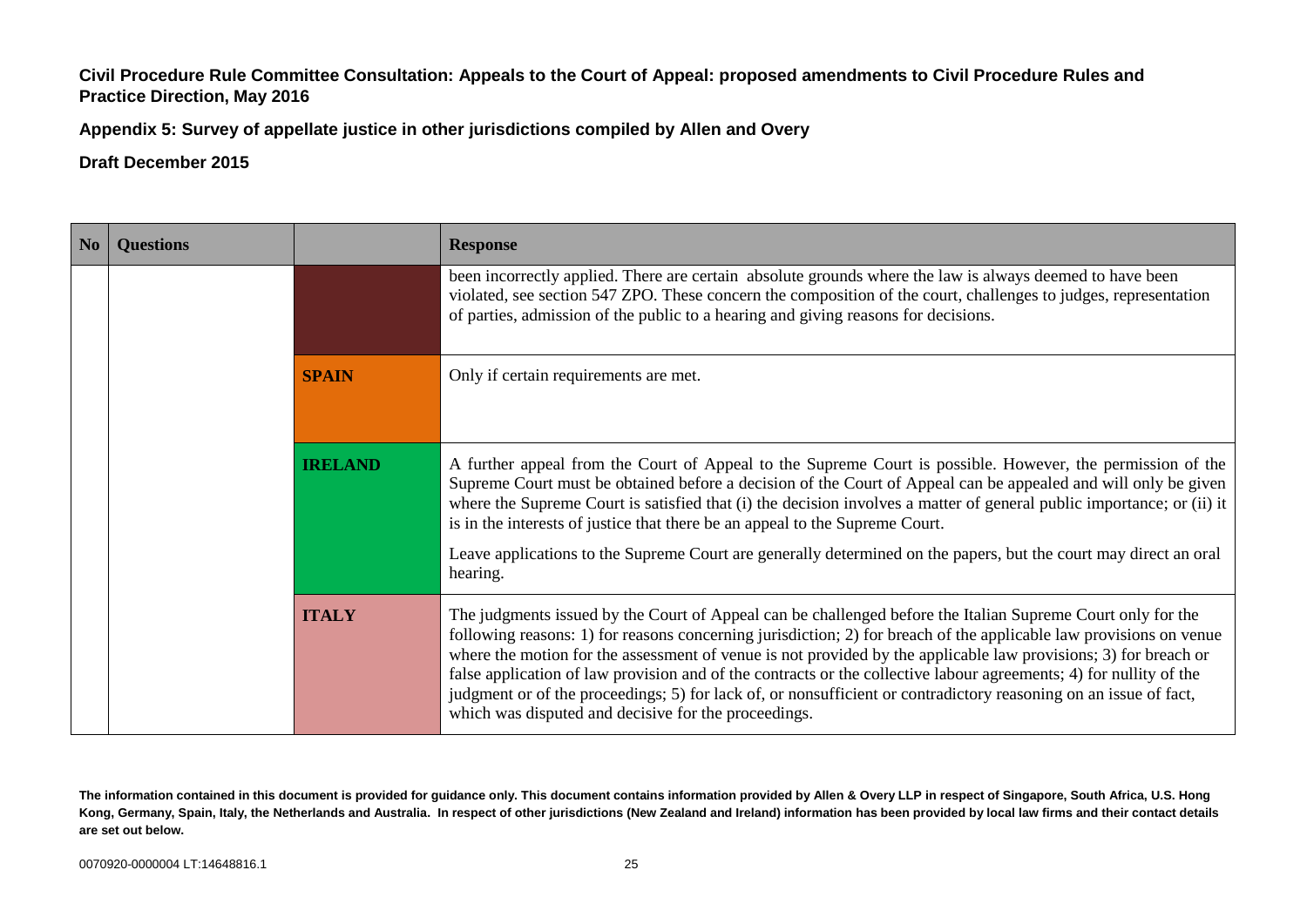**Appendix 5: Survey of appellate justice in other jurisdictions compiled by Allen and Overy**

**Draft December 2015**

| No | <b>Questions</b> |                    | <b>Response</b>                                                                                                                                                                                                                                                                                                                                                                                                                                                                                                                                                                                                                                                                                                                                                                                                                                                                                                                          |
|----|------------------|--------------------|------------------------------------------------------------------------------------------------------------------------------------------------------------------------------------------------------------------------------------------------------------------------------------------------------------------------------------------------------------------------------------------------------------------------------------------------------------------------------------------------------------------------------------------------------------------------------------------------------------------------------------------------------------------------------------------------------------------------------------------------------------------------------------------------------------------------------------------------------------------------------------------------------------------------------------------|
|    |                  | <b>FRANCE</b>      | The French Supreme Court (Cour de cassation) hears appeals against rulings issued by the court of appeal.                                                                                                                                                                                                                                                                                                                                                                                                                                                                                                                                                                                                                                                                                                                                                                                                                                |
|    |                  |                    | However, this court does not proceed to a complete review of the case. It only rules on questions of law.                                                                                                                                                                                                                                                                                                                                                                                                                                                                                                                                                                                                                                                                                                                                                                                                                                |
|    |                  | <b>NETHERLANDS</b> | Judgments of a Court of Appeal and judgments of a court of first instance which cannot be appealed to the Court<br>of Appeal, can be appealed to the Supreme Court. However, the grounds for appeal to the Supreme Court are<br>limited to insufficient or unclear reasoning of the lower court and violation of the law. The Supreme Court can<br>moreover dismiss an appeal at an early stage of the appeal proceedings in cases where it is clear that the appeal<br>will not be successful. The period for lodging an appeal to the Supreme Court is three months (except in case of a<br>judgment delivered in preliminary relief proceedings where the period is eight weeks). Before reaching its<br>decision the Attorney-general will deliver a non-binding opinion to the Supreme Court. If the appeal is granted,<br>the Supreme Court will either give a new decision itself, or refer the case back to the Court of Appeal. |
|    |                  | <b>AUSTRALIA</b>   | Yes.                                                                                                                                                                                                                                                                                                                                                                                                                                                                                                                                                                                                                                                                                                                                                                                                                                                                                                                                     |
|    |                  |                    | A decision made in the Local Court may be appealed to the Supreme Court.<br>$\overline{\phantom{m}}$                                                                                                                                                                                                                                                                                                                                                                                                                                                                                                                                                                                                                                                                                                                                                                                                                                     |
|    |                  |                    | A decision made in the District Court or Supreme Court may be appealed to the Court of Appeal.                                                                                                                                                                                                                                                                                                                                                                                                                                                                                                                                                                                                                                                                                                                                                                                                                                           |
|    |                  |                    | A decision made in the Court of Appeal may be appealed to the High Court of Australia.                                                                                                                                                                                                                                                                                                                                                                                                                                                                                                                                                                                                                                                                                                                                                                                                                                                   |
|    |                  |                    | However, decisions of the High Court are final and cannot be appealed, and are binding on all other courts<br>throughout Australia.                                                                                                                                                                                                                                                                                                                                                                                                                                                                                                                                                                                                                                                                                                                                                                                                      |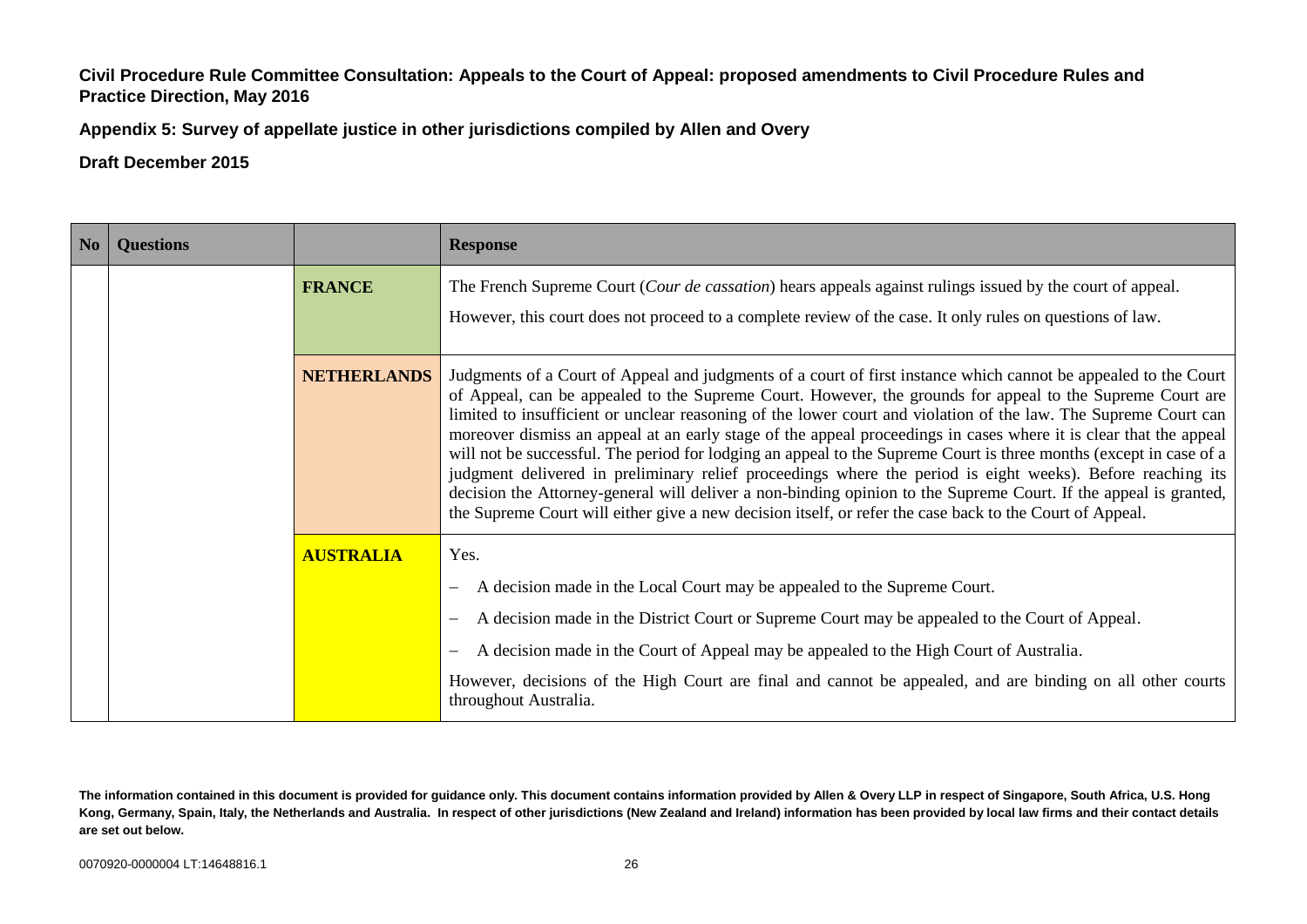**Appendix 5: Survey of appellate justice in other jurisdictions compiled by Allen and Overy**

# **Draft December 2015**

| N <sub>o</sub> | <b>Questions</b>                                                                                                                    |                               | <b>Response</b>                                                                                                                                                                                                                                                                                                                                                                                                                                                                                                                                           |
|----------------|-------------------------------------------------------------------------------------------------------------------------------------|-------------------------------|-----------------------------------------------------------------------------------------------------------------------------------------------------------------------------------------------------------------------------------------------------------------------------------------------------------------------------------------------------------------------------------------------------------------------------------------------------------------------------------------------------------------------------------------------------------|
| 5              | Are appeals heard by<br>way of rehearing? Do<br>previous findings of fact<br>or law have to be<br>accepted in an appeal<br>hearing? | <b>SINGAPORE</b>              | The rules prescribe that an appeal is heard by way of rehearing (see Order 57, rule $3(1)$ ). The Court of Appeal is<br>not bound by the High Court's findings of fact, and can re-visit the factual merits of the matter, and appeals are in<br>fact ordinarily allowed based on erroneous findings of fact. In addition, new facts or evidence may be admitted<br>on special grounds.                                                                                                                                                                   |
|                |                                                                                                                                     | <b>HONG KONG</b>              | Appeals to the Court of Appeal are heard by way of a more limited type of rehearing. The Court of Appeal only<br>looks at the evidence that was before the lower Court, eg witnesses are not permitted to give oral evidence and<br>permission ("leave" of the Court) is required if parties wish to adduce evidence on appeal that was not before the<br>lower Court. However, the Court of Appeal will reconsider issues raised as at the date of the rehearing, including<br>changes in law which have occurred since the judgment of the Court below. |
|                |                                                                                                                                     | <b>SOUTH</b><br><b>AFRICA</b> | Since an appeal involves the re-evaluation of a court's decision, it will be based solely on the record of the<br>proceedings (ie a rehearing on the merits limited to the evidence or information on which the decision was<br>given).                                                                                                                                                                                                                                                                                                                   |
|                |                                                                                                                                     | <b>NEW ZEALAND</b>            | Appeals are heard by three Judges (occasionally five depending on the nature and wider significance of the<br>particular case) and findings of fact are generally accepted because the trial judge will have had the benefit of<br>hearing from the witnesses. There is the possibility in the Court of Appeal of introducing new evidence.                                                                                                                                                                                                               |
|                |                                                                                                                                     |                               | Appeals in the Supreme Court are heard by five Judges.                                                                                                                                                                                                                                                                                                                                                                                                                                                                                                    |
|                |                                                                                                                                     |                               | Previous findings of law do not have to be accepted and can be overturned.                                                                                                                                                                                                                                                                                                                                                                                                                                                                                |
|                |                                                                                                                                     |                               | Appeals from the Employment Tribunal to the High Court can be heard by way of rehearing.                                                                                                                                                                                                                                                                                                                                                                                                                                                                  |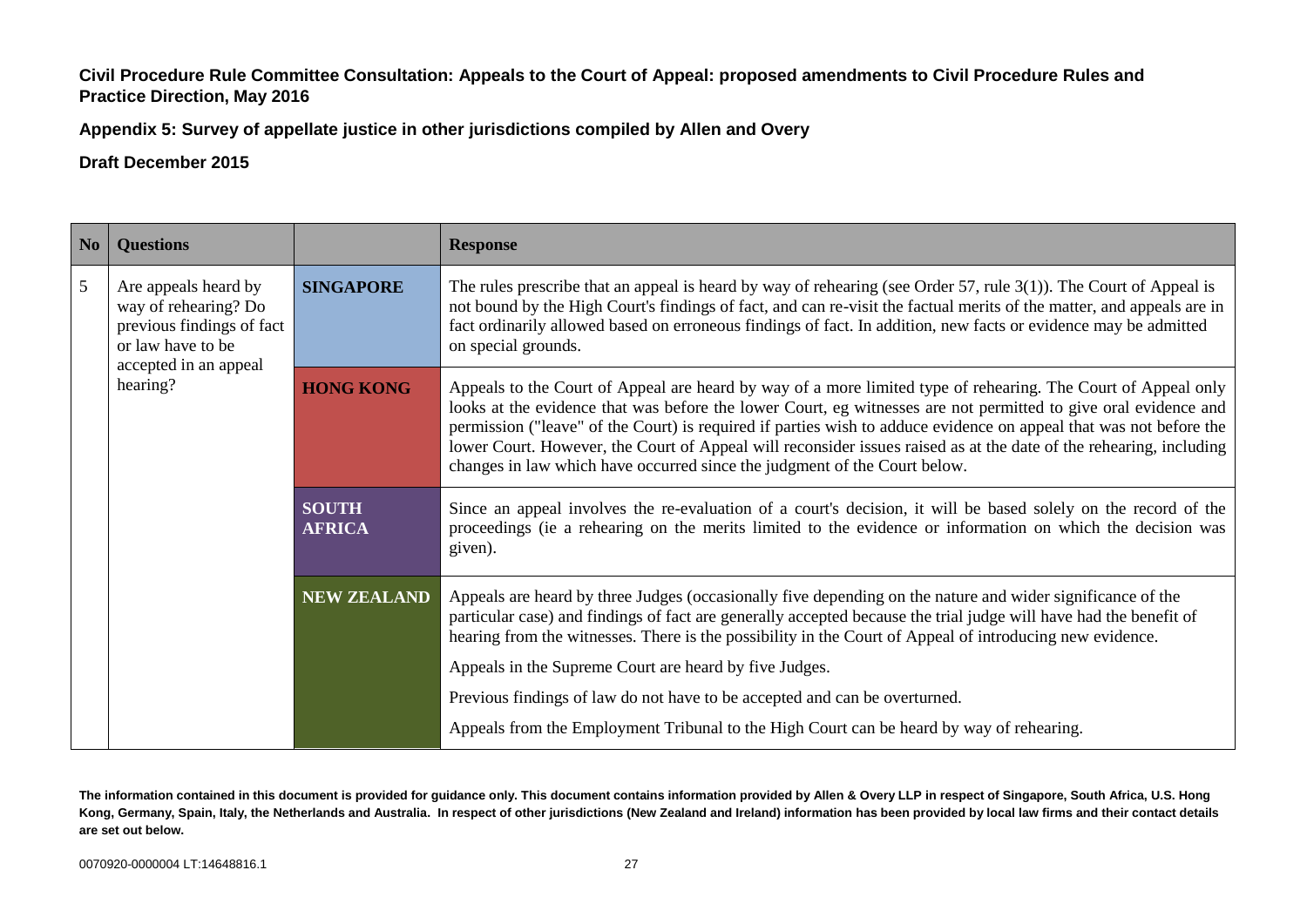**Appendix 5: Survey of appellate justice in other jurisdictions compiled by Allen and Overy**

**Draft December 2015**

| N <sub>0</sub> | <b>Questions</b> |                                | <b>Response</b>                                                                                                                                                                                                                                                                                                                                                                         |
|----------------|------------------|--------------------------------|-----------------------------------------------------------------------------------------------------------------------------------------------------------------------------------------------------------------------------------------------------------------------------------------------------------------------------------------------------------------------------------------|
|                |                  | <b>UNITED</b><br><b>STATES</b> | An appeal is not a rehearing of the original arguments made in the trial court, but another level of review by a<br>separate court. If the appeal reverses the lower court's decision, then the lower court must be granted the relief as<br>directed by the upper court, which could include a retrial or rehearing.                                                                   |
|                |                  |                                | The Appellate Term reviews both questions of law and questions of fact and any exercise of discretion by the<br>relevant court. See CPLR $\S$ 5501(d). In general, the lower court's determination of questions of law are reviewed<br>de novo (ie reviewing the case as if it were being heard for the very first time) and questions of fact are reviewed<br>for abuse of discretion. |
|                |                  | <b>GERMANY</b>                 | Please note that most of the appeal process, like German civil procedure generally, is done in writing. Parties<br>exchange detailed written submissions containing all their arguments.                                                                                                                                                                                                |
|                |                  |                                | The rules on appeal were reformed in 2002 to streamline the appeals process. The particulars of the appeal are<br>crucial, as their content decides whether the appeal court will hold an oral hearing. There are very detailed<br>requirements, relating to the grounds when an appeal will be successful.                                                                             |
|                |                  |                                | This is the case if either the first instance decision is based on a violation of law (ie a rule of law has not been<br>applied or has been incorrectly applied), or facts that are to be taken as a basis justify a different decision, see<br>section $513(1)$ ZPO. The appeal court must take the following facts as a basis, see section $529(1)$ ZPO:                              |
|                |                  |                                | The facts established by the first instance court, unless specific indications give rise to doubts as to the court<br>$\overline{\phantom{m}}$<br>having correctly or completely established the facts relevant for its decision, and therefore mandate a new<br>fact-finding process;                                                                                                  |
|                |                  |                                | New facts and circumstances, insofar as they are admissible.<br>$\overline{\phantom{m}}$                                                                                                                                                                                                                                                                                                |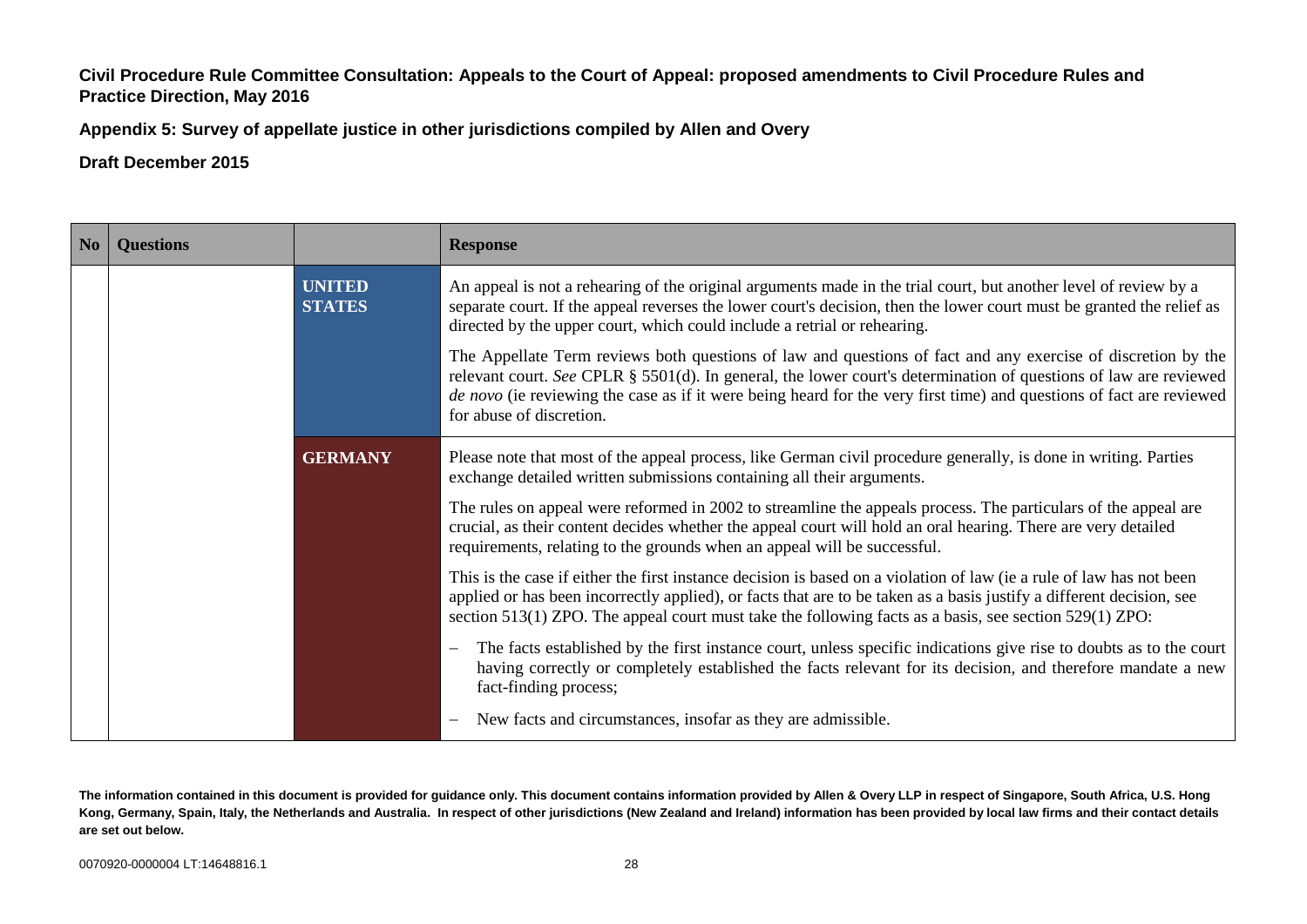**Appendix 5: Survey of appellate justice in other jurisdictions compiled by Allen and Overy**

| No | <b>Questions</b> | <b>Response</b>                                                                                                                                                                                                                                                                                                                                                                                                                                                                                                                                                                                                                                                                                        |
|----|------------------|--------------------------------------------------------------------------------------------------------------------------------------------------------------------------------------------------------------------------------------------------------------------------------------------------------------------------------------------------------------------------------------------------------------------------------------------------------------------------------------------------------------------------------------------------------------------------------------------------------------------------------------------------------------------------------------------------------|
|    |                  | Hence, the appeal court is in principle bound by previous findings of fact. It reconsiders these in case of doubts,<br>ie if it seems likely that the findings would turn out to be incorrect after a repeated taking of evidence. Indications<br>for doubts can eg be omissions or contradictions in the protocol of first instance witness testimony, or the<br>possibility of weighing testimony differently in comparison to another witness's statements. In these cases the<br>appeal court must normally question the witness again. In particular, it may not assess a witness' credibility<br>differently from the first instance court without getting a personal impression of the witness. |
|    |                  | In addition, there are three limited situations when parties may bring new means of challenge or defence (ie new<br>facts and evidence) on appeal, see section 531(2) ZPO. They are to be admitted only if they:                                                                                                                                                                                                                                                                                                                                                                                                                                                                                       |
|    |                  | Concern an aspect that the first instance court has noticeably failed to see or has held to be insignificant,<br>$\overline{\phantom{m}}$                                                                                                                                                                                                                                                                                                                                                                                                                                                                                                                                                              |
|    |                  | Were not asserted in the first instance proceedings due to a defect in the proceedings, or                                                                                                                                                                                                                                                                                                                                                                                                                                                                                                                                                                                                             |
|    |                  | Were not asserted in the first instance proceedings, without this being due to the negligence of the party.<br>$\overline{\phantom{m}}$                                                                                                                                                                                                                                                                                                                                                                                                                                                                                                                                                                |
|    |                  | These restrictions on new facts and evidence are one of the most disputed areas of appeals law. In the 2002<br>reform, they aimed at limiting the need for fact-finding on appeal to correcting errors only. Later it turned out<br>that the rules are not quite so strict. Appeal courts are quite generous in allowing new facts and evidence and<br>often do new fact-finding exercises.                                                                                                                                                                                                                                                                                                            |
|    |                  | For example, a defect in the first instance proceedings exists if the court omitted to give a relevant direction. The<br>court must discuss with the parties the factual aspects of the matter and its legal ramifications, see section 139(1)<br>ZPO. The court may only base its decision on an aspect that a party has noticeably overlooked or has deemed to<br>be insignificant, if the court has given notice of this fact and has given the party an opportunity to address the<br>matter, see section 139(2). Hence on appeal a party may argue that it would have submitted the new fact or new                                                                                               |

**The information contained in this document is provided for guidance only. This document contains information provided by Allen & Overy LLP in respect of Singapore, South Africa, U.S. Hong Kong, Germany, Spain, Italy, the Netherlands and Australia. In respect of other jurisdictions (New Zealand and Ireland) information has been provided by local law firms and their contact details are set out below.**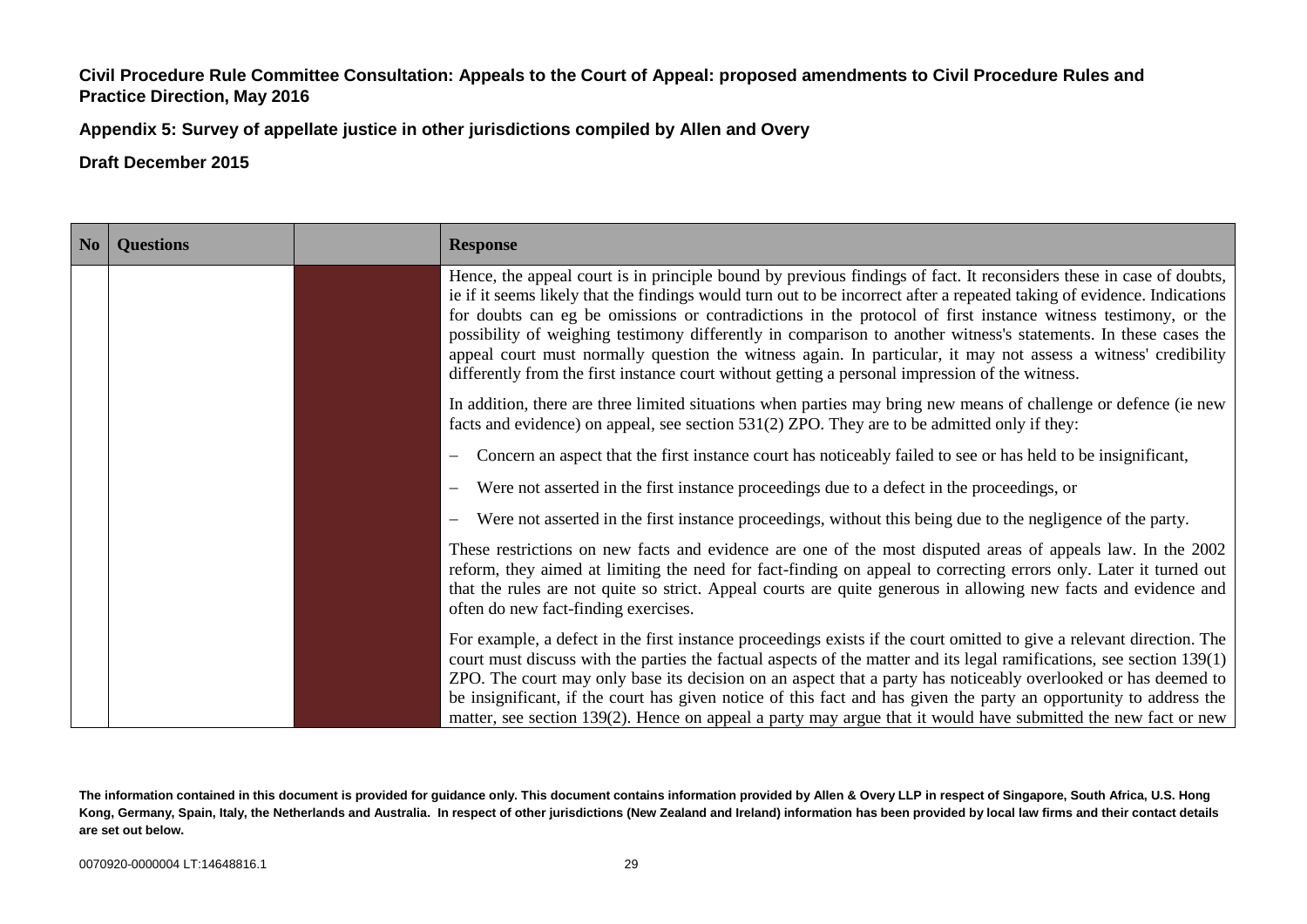**Appendix 5: Survey of appellate justice in other jurisdictions compiled by Allen and Overy**

**Draft December 2015**

| No | <b>Questions</b> | <b>Response</b>                                                                                                                                                                                                                                                                                                                                                                       |
|----|------------------|---------------------------------------------------------------------------------------------------------------------------------------------------------------------------------------------------------------------------------------------------------------------------------------------------------------------------------------------------------------------------------------|
|    |                  | evidence in the first instance if the court had mentioned that it found these relevant.                                                                                                                                                                                                                                                                                               |
|    |                  | In addition, new facts must always be permitted if the other party doesn't dispute these.                                                                                                                                                                                                                                                                                             |
|    |                  | The particulars of appeal must set out in detail how and why the first instance judgment should be reversed under<br>these rules. Under section 520(3) ZPO the particulars must not only declare the extent to which the judgment is<br>being contested and set out the specific petition as to how the judgment is to be modified; the particulars of<br>appeal must also designate. |
|    |                  | The circumstances indicating a violation of the law and the significance these have for the contested<br>decision,                                                                                                                                                                                                                                                                    |
|    |                  | The specific indications giving rise to doubts as to the first instance court having correctly or completely<br>established the facts in the contested decision, and therefore mandating a new fact-finding process, and                                                                                                                                                              |
|    |                  | The new means of challenge or defence (new facts and evidence) and the facts and circumstances based on<br>which these new means are to be admitted.                                                                                                                                                                                                                                  |
|    |                  | This information must be given within the deadline for the particulars of appeal. Means of challenge or defence<br>submitted at a later date can only be considered if this does not delay the proceedings or if the party was not<br>negligent.                                                                                                                                      |
|    |                  | The detailed particulars of appeal allow the appeal court to consider at the outset whether the appeal is admissible<br>and has any merits:                                                                                                                                                                                                                                           |
|    |                  | If the particulars do not contain the required information the appeal is inadmissible and will be dismissed, see<br>section $522(1)$ sentence $2$ ZPO. The appeal court may do this by order without an oral hearing. For example, an<br>appeal will be inadmissible if the first instance court had based its decision on several independent legal grounds,                         |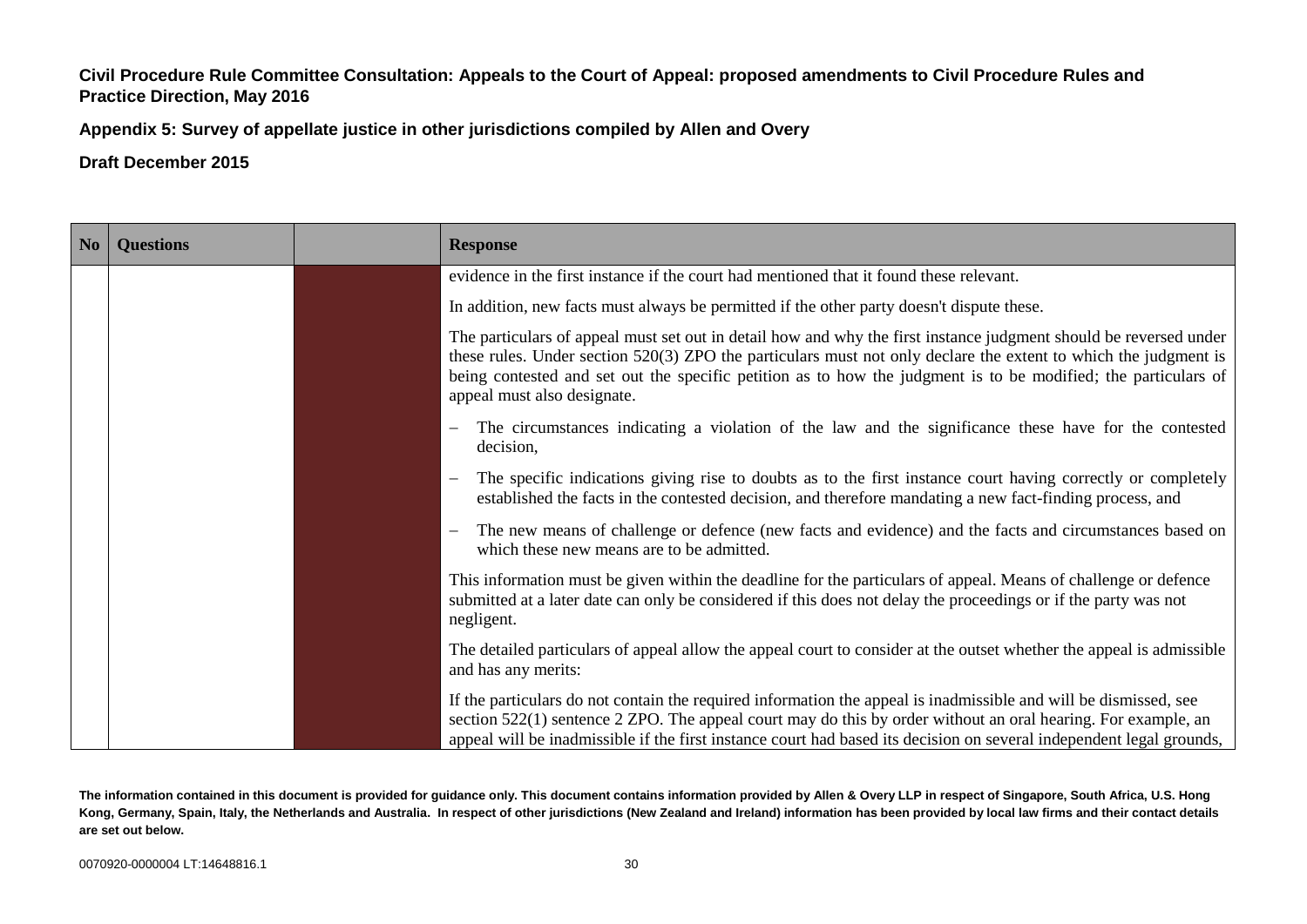**Appendix 5: Survey of appellate justice in other jurisdictions compiled by Allen and Overy**

**Draft December 2015**

| No | <b>Questions</b> |              | <b>Response</b>                                                                                                                                                                                                                                                                                                                                                                                                                                                                                                                                                                                                                                                                                                                                                                                                                                                     |
|----|------------------|--------------|---------------------------------------------------------------------------------------------------------------------------------------------------------------------------------------------------------------------------------------------------------------------------------------------------------------------------------------------------------------------------------------------------------------------------------------------------------------------------------------------------------------------------------------------------------------------------------------------------------------------------------------------------------------------------------------------------------------------------------------------------------------------------------------------------------------------------------------------------------------------|
|    |                  |              | both of which support the claim (or its dismissal), and the particulars of appeal only address one of these<br>grounds. An appeal will also be inadmissible if it is based solely on new facts and the particulars do not set out<br>why these are to be admitted under the relevant rules.                                                                                                                                                                                                                                                                                                                                                                                                                                                                                                                                                                         |
|    |                  |              | If the appeal court is convinced that the appeal is obviously without any prospects of success, and the matter is<br>not fundamentally significant and doesn't mandate an oral hearing, it shall dismiss the appeal by an order, see<br>section 522(2) ZPO. This rule was introduced in the 2002 reform and has proven to be one of the most<br>contentious parts of it. Some people felt that courts made too much use of these orders just to reduce their case<br>load. Following this criticism, the rule has been changed in 2011: Courts now only "shall" (rather than have to)<br>dismiss an unmeritorious appeal, and only if it is "obviously" without any prospects of success. Also, an appeal<br>on points of law may now be possible from this decision, provided that a complaint against denial of permission<br>to appeal can be made, see above 4. |
|    |                  |              | In both cases the court must first indicate to the parties its intention to dismiss the appeal (as inadmissible or<br>meritless, respectively) and must give the parties an opportunity to submit their position.                                                                                                                                                                                                                                                                                                                                                                                                                                                                                                                                                                                                                                                   |
|    |                  |              | Only if the particulars of appeal contain all the required information and the appeal is not meritless, the appeal<br>court will hold an oral hearing. The court is bound by the petitions on appeal, see section 528 ZPO. The appeal<br>court is not bound by the arguments raised in the particulars, but may consider all possible errors of law and<br>doubts to facts, see section 529(2) sentence 2 ZPO. The only exception to this are procedural errors that need<br>complaining to be considered, see section 529(2) sentence 1 ZPO.                                                                                                                                                                                                                                                                                                                       |
|    |                  | <b>SPAIN</b> | Under Spanish Civil Proceedings Act, after obtaining a first instance judgment, it is possible to file new evidence<br>with the appeal writ (provided that the party filing that new evidence duly proves that it had no notice of it<br>before) and to request an appeal hearing, which is not always agreed by the Court of Appeal. In this regard, this                                                                                                                                                                                                                                                                                                                                                                                                                                                                                                          |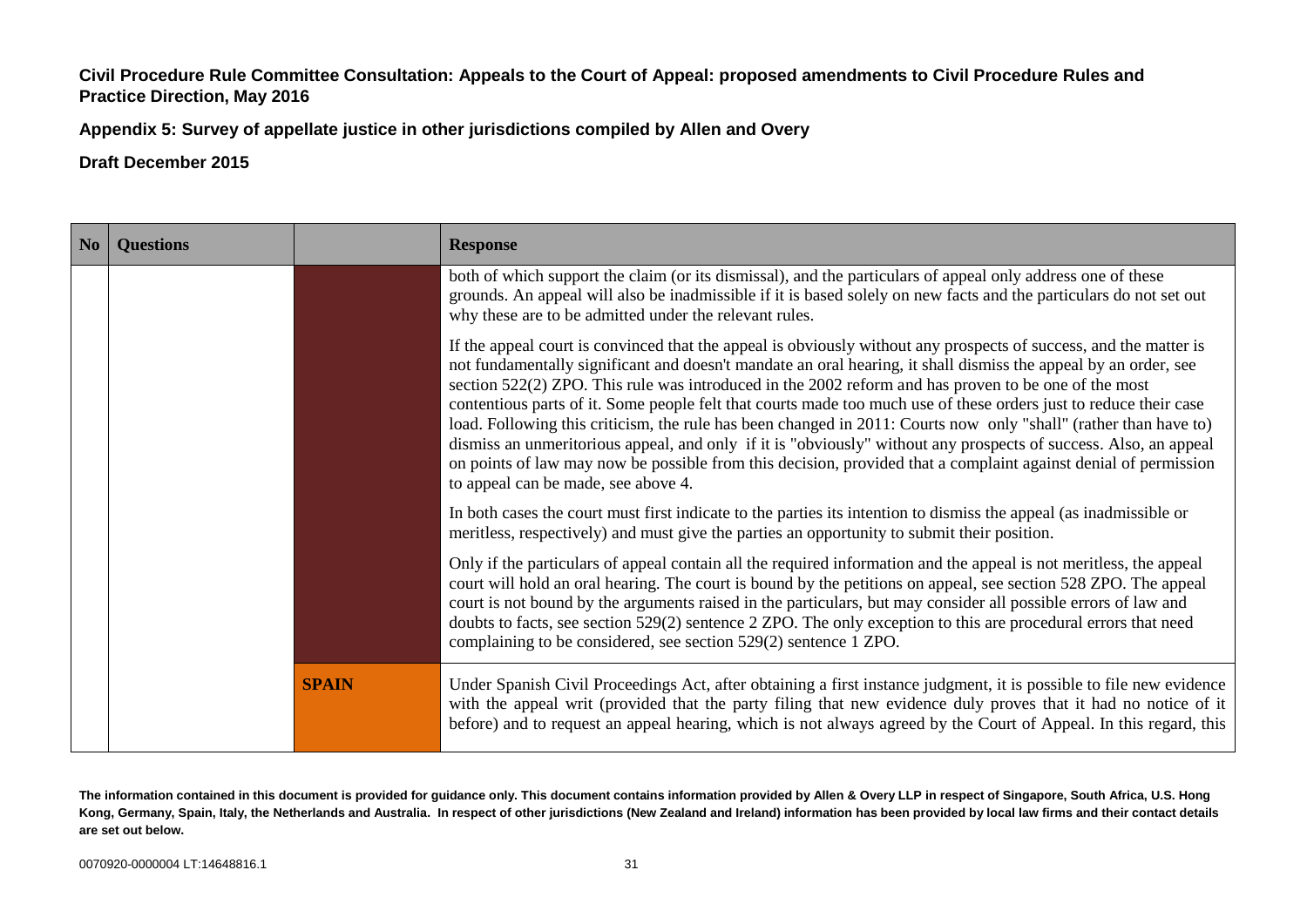**Appendix 5: Survey of appellate justice in other jurisdictions compiled by Allen and Overy**

| No | <b>Questions</b>                                                                                                   |                | <b>Response</b>                                                                                                                                                                                                                                                                                                                                                                                                                                                                                                                                                                                                                                                                                                                                                                                                                                                       |  |
|----|--------------------------------------------------------------------------------------------------------------------|----------------|-----------------------------------------------------------------------------------------------------------------------------------------------------------------------------------------------------------------------------------------------------------------------------------------------------------------------------------------------------------------------------------------------------------------------------------------------------------------------------------------------------------------------------------------------------------------------------------------------------------------------------------------------------------------------------------------------------------------------------------------------------------------------------------------------------------------------------------------------------------------------|--|
|    | is not the general way to proceed since, normally, no appeal hearing takes place within Spanish civil proceedings. |                |                                                                                                                                                                                                                                                                                                                                                                                                                                                                                                                                                                                                                                                                                                                                                                                                                                                                       |  |
|    |                                                                                                                    | <b>IRELAND</b> | Neither of the superior appellate courts engages in a complete rehearing of a case on appeal. They generally<br>proceed on the facts as found by the trial judge and his inferences based on these facts although they possess a<br>discretion to receive further evidence on questions of fact. The findings of fact made at trial where these are<br>based upon the trial judge's view of the credibility or reliability of a witness founded upon the witness's oral<br>evidence will not normally be interfered with by an appellate court unless the findings of the High Court are not<br>properly supported by the evidence.<br>The appellate courts are not bound by any findings of law made by the lower court although they are of<br>persuasive value.                                                                                                    |  |
|    |                                                                                                                    | <b>ITALY</b>   | Appeals are heard by way of rehearing. However, in the appeal proceedings, new claims shall not be filed and, if<br>filed, shall be declared inadmissible by the judge autonomously. It is however possible to claim the interests and<br>incidental expenses accrued after the issuance of the challenged judgment. New objections that cannot be raised<br>by the Judge autonomously shall also not be raised. New evidence and new documents shall also not be<br>presented, unless where the party can demonstrate that it could not present such evidence or documents in the<br>first instance judgment for reasons not attributable to him or her. Except for these limitations the Court of Appeal<br>can decide in an entirely new way with regard to both the facts of the case and in point of law, therefore<br>disregarding the first instance judgment. |  |

**The information contained in this document is provided for guidance only. This document contains information provided by Allen & Overy LLP in respect of Singapore, South Africa, U.S. Hong Kong, Germany, Spain, Italy, the Netherlands and Australia. In respect of other jurisdictions (New Zealand and Ireland) information has been provided by local law firms and their contact details are set out below.**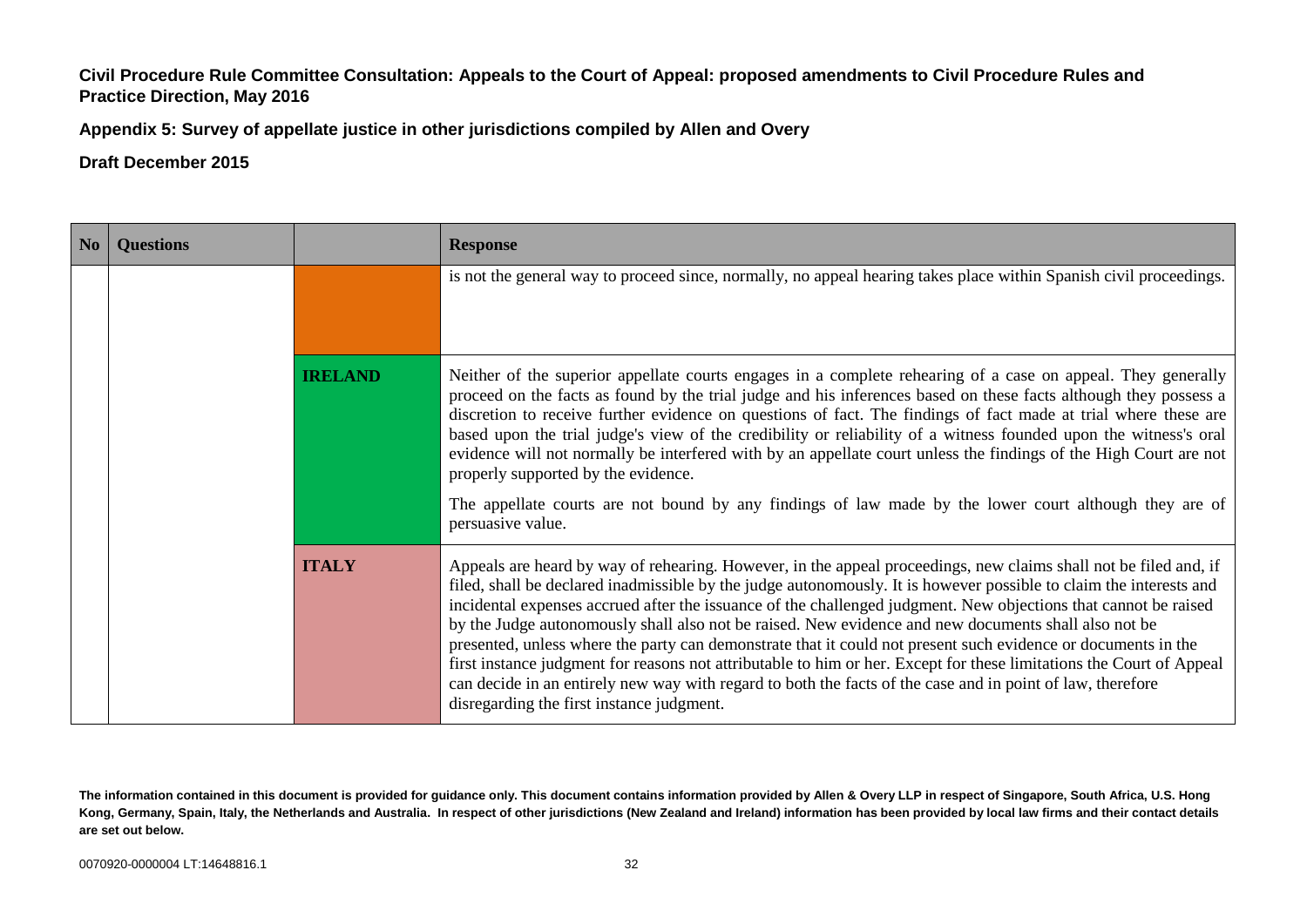**Appendix 5: Survey of appellate justice in other jurisdictions compiled by Allen and Overy**

| N <sub>o</sub> | <b>Questions</b> |                    | <b>Response</b>                                                                                                                                                                                                                                                                                                                                                                                                                         |
|----------------|------------------|--------------------|-----------------------------------------------------------------------------------------------------------------------------------------------------------------------------------------------------------------------------------------------------------------------------------------------------------------------------------------------------------------------------------------------------------------------------------------|
|                |                  | <b>FRANCE</b>      | As a matter of principle, the court of appeal will proceed to a complete review of the case in fact and in law.                                                                                                                                                                                                                                                                                                                         |
|                |                  |                    | The principle of immutability of the dispute implies that the parties are not entitled to submit new claims<br>(compared to the ones heard by the first instance court) to the court of appeal. Such new claims would be<br>dismissed. However, claims that are the consequence, the accessory or the complement of a first claim are<br>admissible. Counterclaims are also admissible if they are sufficiently related to the dispute. |
|                |                  | <b>NETHERLANDS</b> | The Court of Appeal will conduct a full review of the merits of the case, therefore previous findings of fact or<br>law by the District Court do not have to be accepted in an appeal.                                                                                                                                                                                                                                                  |
|                |                  |                    | The grounds for appeal to the Supreme Court are limited to insufficient or unclear reasoning of the lower court<br>and violation of the law. The assessment of issues of fact by the lower courts is not tested by the Supreme Court<br>unless a lower court has failed in its duty to properly justify its conclusion.                                                                                                                 |
|                |                  | <b>AUSTRALIA</b>   | Generally, appeals are heard by way of rehearing the case as presented to the lower court.                                                                                                                                                                                                                                                                                                                                              |
|                |                  |                    | The court will accept findings of fact as they were found at the first instance court, unless a factual finding is<br>clearly incorrect. As an appeal is a review of the [ first instance court's application of law, however, findings of<br>law do not have to be accepted.                                                                                                                                                           |
|                |                  |                    | Occasionally, a case will be reheard, such as when the decision or other matter under appeal has been given after<br>a hearing. $18$                                                                                                                                                                                                                                                                                                    |

<sup>18</sup> <sup>18</sup> Section 75A *Supreme Court Act 1970* (NSW).

**The information contained in this document is provided for guidance only. This document contains information provided by Allen & Overy LLP in respect of Singapore, South Africa, U.S. Hong Kong, Germany, Spain, Italy, the Netherlands and Australia. In respect of other jurisdictions (New Zealand and Ireland) information has been provided by local law firms and their contact details are set out below.**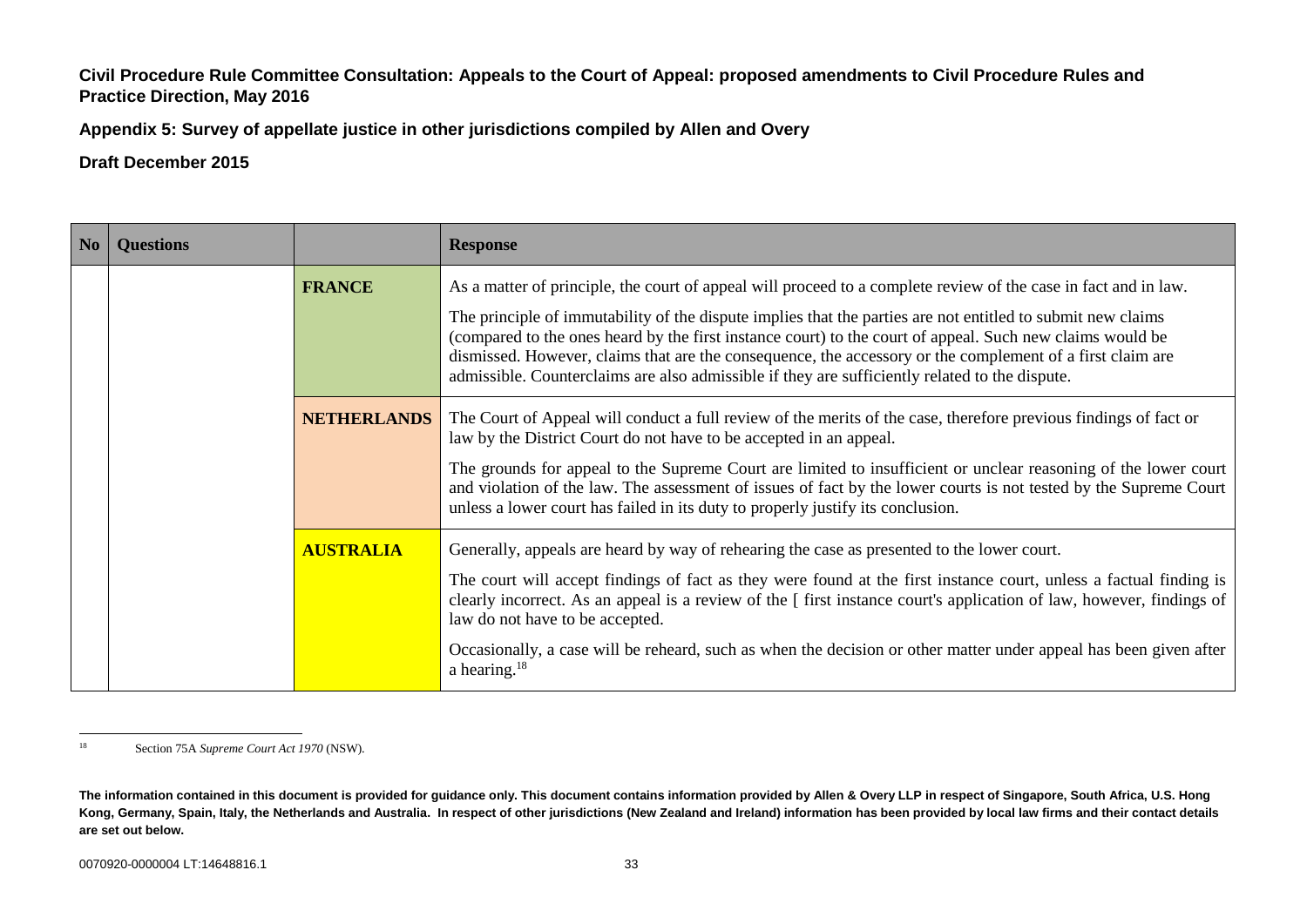**Appendix 5: Survey of appellate justice in other jurisdictions compiled by Allen and Overy**

| No | <b>Questions</b>                                                                                                                                                                                                        |                                                                                                                                                                                                                                                                                                                                                                                                                                                                                                                                                                                                                                                                                           | <b>Response</b>                                                                                                                                                                                                                                                                                                                                                                                                                                   |
|----|-------------------------------------------------------------------------------------------------------------------------------------------------------------------------------------------------------------------------|-------------------------------------------------------------------------------------------------------------------------------------------------------------------------------------------------------------------------------------------------------------------------------------------------------------------------------------------------------------------------------------------------------------------------------------------------------------------------------------------------------------------------------------------------------------------------------------------------------------------------------------------------------------------------------------------|---------------------------------------------------------------------------------------------------------------------------------------------------------------------------------------------------------------------------------------------------------------------------------------------------------------------------------------------------------------------------------------------------------------------------------------------------|
| 6  | How is the<br><b>SINGAPORE</b><br>administrative process<br>of appeal managed? Is<br>there a system for<br>electronic filings?<br><b>HONG KONG</b><br><b>SOUTH</b><br><b>AFRICA</b><br>no system for electronic filing. | Appeals are managed and administered by the Court of Appeal Registry, which is led by the Registrar of the<br>Court of Appeal and a team of assistant registrars (masters). The appeals are docketed based on the subject matter<br>of the appeals; for example, (a) complex commercial appeals, (b) construction appeals, (c) arbitration related<br>appeals, (d) company, equity and trusts, (d) admiralty, (e) intellectual property, and (f) criminal appeals. The<br>registrars would have charge of managing an appeal throughout its lifetime, as per the docketing system – case<br>management conferences are used robustly to ensure that parties adhere to directed timelines. |                                                                                                                                                                                                                                                                                                                                                                                                                                                   |
|    |                                                                                                                                                                                                                         |                                                                                                                                                                                                                                                                                                                                                                                                                                                                                                                                                                                                                                                                                           | No system for electronic filings is available for appeals. The Registrar of Civil Appeals may hold a directions<br>hearing if he considers it necessary. In cases where the appellant seeks to place before the Court bundles of<br>documents comprising more than 500 pages, the appellant's solicitors must prepare and lodge with the Court the<br>requisite number of copies of a core bundle containing the documents central to the appeal. |
|    |                                                                                                                                                                                                                         |                                                                                                                                                                                                                                                                                                                                                                                                                                                                                                                                                                                                                                                                                           | The administrative process of all court actions (including appeals) in South Africa is currently paper-based with<br>the manual filing of the required documents in connection with the action at the relevant court. There is currently                                                                                                                                                                                                          |
|    |                                                                                                                                                                                                                         | <b>NEW ZEALAND</b>                                                                                                                                                                                                                                                                                                                                                                                                                                                                                                                                                                                                                                                                        | Notices of Appeal and Cross-Appeal are filed in hard copy at the Court of Appeal. Submission and memoranda<br>are commonly filed by email.                                                                                                                                                                                                                                                                                                        |
|    |                                                                                                                                                                                                                         |                                                                                                                                                                                                                                                                                                                                                                                                                                                                                                                                                                                                                                                                                           | The case on appeal is also filed in hard copy but the appellate courts are moving towards electronic bundles for<br>the hearing under a new protocol for electronic casebooks, submissions and bundles of authorities issued in 2013.                                                                                                                                                                                                             |

**The information contained in this document is provided for guidance only. This document contains information provided by Allen & Overy LLP in respect of Singapore, South Africa, U.S. Hong Kong, Germany, Spain, Italy, the Netherlands and Australia. In respect of other jurisdictions (New Zealand and Ireland) information has been provided by local law firms and their contact details are set out below.**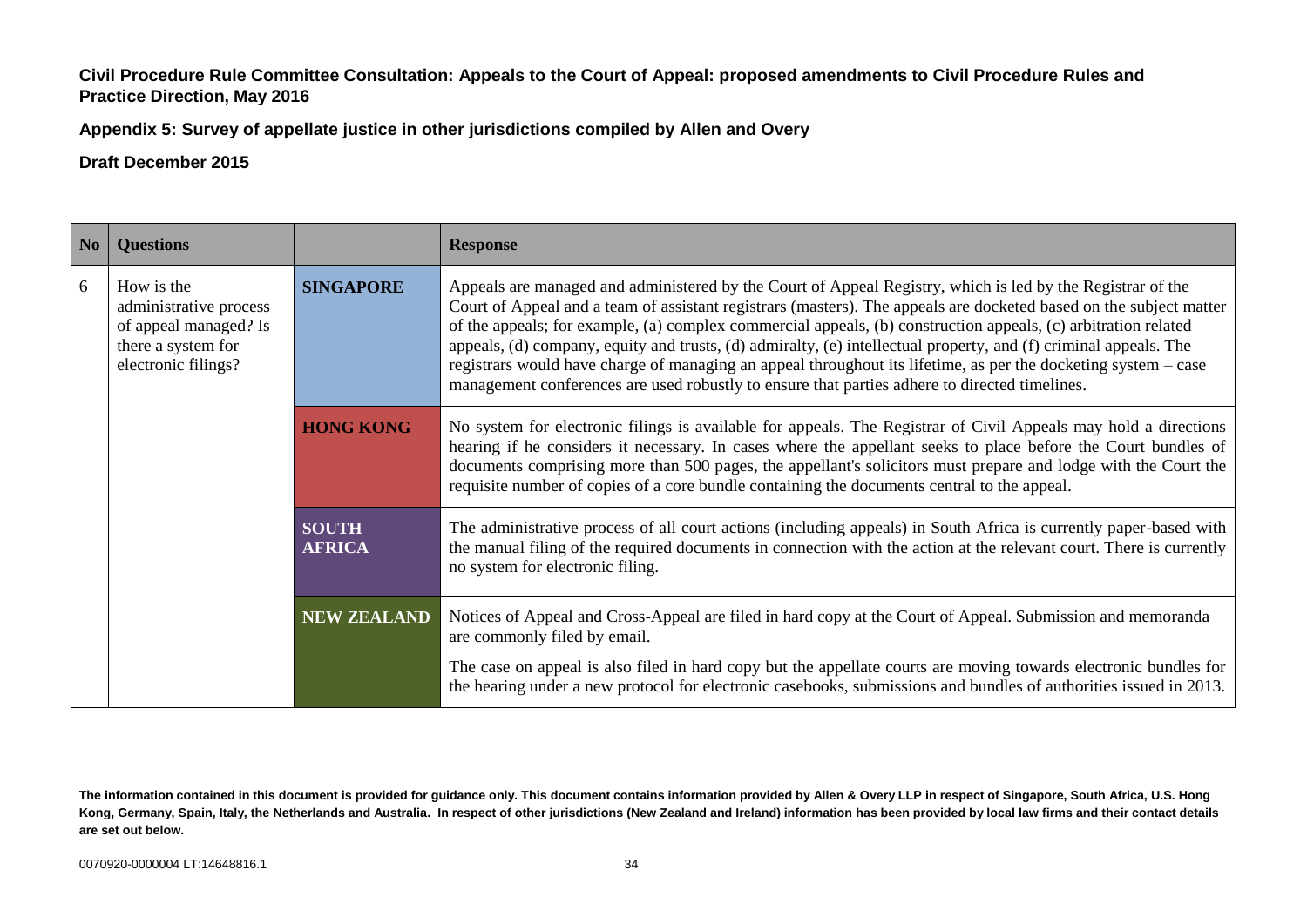**Appendix 5: Survey of appellate justice in other jurisdictions compiled by Allen and Overy**

**Draft December 2015**

| No | <b>Questions</b> |                                | <b>Response</b>                                                                                                                                                                                                                                                                                                                                                                                                                                                                                                        |
|----|------------------|--------------------------------|------------------------------------------------------------------------------------------------------------------------------------------------------------------------------------------------------------------------------------------------------------------------------------------------------------------------------------------------------------------------------------------------------------------------------------------------------------------------------------------------------------------------|
|    |                  | <b>UNITED</b><br><b>STATES</b> | There is an electronic filing system called NYSCEF, where all filings can be uploaded.                                                                                                                                                                                                                                                                                                                                                                                                                                 |
|    |                  | <b>GERMANY</b>                 | This is all done on paper. Lawyers file the submissions by post. If the deadline is close, they send an advance<br>copy by fax.                                                                                                                                                                                                                                                                                                                                                                                        |
|    |                  |                                | Electronic filing is being introduced in German courts in stages. Currently this is not possible for civil<br>proceedings. The introduction of a "special electronic lawyer's mailbox" for every lawyer has just been<br>postponed. The mailbox will be used to file submissions to certain courts. Currently, only about half of the courts<br>are participating in the system, as the federal states are responsible for the courts. Electronic filing will be fully<br>mandatory everywhere only from 2022 onwards. |
|    |                  | <b>SPAIN</b>                   | The court agent will file the writ with the first instance court on the same daycheck for sense] or before the 20<br>working days have elapsed. Not yet, although it is planned that a system for electronic filings will be<br>implemented soon.                                                                                                                                                                                                                                                                      |
|    |                  | <b>IRELAND</b>                 | All documents to be filed with the Court of Appeal Office are required to be filed in hard copy. In addition, soft<br>copy versions of the parties' respective legal submissions are required to be emailed to the Court of Appeal<br>Office in advance of the hearing of an appeal.                                                                                                                                                                                                                                   |
|    |                  |                                | Similarly, all documents to be filed with the Supreme Court Office are required to be filed in hard copy with soft<br>copy versions of the parties' respective legal submissions to be emailed to the Supreme Court Office in advance                                                                                                                                                                                                                                                                                  |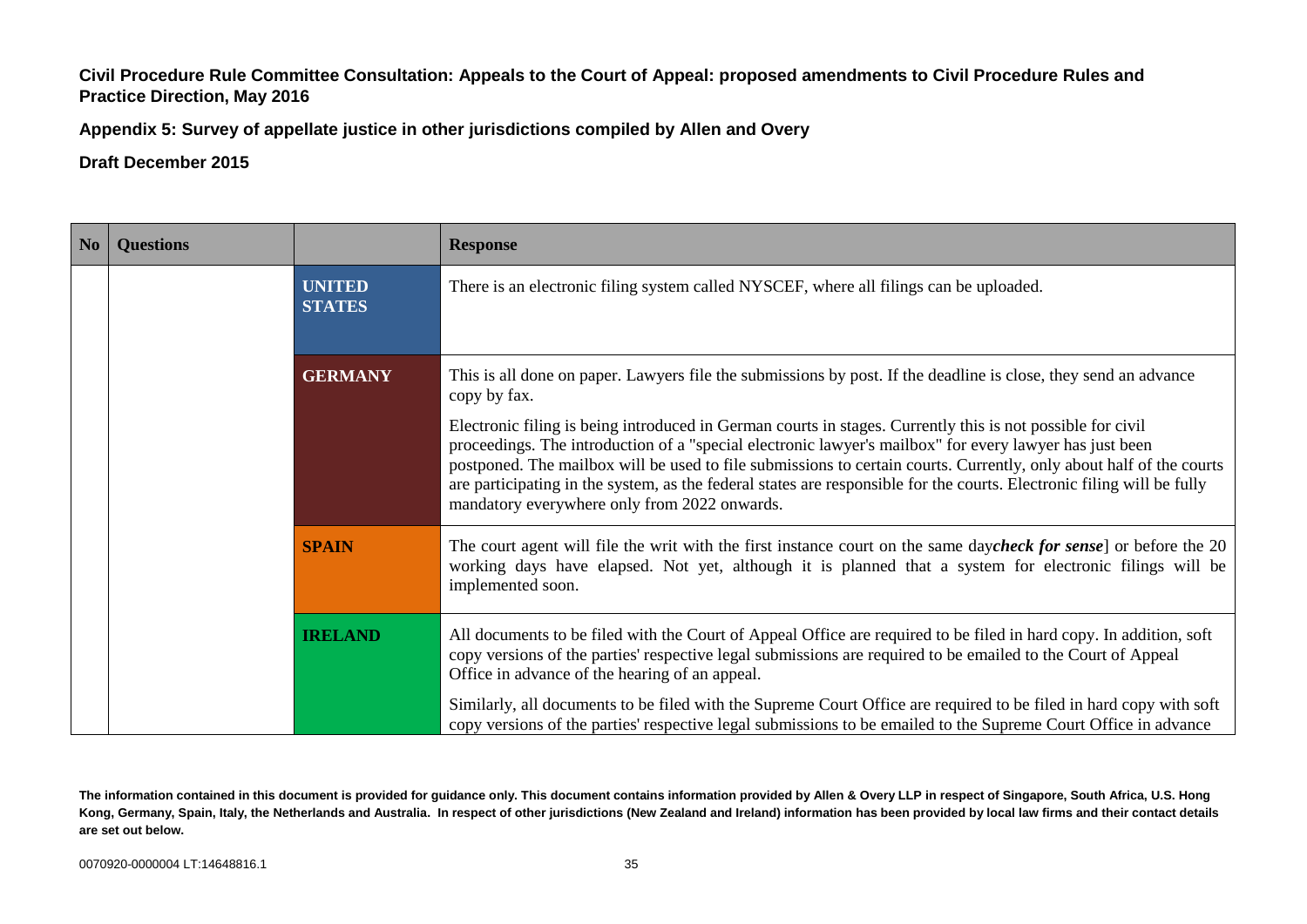**Appendix 5: Survey of appellate justice in other jurisdictions compiled by Allen and Overy**

**Draft December 2015**

| N <sub>o</sub> | <b>Questions</b> |               | <b>Response</b>                                                                                                                                                                                                                                                                                                                                                                                                                                                                                                                                                                                                                                                                                                                                                                                                                                                                                                                                                                                                                                                                                                                                                                                                                                                                                                                                                                                                            |
|----------------|------------------|---------------|----------------------------------------------------------------------------------------------------------------------------------------------------------------------------------------------------------------------------------------------------------------------------------------------------------------------------------------------------------------------------------------------------------------------------------------------------------------------------------------------------------------------------------------------------------------------------------------------------------------------------------------------------------------------------------------------------------------------------------------------------------------------------------------------------------------------------------------------------------------------------------------------------------------------------------------------------------------------------------------------------------------------------------------------------------------------------------------------------------------------------------------------------------------------------------------------------------------------------------------------------------------------------------------------------------------------------------------------------------------------------------------------------------------------------|
|                |                  |               | of the hearing of an appeal.                                                                                                                                                                                                                                                                                                                                                                                                                                                                                                                                                                                                                                                                                                                                                                                                                                                                                                                                                                                                                                                                                                                                                                                                                                                                                                                                                                                               |
|                |                  | <b>ITALY</b>  | The appeal before the Appeal Judge shall be made pursuant to the forms for appearing before the Court of first<br>instance. The claimant shall also insert a copy of the appellate judgment into his case file. The court clerk will<br>request the court clerk of the first instance judgment to transmit the first instance judge's case file. The appellant<br>should appear by filing – within ten days from the service of the complaint – his case file, which should contain a<br>copy of the complaint served to the opposing party, the power of attorney, a copy of the challenged judgment, the<br>documents, the first instance case file, and the note for the entry of the case in the General Register of<br>proceedings. In turn, the other party should appear at least 20 days before the hearing for the parties' appearance,<br>indicated in the appellant's complaint and he should file his case file containing a copy of the served complaint,<br>the reply, the power of attorney, the documents, and his case file of the first instance proceedings.<br>From 30 June 2015 an electronic filing system became mandatory for the filing, in the Court of Appeal, of the<br>deeds and documents by the lawyers of the parties to the first instance judgment. The same is true also for the<br>deeds and documents filed by those that have been nominated or delegated by the judicial authority. |
|                |                  | <b>FRANCE</b> | The standard procedural scheme before the court of appeal is as follows:                                                                                                                                                                                                                                                                                                                                                                                                                                                                                                                                                                                                                                                                                                                                                                                                                                                                                                                                                                                                                                                                                                                                                                                                                                                                                                                                                   |
|                |                  |               | The declaration of appeal is to be filed electronically with the court clerk;<br>The clerk sends a hard copy of the declaration of appeal to the respondent by letter;<br>$\qquad \qquad -$                                                                                                                                                                                                                                                                                                                                                                                                                                                                                                                                                                                                                                                                                                                                                                                                                                                                                                                                                                                                                                                                                                                                                                                                                                |
|                |                  |               | In case of return of the letter or in case of non-appointment of an attorney by the respondent within one                                                                                                                                                                                                                                                                                                                                                                                                                                                                                                                                                                                                                                                                                                                                                                                                                                                                                                                                                                                                                                                                                                                                                                                                                                                                                                                  |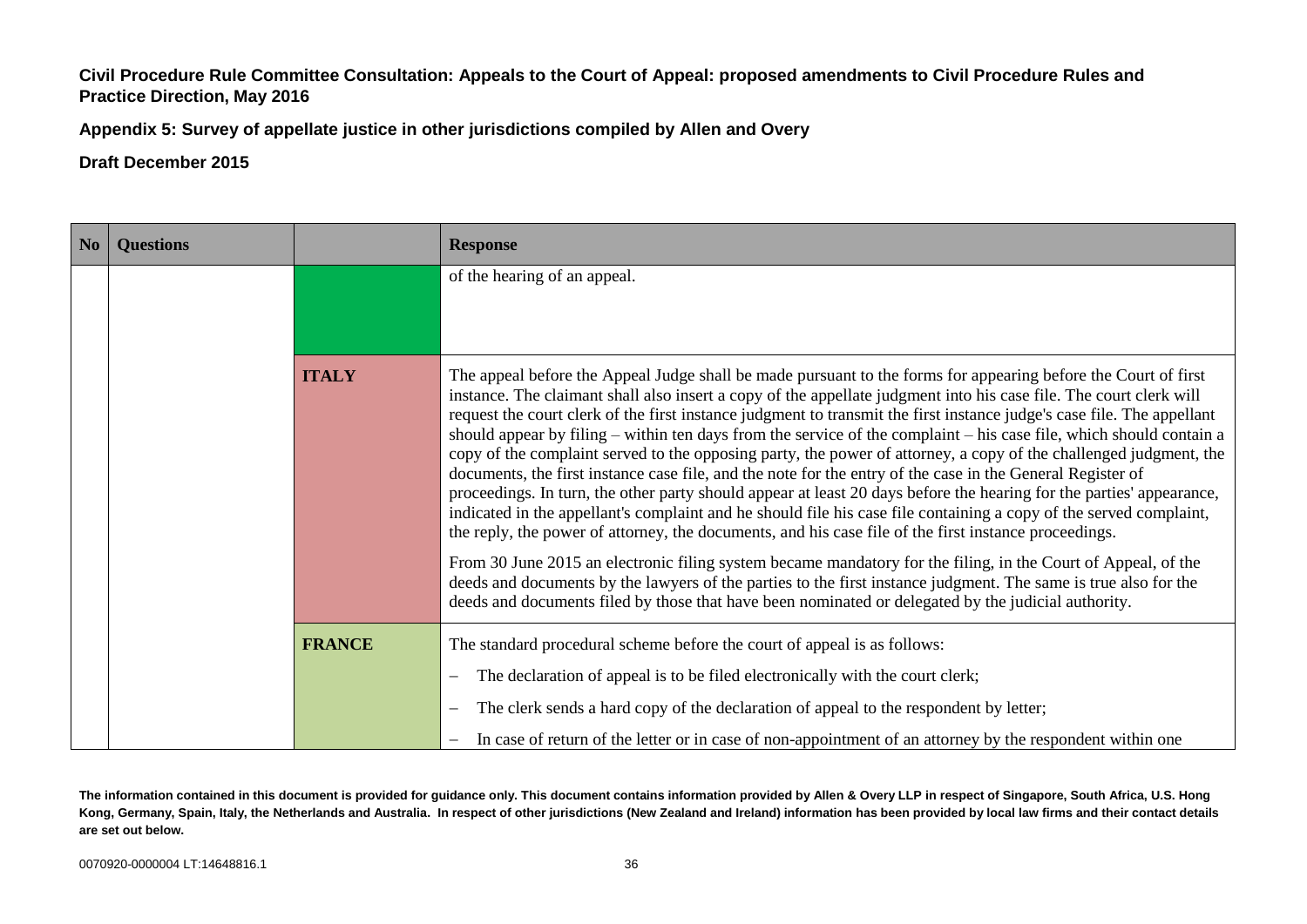**Appendix 5: Survey of appellate justice in other jurisdictions compiled by Allen and Overy**

| N <sub>0</sub> | <b>Questions</b> |                    | <b>Response</b>                                                                                                                                                                                                                  |
|----------------|------------------|--------------------|----------------------------------------------------------------------------------------------------------------------------------------------------------------------------------------------------------------------------------|
|                |                  |                    | month, the clerk informs the appellant that he/she must serve the declaration of appeal to the respondent;                                                                                                                       |
|                |                  |                    | The service of the declaration must be made within one month of this information, otherwise the declaration<br>of appeal would be inadmissible;                                                                                  |
|                |                  |                    | Within three months of the declaration of appeal, the appellant must:                                                                                                                                                            |
|                |                  |                    | 1. File his/her submissions (as a matter of admissibility);                                                                                                                                                                      |
|                |                  |                    | 2. Notify his/her submissions to the respondent's attorney;                                                                                                                                                                      |
|                |                  |                    | 3. Simultaneously communicate his/her exhibits to the respondent's attorney (otherwise they may not be<br>admitted as evidence);                                                                                                 |
|                |                  |                    | The respondent has then two months from the notification of the appellant's submissions to notify its<br>submissions to the appellant's attorney and simultaneously communicate his/her exhibits to the appellant's<br>attorney; |
|                |                  |                    | Further submissions may occur. Then, a pre-trial judge of the court of appeal examines the case and determines<br>the date of the closing and the date of the pleadings.                                                         |
|                |                  | <b>NETHERLANDS</b> | There is no current system for electronic filings of written statements, however there is an electronic system for<br>procedural and administrative issues.                                                                      |

**The information contained in this document is provided for guidance only. This document contains information provided by Allen & Overy LLP in respect of Singapore, South Africa, U.S. Hong Kong, Germany, Spain, Italy, the Netherlands and Australia. In respect of other jurisdictions (New Zealand and Ireland) information has been provided by local law firms and their contact details are set out below.**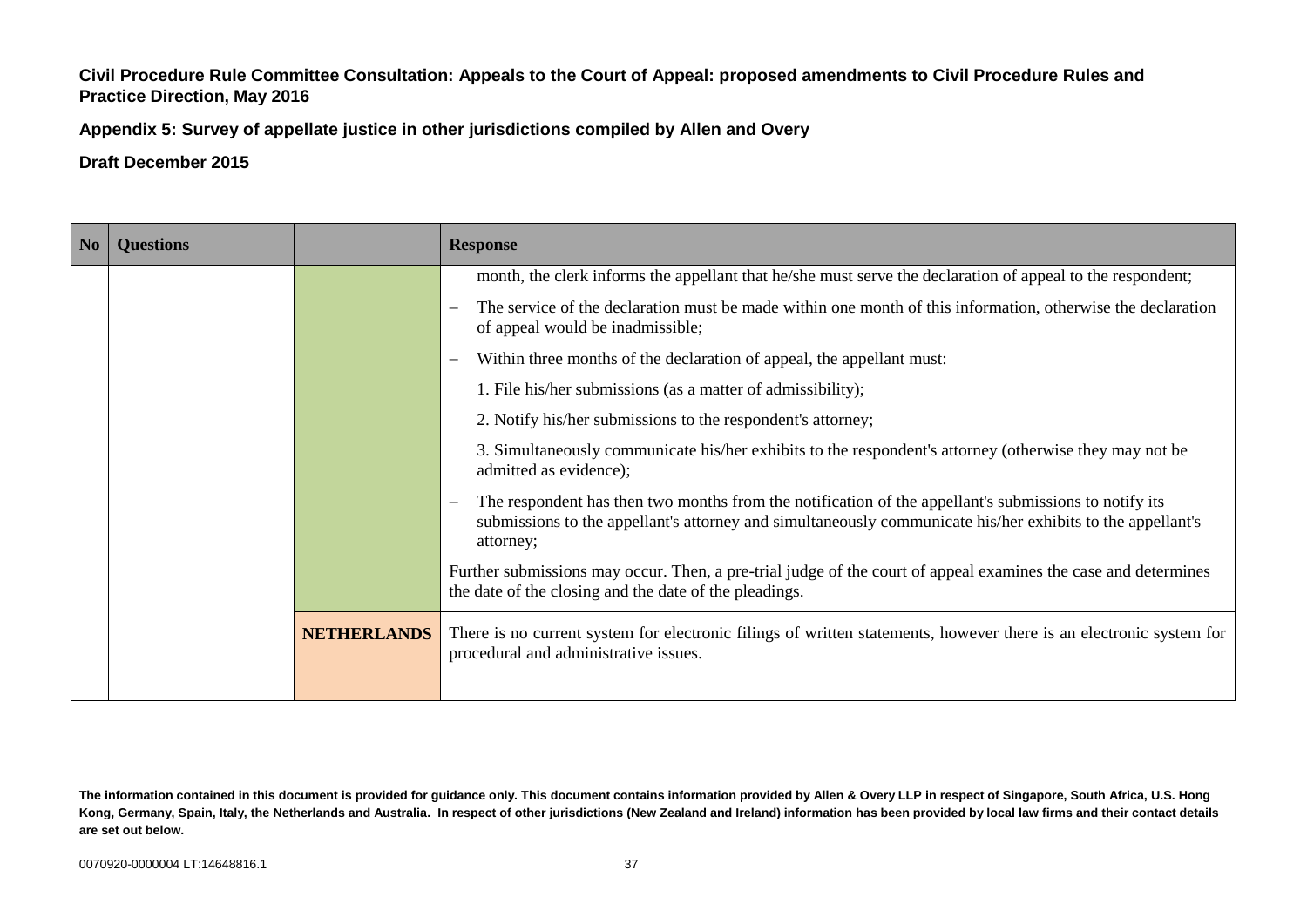**Appendix 5: Survey of appellate justice in other jurisdictions compiled by Allen and Overy**

### **Draft December 2015**

| $\overline{\phantom{a}}$ No | <b>Ouestions</b>                                                                                                      |                  | <b>Response</b>                                                                                                                                                                                                                                                                                                                                                                                                                                                                                                                                                                                                                                                                                                                                                                                                                                                |
|-----------------------------|-----------------------------------------------------------------------------------------------------------------------|------------------|----------------------------------------------------------------------------------------------------------------------------------------------------------------------------------------------------------------------------------------------------------------------------------------------------------------------------------------------------------------------------------------------------------------------------------------------------------------------------------------------------------------------------------------------------------------------------------------------------------------------------------------------------------------------------------------------------------------------------------------------------------------------------------------------------------------------------------------------------------------|
|                             |                                                                                                                       | <b>AUSTRALIA</b> | There are online registries for the Local, District and Supreme Court (including the Court of Appeal). In most<br>instances, court forms may be filed online.                                                                                                                                                                                                                                                                                                                                                                                                                                                                                                                                                                                                                                                                                                  |
|                             |                                                                                                                       |                  | The High Court, however, does not have an online registry. Therefore, documents and forms must be filed in<br>person. While the Principal Registry of the High Court of Australia is located in Canberra, each capital city has<br>an office of the Registry at which forms and documents may be filed.                                                                                                                                                                                                                                                                                                                                                                                                                                                                                                                                                        |
| $\overline{7}$              | What assistance is<br>available to judges<br>hearing appeals? Are<br>there permanent judicial<br>assistants and legal | <b>SINGAPORE</b> | Outstanding law graduates may, after having passed a rigorous interview including a written and verbal test, be<br>appointed as Justices' Law Clerks who would ordinarily serve in the Supreme Court for two years. They would<br>serve the High Court in their first year, and the Court of Appeal in their second year. They assist in legal research<br>and general law/court work which the Court of Appeal may require. The clerks would be in attendance during<br>court hearings to take notes.                                                                                                                                                                                                                                                                                                                                                         |
|                             | secretaries or other roles<br>assigned to support<br>judges, and if so what<br>are their specific roles?              | <b>HONG KONG</b> | In 2009, under the auspices of the former Chief Justice, a pilot scheme for Judicial Assistants for Appellate<br>Judges was launched. The objectives of the Judicial Assistants Scheme in the Court of Final Appeal are:<br>To provide assistance to appellate judges in the Court of Final Appeal in conducting research on law points<br>and assisting in other work of the court; and<br>To enable law graduates who are about to embark upon careers in the legal profession or otherwise in the<br>$\overline{\phantom{m}}$<br>legal field to acquire an insight into the appellate process and to benefit from working with appellate judges,<br>which will be conducive to the development of the legal profession.<br>The scheme has been in place since then and the Court of Final Appeal recruits a new batch of judicial assistants<br>every year. |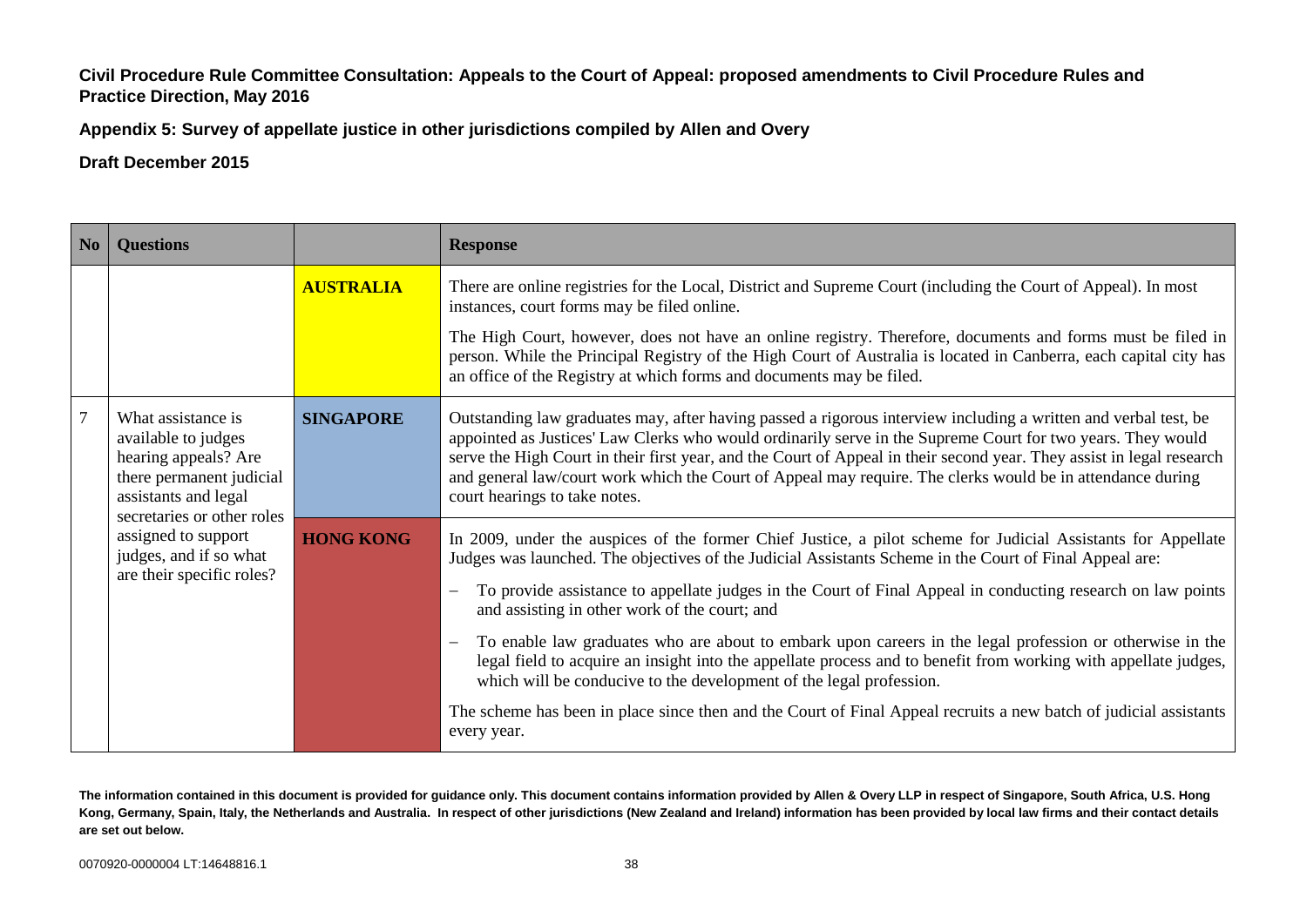**Appendix 5: Survey of appellate justice in other jurisdictions compiled by Allen and Overy**

**Draft December 2015**

| No | <b>Questions</b> |                                | <b>Response</b>                                                                                                                                                                                                                                                                                                                                                                                                                                                             |
|----|------------------|--------------------------------|-----------------------------------------------------------------------------------------------------------------------------------------------------------------------------------------------------------------------------------------------------------------------------------------------------------------------------------------------------------------------------------------------------------------------------------------------------------------------------|
|    |                  | <b>SOUTH</b><br><b>AFRICA</b>  | In civil actions in the lower courts, a party may request that one or two persons with skill and expertise in the<br>matter to which the action relates be appointed to act as an assessor in an advisory capacity. Persons appointed as<br>such must have the ability and reputation of such persons in relation to the nature of the matter before the court.                                                                                                             |
|    |                  |                                | The appointment of assessors is however limited to the lower courts as neither the Supreme Court Act or the<br>Uniform Rules of Court applicable to the High Courts of South Africa provide for the appointment of assessors<br>in civil proceedings in the superior courts.                                                                                                                                                                                                |
|    |                  | <b>NEW ZEALAND</b>             | At the Court of Appeal three or, occasionally, five Judges hear the appeal. They are assisted by registrars and<br>judge's clerks. Each Judge is allocated a dedicated registrar and judge's clerk.                                                                                                                                                                                                                                                                         |
|    |                  |                                | Registrars manage the administrative side case and liaise with the parties in relation to court deadlines, filing fees<br>etc.                                                                                                                                                                                                                                                                                                                                              |
|    |                  |                                | Judges' clerks assist the judges with research in preparation for drafting the judgments.                                                                                                                                                                                                                                                                                                                                                                                   |
|    |                  | <b>UNITED</b><br><b>STATES</b> | Judges hearing appeals have law clerks to help them prepare for oral argument and to write the judicial opinions.<br>Some have assistants and legal secretaries to manage their docket and calendar as well. There are no prescribed<br>rules on how judges need to manage their support staff, but usually they are allocated a certain budget and can<br>spend it on the support staff that they want to hire.                                                            |
|    |                  |                                | Each case is also generally decided by a panel of four or five judges (in the New York court system the appellate<br>judges are called justices). See N.Y. App. Div. First Dep't. R. § 600.1. Accordingly, the justices will divide the<br>responsibility of writing the decisions among the members of the panel. Additionally, to keep caseloads under<br>control, most Appellate Division opinions are extremely concise, usually comprising only one or two paragraphs. |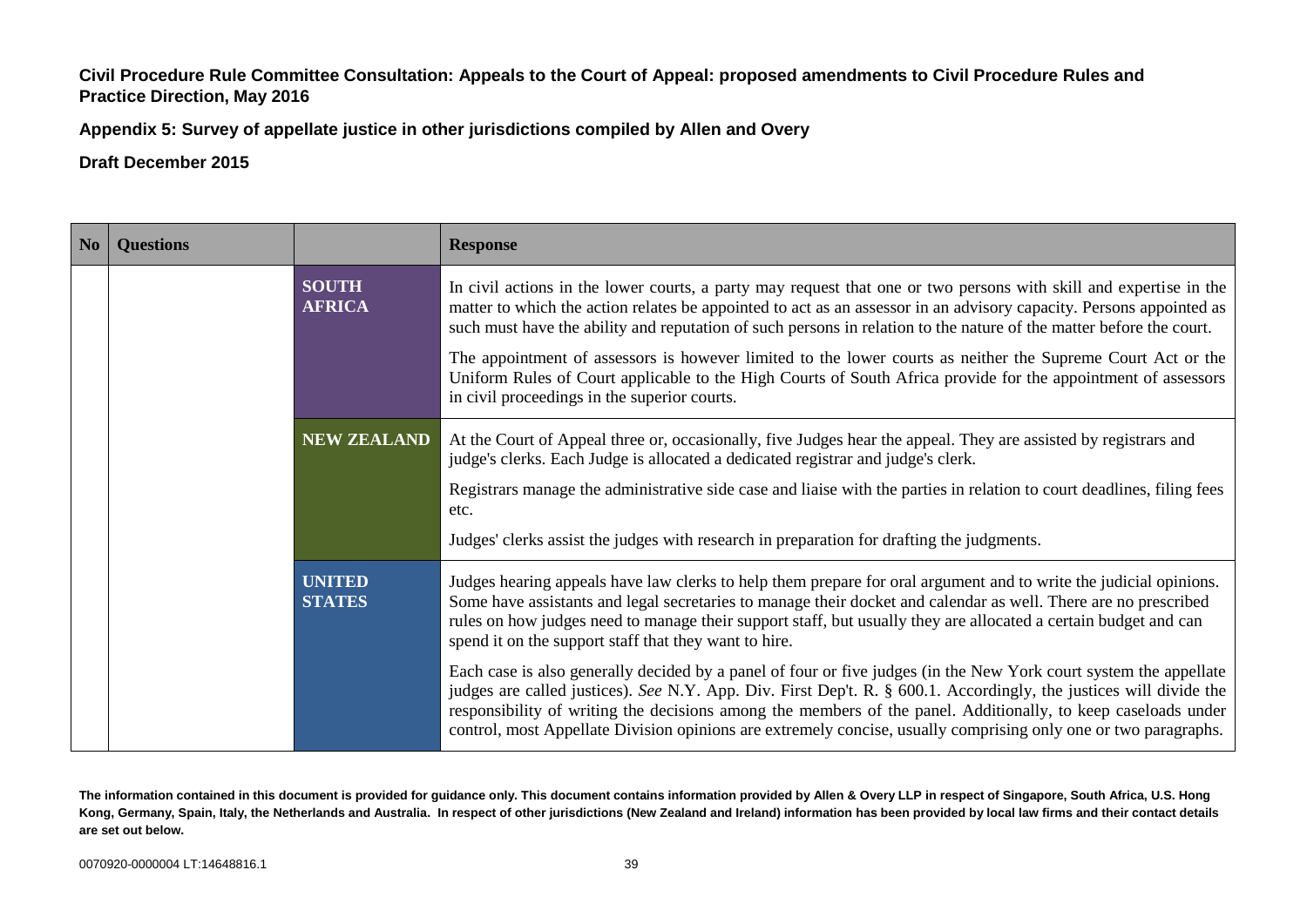**Appendix 5: Survey of appellate justice in other jurisdictions compiled by Allen and Overy**

**Draft December 2015**

| N <sub>0</sub> | <b>Questions</b> |                | <b>Response</b>                                                                                                                                                                                                                                                                                                                                                                                                                                                                                                                                                    |
|----------------|------------------|----------------|--------------------------------------------------------------------------------------------------------------------------------------------------------------------------------------------------------------------------------------------------------------------------------------------------------------------------------------------------------------------------------------------------------------------------------------------------------------------------------------------------------------------------------------------------------------------|
|                |                  | <b>GERMANY</b> | Courts have registries looking after the files. The clerks do the administrative and secretarial work but no legal<br>work. Judges are responsible for that. If a Referendar (person having passed the first legal state exam, roughly<br>comparable to a trainee) is doing their court stage (about four months) with the responsible judge, they may help<br>in preparing hearings and drafting judgments, but this is for training purposes and may give the judge additional<br>work in guiding the Referendar.                                                |
|                |                  | <b>SPAIN</b>   | As anticipated, hearings do not normally take place within appeal proceedings. However, if hearings were to take<br>place, judges have the assistance of legal secretaries and judicial assistants.                                                                                                                                                                                                                                                                                                                                                                |
|                |                  | <b>IRELAND</b> | Judicial assistants, who are all law graduates, are assigned to all judges appointed on or after 1 January 2012 in<br>place of the traditional tipstaff. The judicial assistant combines the role of the tipstaff and the role of the research<br>assistant. Their duties include assisting the judge in preparing for court, conducting the judge to the court, and<br>assisting the judge as required. The judicial assistant may also assist the judge by researching points of law and<br>proof-reading completed judgments prior to delivery and publication. |
|                |                  |                | Judges appointed before 2012 who have a tipstaff may also require the support of a judicial assistant for<br>assistance with research or drafting judgments. A small team of judicial assistants is assigned to support the work<br>of these judges of the Supreme Court, the Court of Appeal and the High Court.                                                                                                                                                                                                                                                  |
|                |                  |                | The Judicial Research Office (JRO) also provides research assistance to the judiciary in all courts. There are six<br>judicial assistant posts in the JRO and all judicial assistants are law graduates. Their roles include carrying out<br>research for judges of all jurisdictions, preparing memoranda on points of law and proof-reading of judgments<br>and other documents.                                                                                                                                                                                 |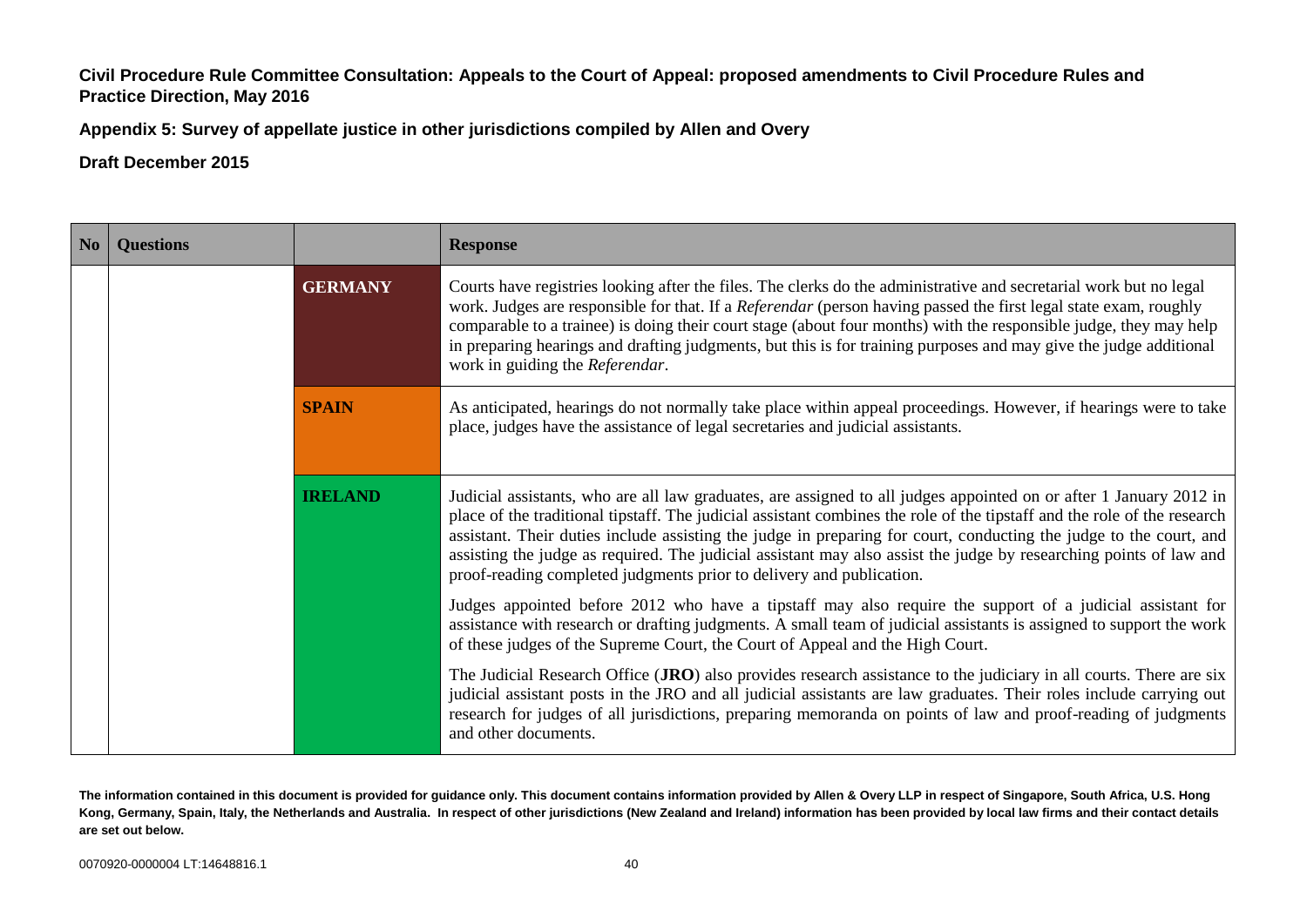**Appendix 5: Survey of appellate justice in other jurisdictions compiled by Allen and Overy**

**Draft December 2015**

| No | <b>Questions</b> |                    | <b>Response</b>                                                                                                                                                                                                                                                                                                                                                                 |
|----|------------------|--------------------|---------------------------------------------------------------------------------------------------------------------------------------------------------------------------------------------------------------------------------------------------------------------------------------------------------------------------------------------------------------------------------|
|    |                  |                    | The Court of Appeal Office and the Supreme Court Office also support the appellate courts with the<br>administration of the civil and criminal caseload. Court registrars prepare and manage court lists, sit in court with<br>the judge and draw up the formal orders made by the court.                                                                                       |
|    |                  | <b>ITALY</b>       | Judges are assisted by trainee judges and, sometimes, law students carrying out clerkship work for the Judge. All<br>the administrative activities are carried out by the Clerk's Office of the Court.                                                                                                                                                                          |
|    |                  | <b>FRANCE</b>      | The court of appeal is comprised of professional magistrates: a first president, chamber presidents and judges.<br>Each chamber is specialised in an area of law (civil, commercial, labour law and criminal law) and is usually<br>comprised of one president and two judges. One pre-trial judge is particularly involved in following up on the<br>steps of the proceedings. |
|    |                  |                    | Court clerks assist the presidents and the judges from an administrative standpoint.                                                                                                                                                                                                                                                                                            |
|    |                  | <b>NETHERLANDS</b> | The Court of Appeal sits with three judges. There is also a registrar who documents the proceedings in case of<br>closing arguments. Furthermore each Court of Appeal has its own staff, including judicial assistants and (legal)<br>secretaries to support the judges.                                                                                                        |
|    |                  | <b>AUSTRALIA</b>   | Extensive support is available for judges hearing appeals, including:                                                                                                                                                                                                                                                                                                           |
|    |                  |                    | Tipstaff – assigned to individual judges. Tipstaff assist with general file management, legal research and<br>liaise with other tipstaff                                                                                                                                                                                                                                        |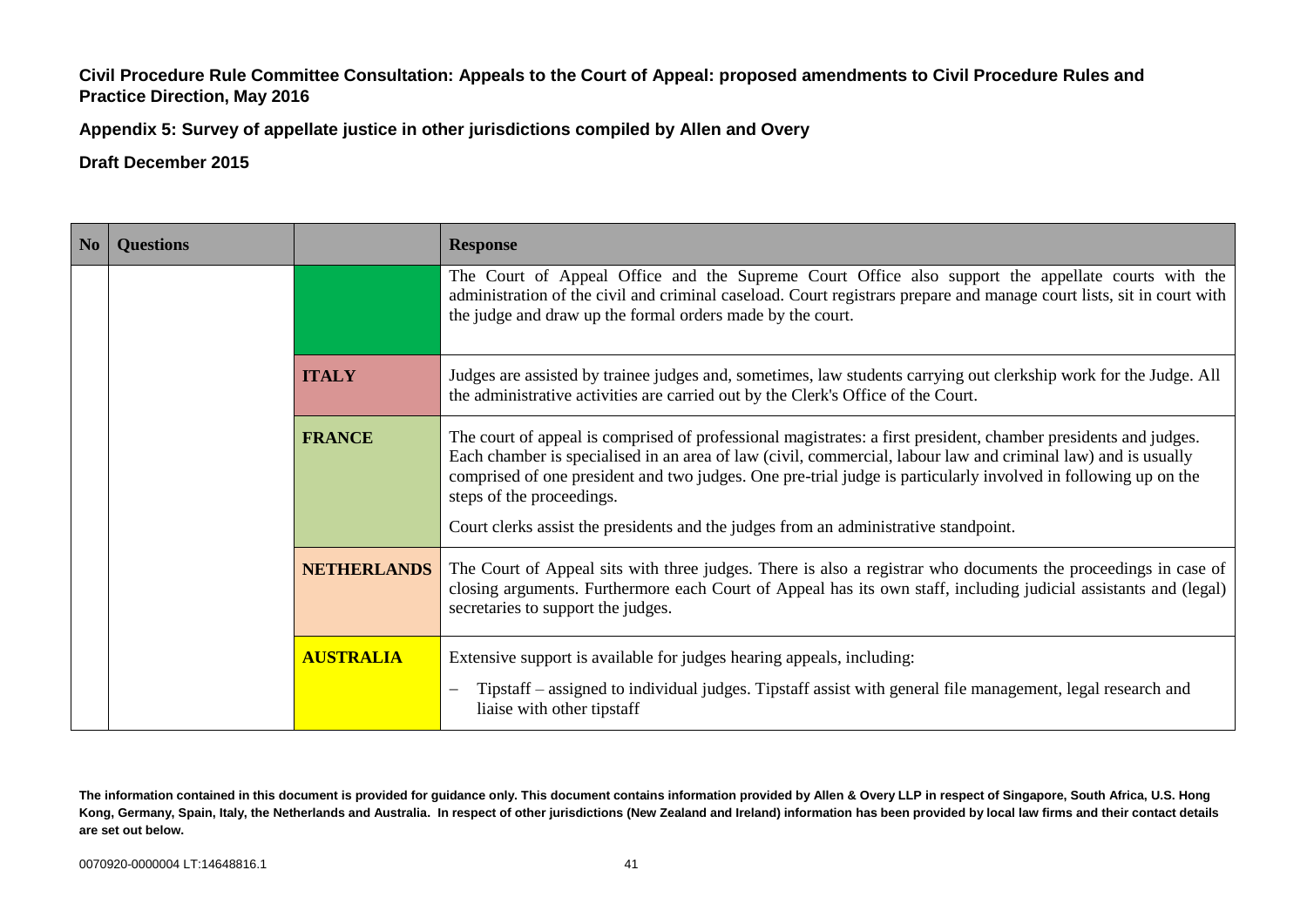**Appendix 5: Survey of appellate justice in other jurisdictions compiled by Allen and Overy**

# **Draft December 2015**

| N <sub>0</sub> | <b>Questions</b>                                            |                               | <b>Response</b>                                                                                                                                                                                                                                                                                                                                                                                                                                                                    |
|----------------|-------------------------------------------------------------|-------------------------------|------------------------------------------------------------------------------------------------------------------------------------------------------------------------------------------------------------------------------------------------------------------------------------------------------------------------------------------------------------------------------------------------------------------------------------------------------------------------------------|
|                |                                                             |                               | Researchers – legal research and drafting<br>$\overline{\phantom{0}}$                                                                                                                                                                                                                                                                                                                                                                                                              |
|                |                                                             |                               | Associates/Legal secretaries – liaising with registry staff, admin support and registrars, as well as counsel<br>and other associates as required                                                                                                                                                                                                                                                                                                                                  |
|                |                                                             |                               | Registrars – case management prior to the hearing of the matter                                                                                                                                                                                                                                                                                                                                                                                                                    |
|                |                                                             |                               | General administrative support persons - maintaining files, general filing and document collation,<br>photocopying.                                                                                                                                                                                                                                                                                                                                                                |
| 8              | Are there strict time<br>limits in oral appeal<br>hearings? | <b>SINGAPORE</b>              | Parties to an appeal would be consulted on the time each party requires for the appeal hearing. The Court will<br>take the indication into consideration and prescribe the allocated time for the appeal hearing. Some leeway may<br>be allowed at the discretion of the court at the actual hearing, but counsel is expected to abide by the allocated<br>time. There is a visible LED court timer facing counsel which shows the remaining time left for the oral<br>submission. |
|                |                                                             | <b>HONG KONG</b>              | The directions to be given by the Registrar of Civil Appeals may include appropriate directions as to the length of<br>time to be allowed to each party for oral argument.                                                                                                                                                                                                                                                                                                         |
|                |                                                             | <b>SOUTH</b><br><b>AFRICA</b> | We are not aware of time limits in respect of the lower courts or the High Courts of South Africa. With regard to<br>the Supreme Court of Appeal, if a matter has been set down for one day, subject to the presiding officer's<br>directions, the time for oral argument may not exceed two hours for the applicant's main argument, two hours for<br>the argument in answer and 15 minutes for the argument in reply.                                                            |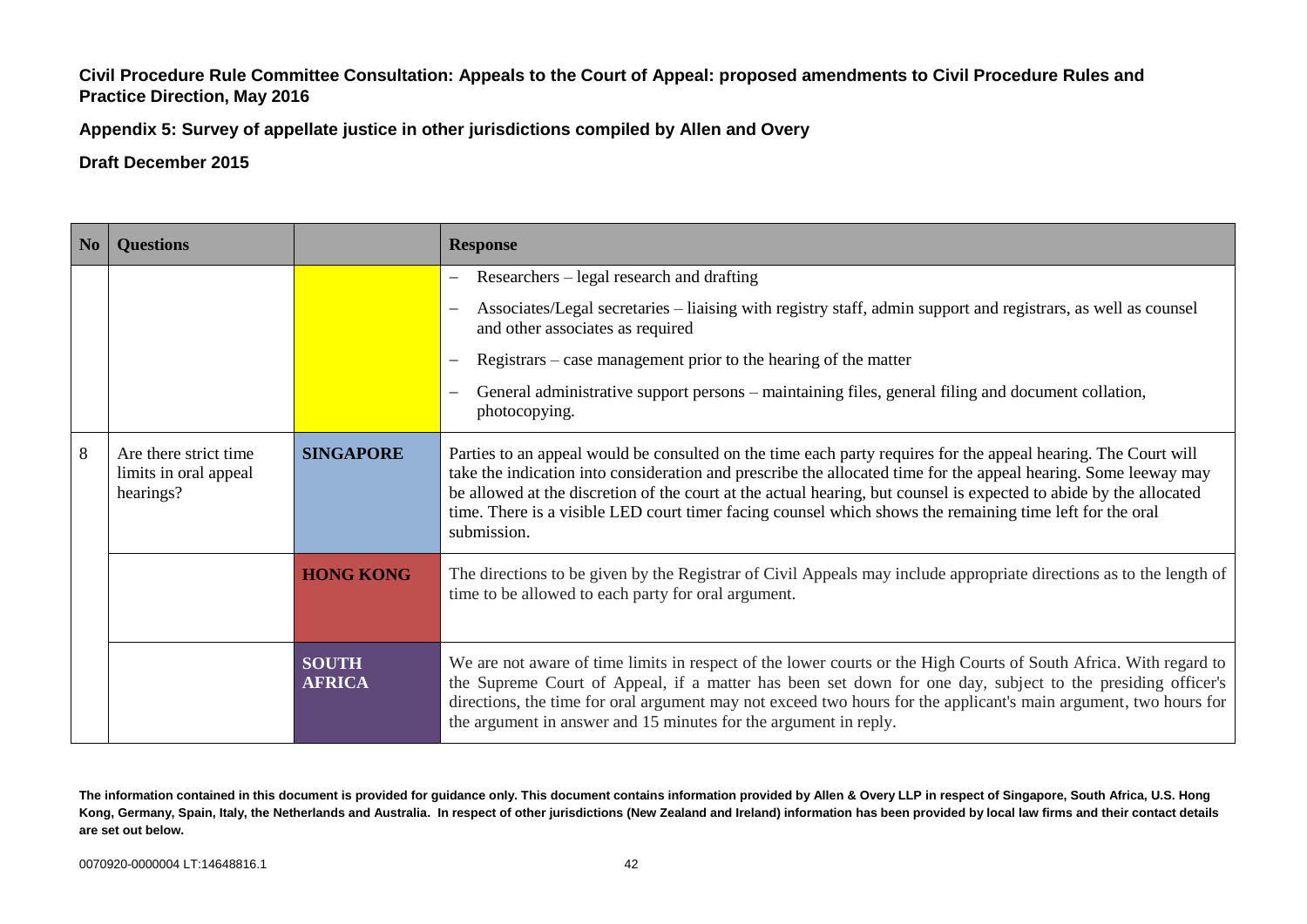**Appendix 5: Survey of appellate justice in other jurisdictions compiled by Allen and Overy**

**Draft December 2015**

| No | <b>Questions</b> |                                | <b>Response</b>                                                                                                                                                                                                                                                                                                                                                                                                                                                                                                                                                                                                                                                                                                                                                |
|----|------------------|--------------------------------|----------------------------------------------------------------------------------------------------------------------------------------------------------------------------------------------------------------------------------------------------------------------------------------------------------------------------------------------------------------------------------------------------------------------------------------------------------------------------------------------------------------------------------------------------------------------------------------------------------------------------------------------------------------------------------------------------------------------------------------------------------------|
|    |                  | <b>NEW ZEALAND</b>             | There are no strict time limits other than in applications for leave as explained at question 2 above.                                                                                                                                                                                                                                                                                                                                                                                                                                                                                                                                                                                                                                                         |
|    |                  |                                | Informally Counsel for appellants and respondents are allowed 15 minutes uninterrupted time for their<br>submissions before the Court can intervene with questions.                                                                                                                                                                                                                                                                                                                                                                                                                                                                                                                                                                                            |
|    |                  |                                | Appeals with many complex issues may be allocated a number of days for appeal however hearings tend to be<br>one to two days on average.                                                                                                                                                                                                                                                                                                                                                                                                                                                                                                                                                                                                                       |
|    |                  | <b>UNITED</b><br><b>STATES</b> | Yes. Oral argument would need to be specifically requested during briefing; otherwise the appeal would be<br>decided on the documents. The First and Second Department Appellate of the Terms (which hear appeals from<br>trial courts in New York City) allow no more than 15 minutes for argument on each side, without express<br>permission of the court. See eg Appellate Term, Second Department Rules § 731.6.                                                                                                                                                                                                                                                                                                                                          |
|    |                  | <b>GERMANY</b>                 | No, there are no time limits for hearings. This is not needed as most of the process is done in writing and<br>hearings are generally short. More than half a day's hearing is rare. The hearing concentrates on the aspects the<br>judges find most relevant and on taking evidence if needed.                                                                                                                                                                                                                                                                                                                                                                                                                                                                |
|    |                  |                                | Also, the judgment is normally not handed down at the end of the hearing. In most cases, the court sets a date for<br>when the judgment will be handed down (about three weeks after the hearing). The court then drafts the<br>judgment in written form. On that date the court only reads out the operative part of the judgment (ie the decision<br>on merits, costs, preliminary enforceability and permission to appeal on points of law). Sometimes the court<br>announces its decision in this way on the day of the hearing. In all cases, the court serves the written judgment on<br>the parties, and the parties only then see the court's reasoning. Sometimes it may take several weeks for a court to<br>write down and serve the full judgment. |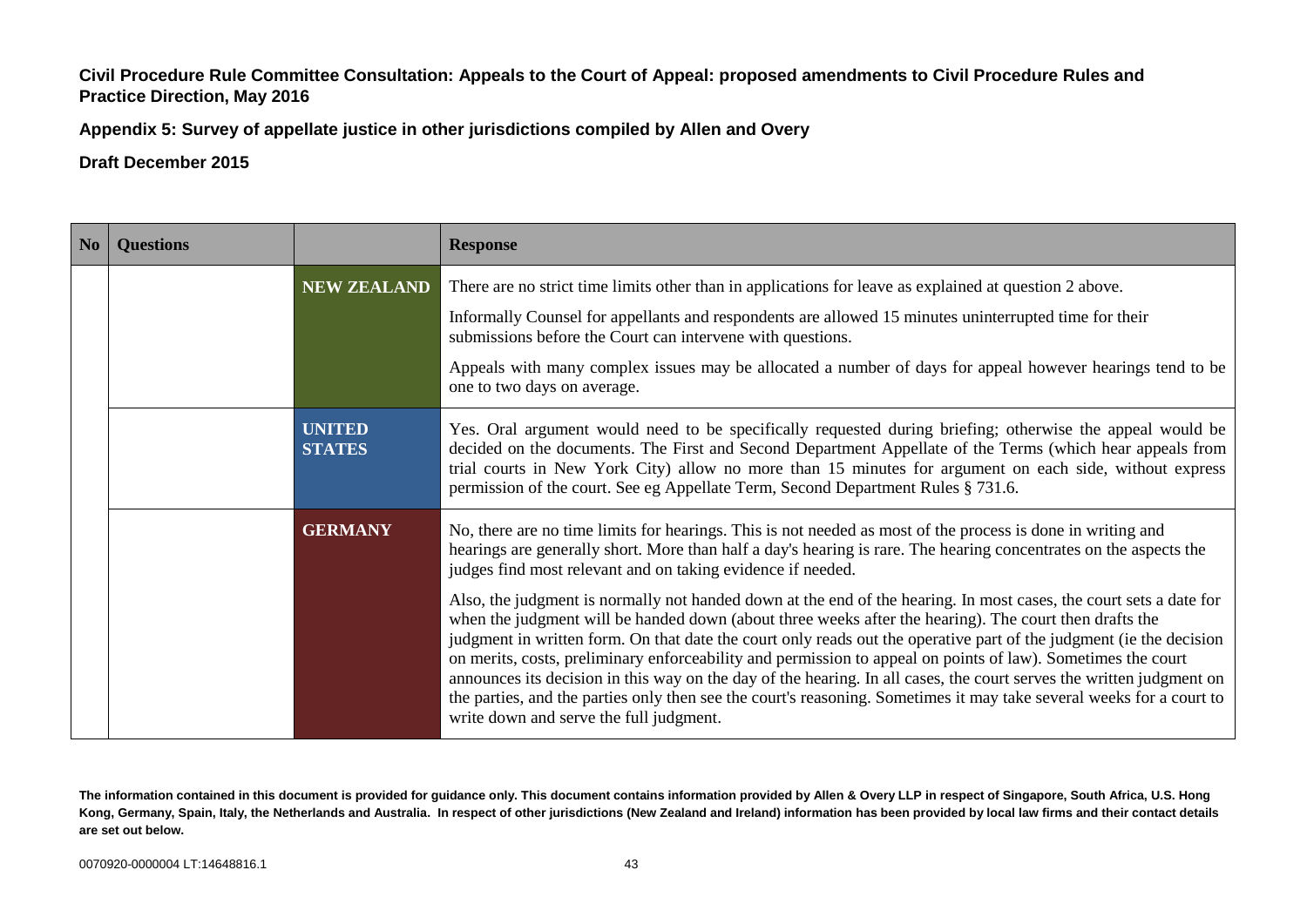**Appendix 5: Survey of appellate justice in other jurisdictions compiled by Allen and Overy**

| No | <b>Questions</b> |                | <b>Response</b>                                                                                                                                                                                                                                                                                                                                                                                                                                                                                                                                                                                                                                                                 |
|----|------------------|----------------|---------------------------------------------------------------------------------------------------------------------------------------------------------------------------------------------------------------------------------------------------------------------------------------------------------------------------------------------------------------------------------------------------------------------------------------------------------------------------------------------------------------------------------------------------------------------------------------------------------------------------------------------------------------------------------|
|    |                  | <b>SPAIN</b>   | No.                                                                                                                                                                                                                                                                                                                                                                                                                                                                                                                                                                                                                                                                             |
|    |                  |                |                                                                                                                                                                                                                                                                                                                                                                                                                                                                                                                                                                                                                                                                                 |
|    |                  | <b>IRELAND</b> | In the Court of Appeal, the court will have been provided with an estimate of how long the appeal hearing is<br>likely to take and assign a date and time accordingly. At the hearing of the appeal, while strict time limits are not<br>applied, the court is increasingly pressuring practitioners not to exceed the estimated duration of the appeal, as<br>this has knock-on effects on the next matter in the list and risks creating a backlog.                                                                                                                                                                                                                           |
|    |                  |                | Similarly, the Supreme Court does not impose any time limits on the parties in oral appeal hearings.                                                                                                                                                                                                                                                                                                                                                                                                                                                                                                                                                                            |
|    |                  | <b>ITALY</b>   | Italian civil proceedings are essentially written proceedings. With regard to the appeal, generally speaking there<br>are only two – very formalistic – oral hearings. At the first hearing, the judge verifies that all the necessary<br>parties to the proceedings have been duly served with the complaint and have appeared. At the same hearing, the<br>judge rules on the defendant's contumacy, joins the appeals filed against the same judgment, and attempts to<br>reconcile the parties ordering, where necessary, that the parties personally appear before him. At the second<br>hearing the parties briefly summarise for the Judge the briefs already submitted. |
|    |                  | <b>FRANCE</b>  | There is no provision that limits the time of the oral hearings before the court of appeal.<br>However, the length of the proceedings must comply with the requirements set out in Article 6, Sec. 1, of the<br>European Convention on Human Rights.                                                                                                                                                                                                                                                                                                                                                                                                                            |

**The information contained in this document is provided for guidance only. This document contains information provided by Allen & Overy LLP in respect of Singapore, South Africa, U.S. Hong Kong, Germany, Spain, Italy, the Netherlands and Australia. In respect of other jurisdictions (New Zealand and Ireland) information has been provided by local law firms and their contact details are set out below.**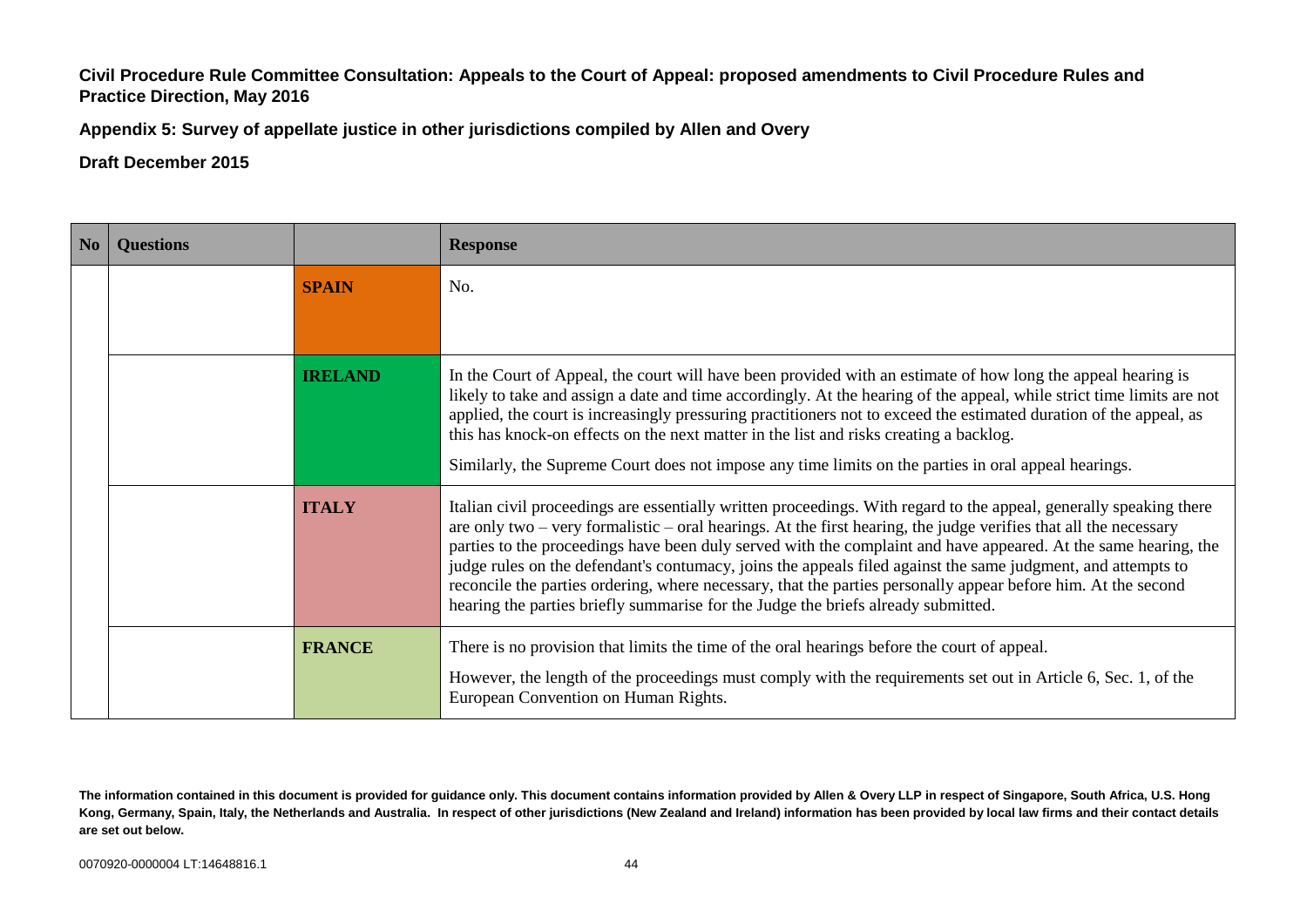**Appendix 5: Survey of appellate justice in other jurisdictions compiled by Allen and Overy**

| No | <b>Questions</b>                                                     |                    | <b>Response</b>                                                                                                                                                                                                                                                                                                                                          |
|----|----------------------------------------------------------------------|--------------------|----------------------------------------------------------------------------------------------------------------------------------------------------------------------------------------------------------------------------------------------------------------------------------------------------------------------------------------------------------|
|    |                                                                      | <b>NETHERLANDS</b> | A time limit will generally apply to an oral appeal hearing. However the Court of Appeal can extend the amount<br>of time granted to each party at the party's request (in which case both parties will usually be granted a similar<br>amount of time to present their case).                                                                           |
|    |                                                                      | <b>AUSTRALIA</b>   | Appeal to the Supreme Court or the Court of Appeal                                                                                                                                                                                                                                                                                                       |
|    |                                                                      |                    | There are no time limits for oral appearances in appeal hearings in the Supreme Court or the Court of Appeal.                                                                                                                                                                                                                                            |
|    |                                                                      |                    | Appeal to the High Court of Australia                                                                                                                                                                                                                                                                                                                    |
|    |                                                                      |                    | There is no time limit for an oral appearance in an appeal hearing in the High Court of Australia.                                                                                                                                                                                                                                                       |
|    |                                                                      |                    | However, if an application for leave or special leave to appeal is listed for hearing, there are strict time limits in<br>which the parties may present oral arguments:                                                                                                                                                                                  |
|    |                                                                      |                    | (a) applicant $-20$ minutes                                                                                                                                                                                                                                                                                                                              |
|    |                                                                      |                    | (b) respondent $-20$ minutes                                                                                                                                                                                                                                                                                                                             |
|    |                                                                      |                    | (c) applicant in reply $-5$ minutes. <sup>19</sup>                                                                                                                                                                                                                                                                                                       |
| 9  | What is the typical<br>timeframe of the civil<br>appeal process? How | <b>SINGAPORE</b>   | The rules prescribe that, as soon as a Notice of Appeal has been filed, the Registrar shall serve on the appellant a<br>notice that a copy of the record of proceedings is ready for collection (this would include the court's grounds of<br>decision). The Singapore Court of Appeal ordinarily hears an appeal within 19 weeks from the time when the |

 $19$ r 41.11 High Court Rules 2004 (Cth).

**The information contained in this document is provided for guidance only. This document contains information provided by Allen & Overy LLP in respect of Singapore, South Africa, U.S. Hong Kong, Germany, Spain, Italy, the Netherlands and Australia. In respect of other jurisdictions (New Zealand and Ireland) information has been provided by local law firms and their contact details are set out below.**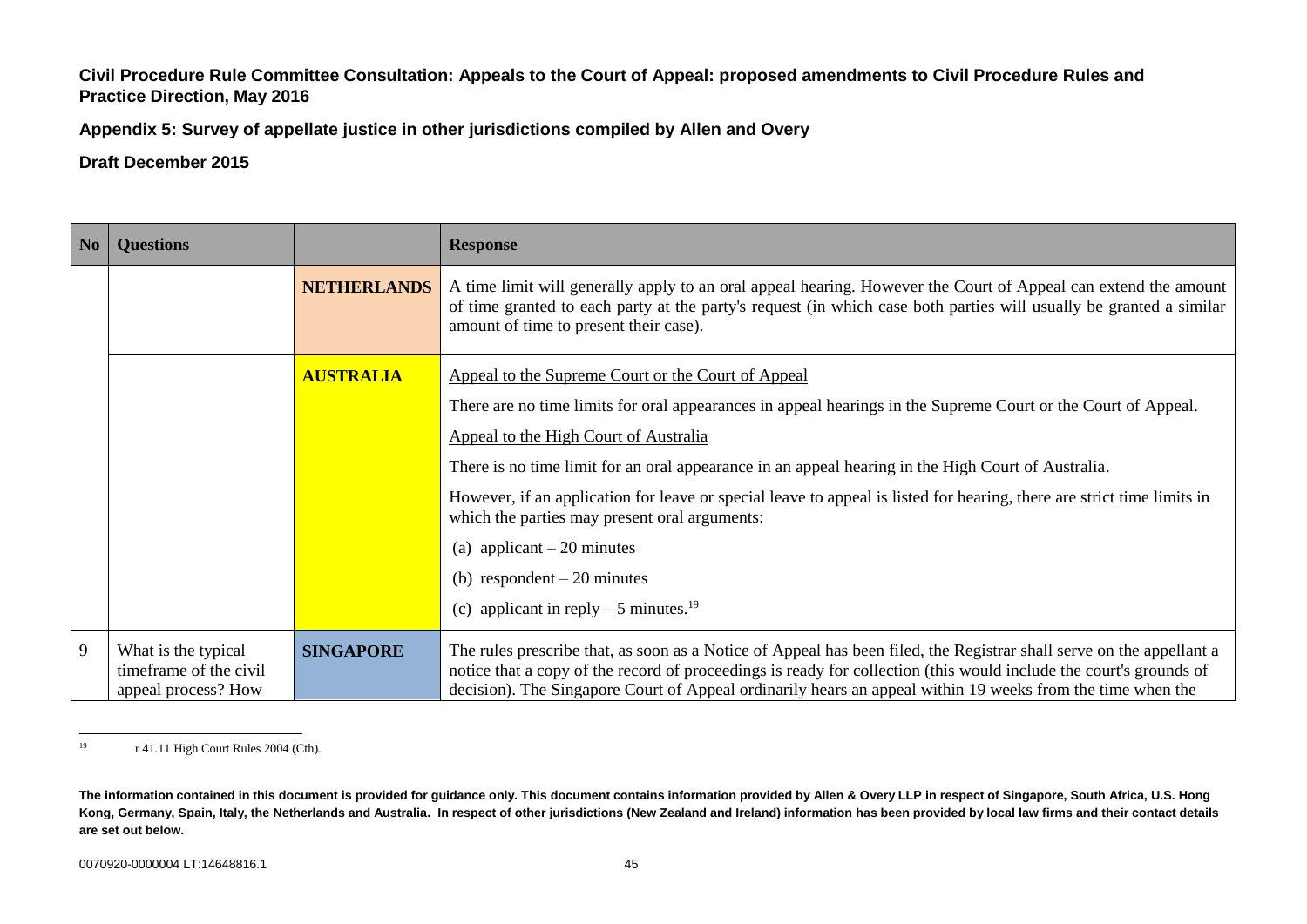**Appendix 5: Survey of appellate justice in other jurisdictions compiled by Allen and Overy**

| No | <b>Questions</b>                                                                      |                                | <b>Response</b>                                                                                                                                                                                                                                                                                                                                                                                                                                                          |
|----|---------------------------------------------------------------------------------------|--------------------------------|--------------------------------------------------------------------------------------------------------------------------------------------------------------------------------------------------------------------------------------------------------------------------------------------------------------------------------------------------------------------------------------------------------------------------------------------------------------------------|
|    | long does it take on<br>average for an appeal to<br>come before a court of<br>appeal? |                                | record of proceedings are collected.                                                                                                                                                                                                                                                                                                                                                                                                                                     |
|    |                                                                                       | <b>HONG KONG</b>               | In 2013 and 2014, the average waiting time for civil appeals (from application to fix the date of the hearing) in<br>the Court of Appeal was 138 days and 117 days respectively.                                                                                                                                                                                                                                                                                         |
|    |                                                                                       | <b>NEW ZEALAND</b>             | Unlike the High Court, there are no guidelines or targets for the Court of Appeal.                                                                                                                                                                                                                                                                                                                                                                                       |
|    |                                                                                       |                                | Urgent hearings are prioritised. There is a fast track procedure. The court will use its best endeavours to allocate<br>a hearing date within two months of filing the fixture date being applied for and case on appeal being filed.                                                                                                                                                                                                                                    |
|    |                                                                                       |                                | If a case is not on the fast track then it will usually take between six and eight months for the appeal to proceed to<br>hearing and between three and six months for judgment to be delivered.                                                                                                                                                                                                                                                                         |
|    |                                                                                       |                                | In the Supreme Court, it generally takes between six and eight months for the appeal to be heard and between<br>three months and one year for judgment to be delivered.                                                                                                                                                                                                                                                                                                  |
|    |                                                                                       | <b>UNITED</b><br><b>STATES</b> | Usually it can take several months, sometimes more than a year. After the appellant files the record and brief,<br>which may be up to six months after notice of appeal is served, the respondent will have 21 days to respond and<br>the appellant will have a week to file a reply, following by oral argument within a few months of the final filing.<br>Within two to three months or perhaps up to six months after oral argument, a decision will be handed down. |

**The information contained in this document is provided for guidance only. This document contains information provided by Allen & Overy LLP in respect of Singapore, South Africa, U.S. Hong Kong, Germany, Spain, Italy, the Netherlands and Australia. In respect of other jurisdictions (New Zealand and Ireland) information has been provided by local law firms and their contact details are set out below.**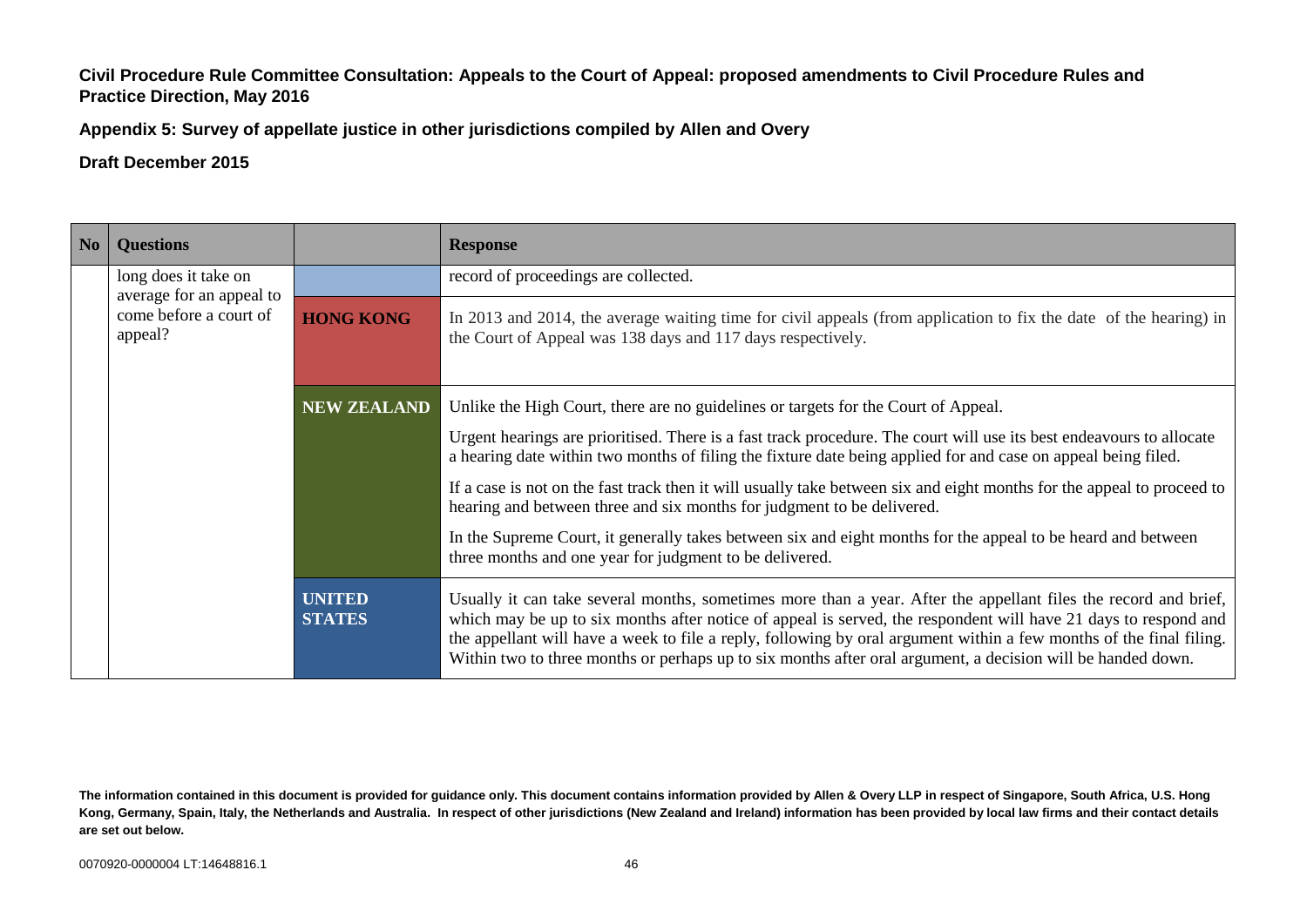**Appendix 5: Survey of appellate justice in other jurisdictions compiled by Allen and Overy**

**Draft December 2015**

| No | <b>Questions</b> |                | <b>Response</b>                                                                                                                                                                                                                                                                                                                                                                                                                                                                                                                                                                                                                                               |
|----|------------------|----------------|---------------------------------------------------------------------------------------------------------------------------------------------------------------------------------------------------------------------------------------------------------------------------------------------------------------------------------------------------------------------------------------------------------------------------------------------------------------------------------------------------------------------------------------------------------------------------------------------------------------------------------------------------------------|
|    |                  | <b>GERMANY</b> | The particulars of appeal must be filed within two months of service of the judgment. This deadline may be<br>extended on request. This happens frequently because of the detailed requirements for the contents of the<br>particulars of appeal (see question five above). For an extension of more than one month the opposing party must<br>agree. Hence it usually takes at least three months until the particulars of appeal are filed.                                                                                                                                                                                                                 |
|    |                  |                | The court then serves the particulars on the opponent and sets a deadline for the response, usually one to two<br>months, depending on complexity. This may also be extended on request. Then there may be another deadline for<br>the appellant's reply to the response. Only then does the court decide on admissibility, merits and the need for a<br>hearing. A dismissal of the appeal as inadmissible or meritless requires another round of written submissions.<br>How soon the date for a hearing can be set depends on the court chamber's or panel's workload. A second hearing<br>may be necessary if the court takes witness or expert evidence. |
|    |                  |                | In total, the whole process between first instance judgment and second instance decision may take from eight<br>months to two years, depending on court workload, complexity and need for witness or expert evidence.                                                                                                                                                                                                                                                                                                                                                                                                                                         |
|    |                  | <b>SPAIN</b>   | It depends on the workload of each court. That said, in average, since the appeal writ is filed until a decision from<br>the Court of Appeal is granted, it may take from six months to a year.                                                                                                                                                                                                                                                                                                                                                                                                                                                               |
|    |                  | <b>IRELAND</b> | As set out in question 2 above, there are two types of appeal to the Court of Appeal – an Expedited Appeal and<br>an Ordinary Appeal. Due to an increasing workload, the time taken for an Ordinary Appeal to be brought on for<br>hearing has increased to approximately twelve months from the date of issuing of the notice of appeal.                                                                                                                                                                                                                                                                                                                     |
|    |                  |                | Despite its name, an Expedited Appeal does not guarantee that the appeal will be allocated an early hearing date.<br>However, as the subject matter of an Expedited Appeal generally relates to issues of a more concise nature than                                                                                                                                                                                                                                                                                                                                                                                                                          |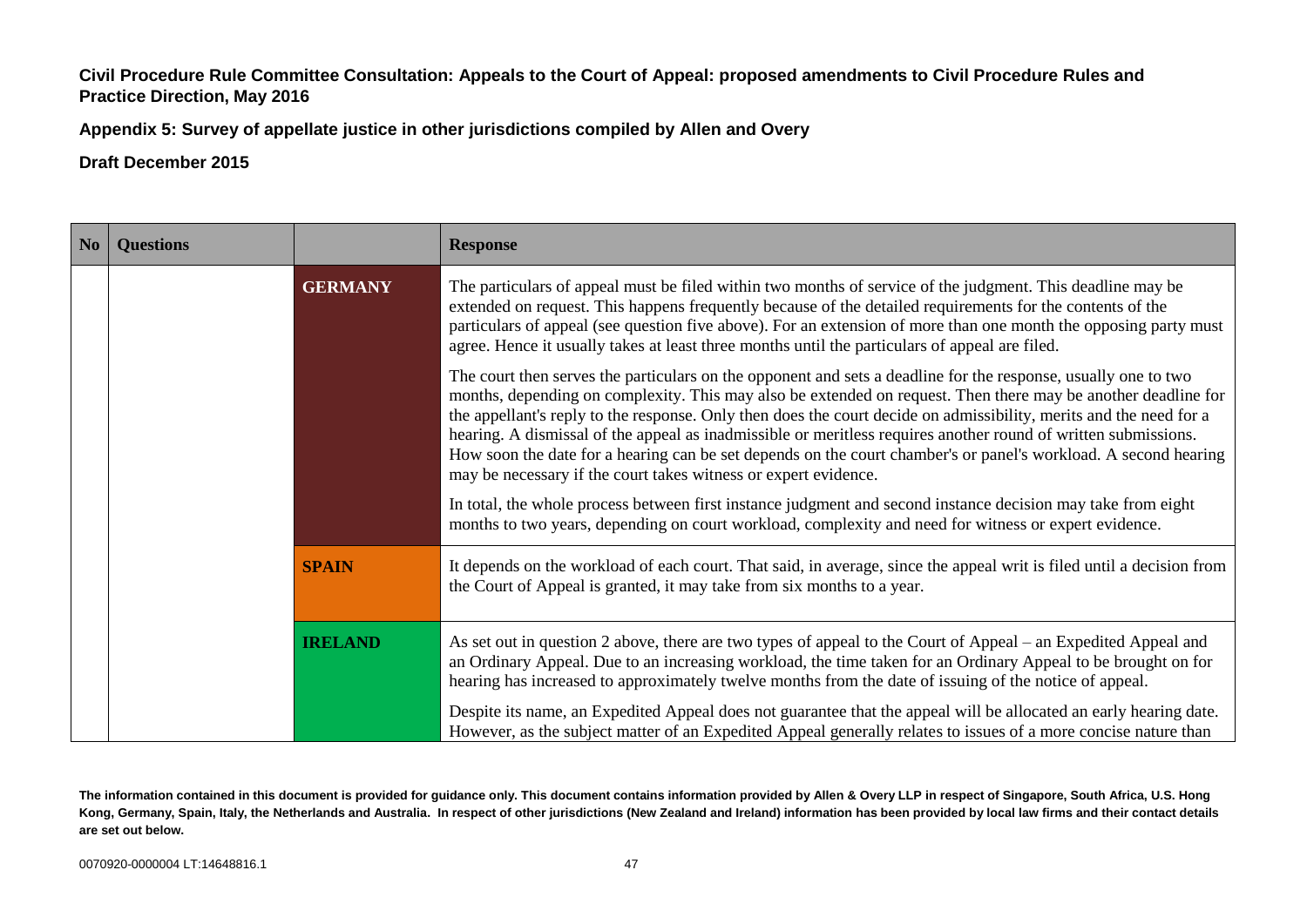**Appendix 5: Survey of appellate justice in other jurisdictions compiled by Allen and Overy**

| N <sub>o</sub> | <b>Questions</b> |               | <b>Response</b>                                                                                                                                                                                                                                                                                                                                                                                                                                                                                                                                                                                                                                                                                                                                                                       |
|----------------|------------------|---------------|---------------------------------------------------------------------------------------------------------------------------------------------------------------------------------------------------------------------------------------------------------------------------------------------------------------------------------------------------------------------------------------------------------------------------------------------------------------------------------------------------------------------------------------------------------------------------------------------------------------------------------------------------------------------------------------------------------------------------------------------------------------------------------------|
|                |                  |               | Ordinary Appeals and therefore can be heard in less time, they tend to be disposed of sooner than Ordinary<br>Appeals and may be disposed of in four to six months from the date of issuing of the appeal. This is very much<br>subject to the complexity of the issues being raised on appeal and the likely duration of the appeal hearing.                                                                                                                                                                                                                                                                                                                                                                                                                                         |
|                |                  |               | Appeals requiring a priority hearing in the Court of Appeal, for example Article 40 (habeas corpus), bail,<br>extradition and Hague Convention cases will be accommodated at short notice and by scheduling additional<br>sittings if necessary.                                                                                                                                                                                                                                                                                                                                                                                                                                                                                                                                      |
|                |                  |               | Prior to the establishment of the Court of Appeal, appeals to the Supreme Court could take up to four years to be<br>heard. However, on the establishment of the Court of Appeal, the Supreme Court transferred a caseload of 1,355<br>civil matters to the Court of Appeal and retained a legacy caseload of over 800 cases. The impact of the Court of<br>Appeal on the timeline for the hearing of a Supreme Court appeal remains to be fully seen but it has been<br>estimated (subject to the volume of incoming appeals) that the non-priority legacy appeals will be disposed of by<br>mid-2016. Applications for priority hearing in the Supreme Court can be made in cases involving the liberty of<br>an individual, urgent medical intervention or the welfare of a child. |
|                |                  | <b>ITALY</b>  | Once all the initial formalities on serving of the appeal are completed the appeal is pending. A typical appeal<br>process can last between three and four years depending on the Court of Appeal.                                                                                                                                                                                                                                                                                                                                                                                                                                                                                                                                                                                    |
|                |                  | <b>FRANCE</b> | The length of the procedure depends on the court of appeal (there are 36 courts of appeal in France), its workload<br>and the complexity of the case.                                                                                                                                                                                                                                                                                                                                                                                                                                                                                                                                                                                                                                 |
|                |                  |               | The entire proceedings take usually between one year and two years (occasionally more).                                                                                                                                                                                                                                                                                                                                                                                                                                                                                                                                                                                                                                                                                               |

**The information contained in this document is provided for guidance only. This document contains information provided by Allen & Overy LLP in respect of Singapore, South Africa, U.S. Hong Kong, Germany, Spain, Italy, the Netherlands and Australia. In respect of other jurisdictions (New Zealand and Ireland) information has been provided by local law firms and their contact details are set out below.**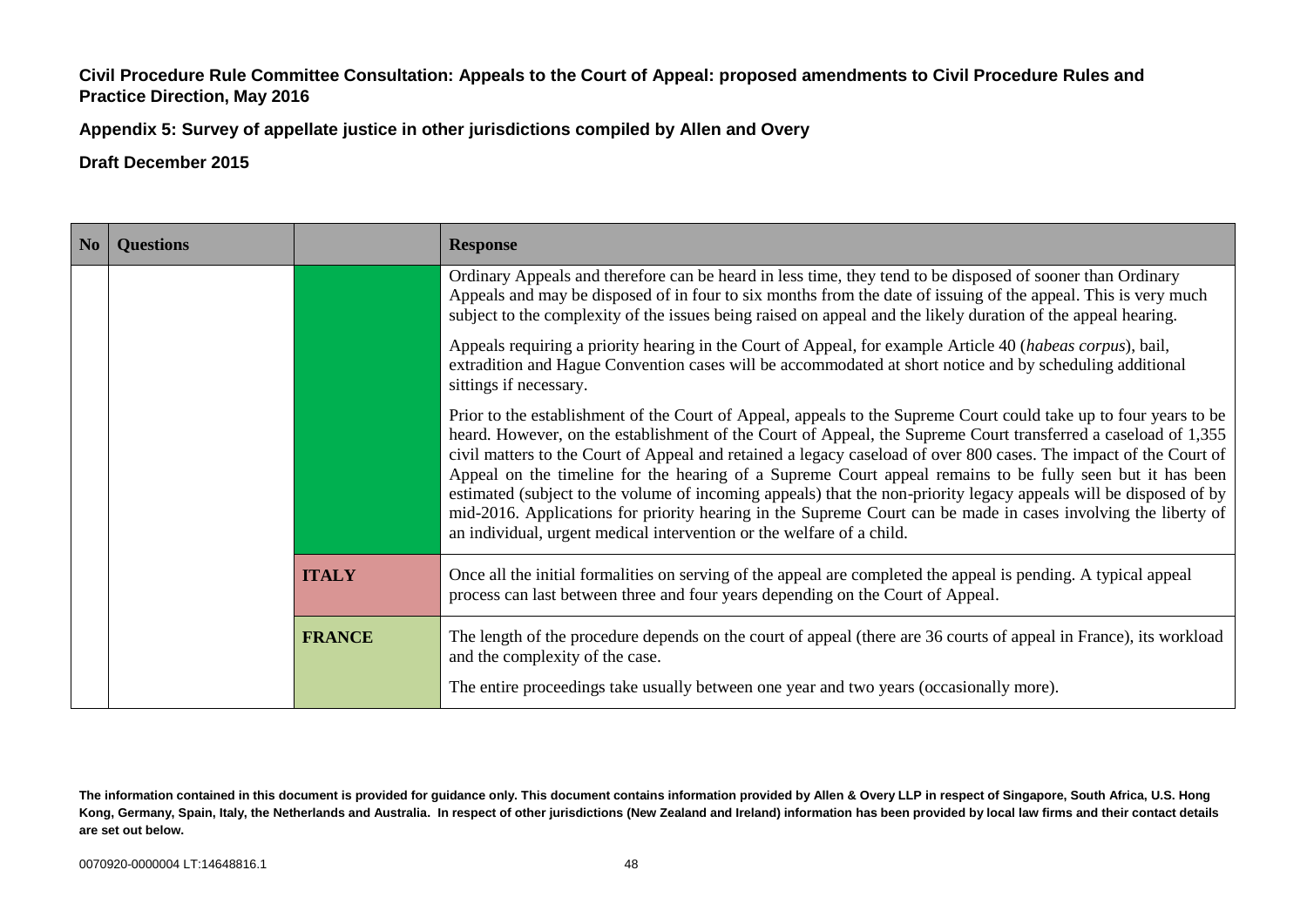**Appendix 5: Survey of appellate justice in other jurisdictions compiled by Allen and Overy**

| N <sub>0</sub>                                                          | <b>Ouestions</b> |                    | <b>Response</b>                                                                                                                                                                                                                                                                                                                                                    |
|-------------------------------------------------------------------------|------------------|--------------------|--------------------------------------------------------------------------------------------------------------------------------------------------------------------------------------------------------------------------------------------------------------------------------------------------------------------------------------------------------------------|
|                                                                         |                  | <b>NETHERLANDS</b> | After submission of the written statements, and possibly closing arguments before the Court, the Court of Appeal<br>will render a judgment. It will take at least several months before a judgment is rendered – some Courts of<br>Appeal are currently experiencing a significant workload, causing further delays.                                               |
|                                                                         |                  | <b>AUSTRALIA</b>   | There are a number of variables which may impact the typical time frame of the civil appeal process. The number<br>of cases on the list, urgency, and party preparation may all be factors in how long an appeal process will take.                                                                                                                                |
|                                                                         |                  |                    | As at 27 January 2015, 93% of matters before the Court of Appeal were less than twelve months old, while 83%<br>of matters before the NSW Supreme Court (including both originating claims and appeals) were less than 24<br>months old. $20$                                                                                                                      |
| 10<br>Who bears the costs of<br><b>SINGAPORE</b><br>the appeal process? |                  |                    | As per the practice in many common law jurisdictions, costs generally follow the event. The Court of Appeal has<br>broad discretion to award costs orders and to allocate costs appropriately. The Court can take into consideration<br>various factors, such as the conduct of the parties, and any open offers to settle the matter.                             |
|                                                                         |                  | <b>HONG KONG</b>   | Costs are in the absolute discretion of the Court. Although the Court typically orders costs to "follow the event"<br>(ie the winner of an appeal will normally be awarded its costs in respect of that appeal), it has full power to<br>decide who pays legal costs in civil appeals and the amount of those costs depending on the circumstances of the<br>case. |

 $20$ <sup>20</sup> Supreme Court of New South Wales (27 January 2015) "Provisional Statistics", http://www.lawlink.nsw.gov.au/practice\_notes/nswsc\_pc.nsf/6a64691105a54031ca256880000c25d7/6bd219cf5f0333b6ca257ddc000d00a1/\$FILE/Annual\_Review\_2014\_Provisional\_statistical\_data.pdf.

**The information contained in this document is provided for guidance only. This document contains information provided by Allen & Overy LLP in respect of Singapore, South Africa, U.S. Hong Kong, Germany, Spain, Italy, the Netherlands and Australia. In respect of other jurisdictions (New Zealand and Ireland) information has been provided by local law firms and their contact details are set out below.**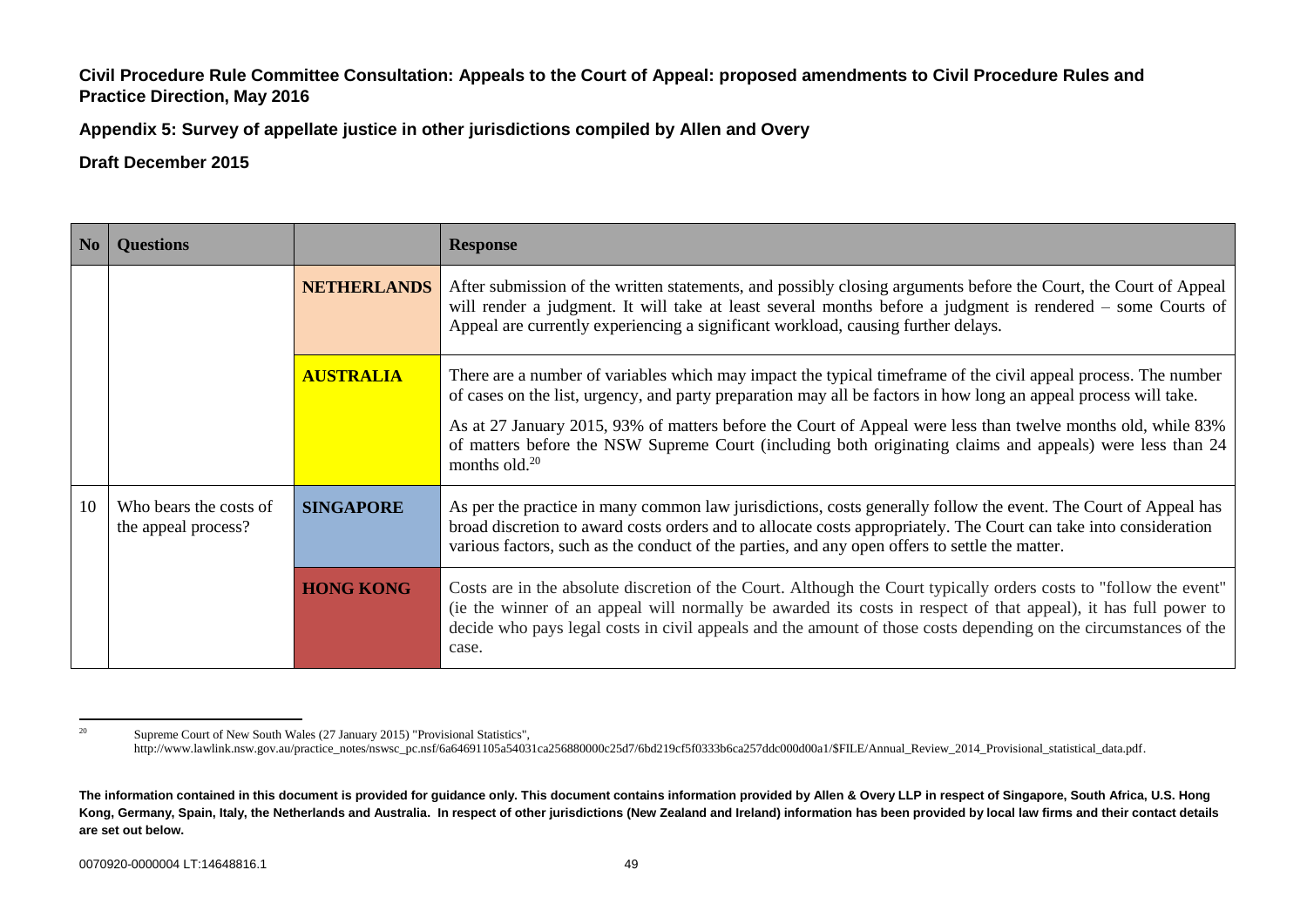**Appendix 5: Survey of appellate justice in other jurisdictions compiled by Allen and Overy**

| N <sub>0</sub> | <b>Ouestions</b>                                      | <b>Response</b>                                                                                                 |                                                                                                                                                                                                                                                                                                                                                                                                                                                                                                                                                                     |
|----------------|-------------------------------------------------------|-----------------------------------------------------------------------------------------------------------------|---------------------------------------------------------------------------------------------------------------------------------------------------------------------------------------------------------------------------------------------------------------------------------------------------------------------------------------------------------------------------------------------------------------------------------------------------------------------------------------------------------------------------------------------------------------------|
|                |                                                       | <b>SOUTH</b><br><b>AFRICA</b>                                                                                   | Costs are in the discretion of the judicial officer presiding over the appeal. Generally, they are awarded in favour<br>of the successful party. While the purpose of such an order is to indemnify the successful party for the expenses it<br>has incurred in order to initiate or defend the litigation, in practice only a portion of the costs are recoverable.<br>Costs will be determined either on a party/party scale or on an attorney/client scale. Party/party costs are more<br>common. Attorney/client costs are usually awarded as a punitive award. |
|                | <b>NEW ZEALAND</b><br>reimbursed if it is successful. | The appellant pays the filing fees and hearing fees. It also pays security for costs to the court which will be |                                                                                                                                                                                                                                                                                                                                                                                                                                                                                                                                                                     |
|                |                                                       | <b>UNITED</b><br><b>STATES</b>                                                                                  | Generally the party seeking the appeal bears the burden of costs. The burden can be shifted to the prevailing<br>party upon appeal, however. The filing of the record on appeal costs \$315 and the motion for appeal costs \$45.<br>See CPLR § 8022(b). As is standard in the US system, each side pays its own attorney's fees.                                                                                                                                                                                                                                   |
|                |                                                       | <b>GERMANY</b>                                                                                                  | Normally the losing party pays. If one party partly wins, the costs are shared pro rata. The losing party must<br>reimburse the winning party's lawyer's fees only to the extent these could be claimed under the Lawyers Fees Act<br>(Rechtsanwaltsvergütungsgesetz, RVG). These are calculated under a schedule based on the value of the matter.<br>Fees based on hourly rates exceeding the standard fees under the RVG cannot be reclaimed.                                                                                                                    |
|                |                                                       | <b>SPAIN</b>                                                                                                    | Unless the Court of Appeal agrees to impose the judicial costs to a particular party, each party bears its costs.                                                                                                                                                                                                                                                                                                                                                                                                                                                   |

**The information contained in this document is provided for guidance only. This document contains information provided by Allen & Overy LLP in respect of Singapore, South Africa, U.S. Hong Kong, Germany, Spain, Italy, the Netherlands and Australia. In respect of other jurisdictions (New Zealand and Ireland) information has been provided by local law firms and their contact details are set out below.**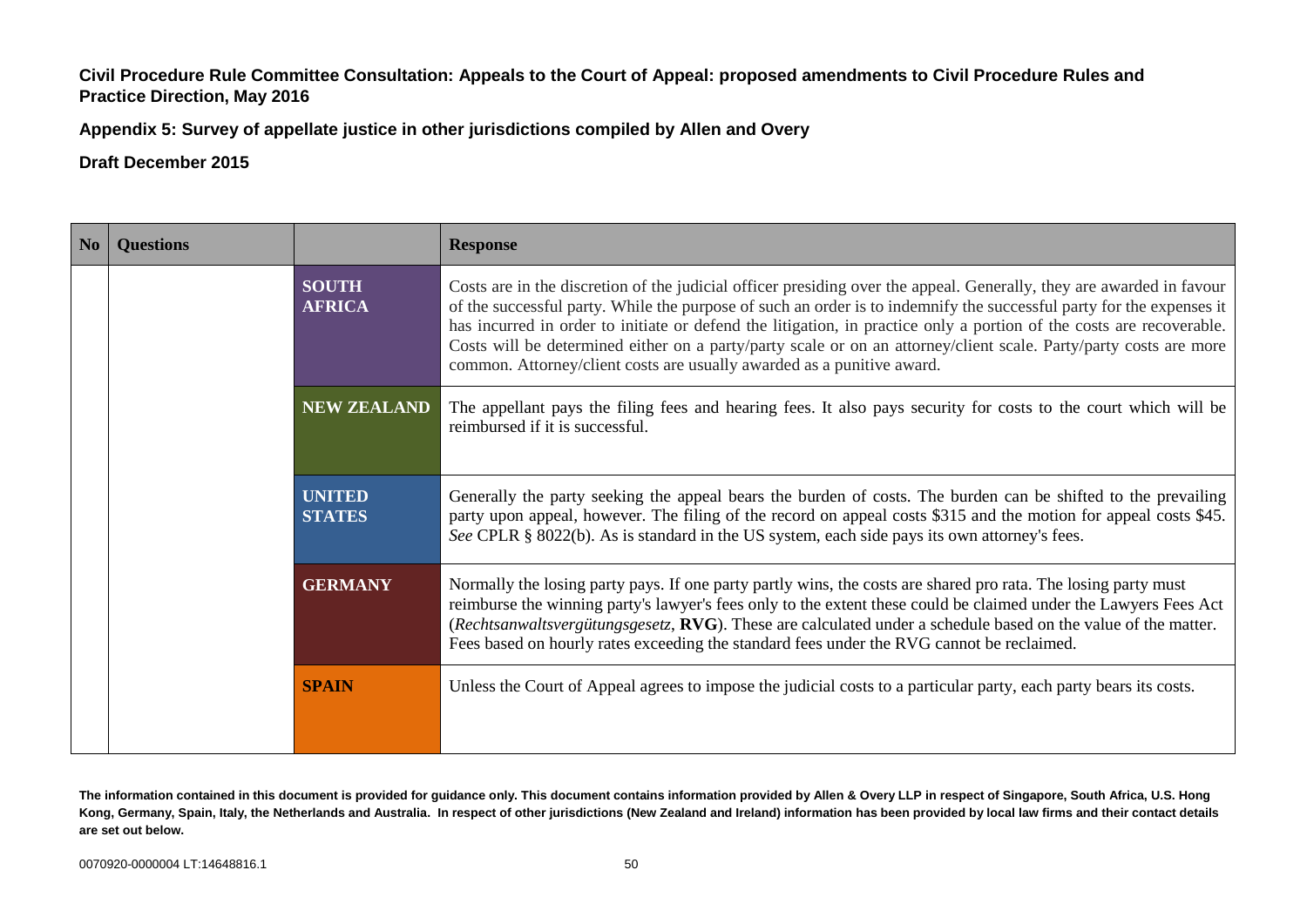**Appendix 5: Survey of appellate justice in other jurisdictions compiled by Allen and Overy**

| N <sub>o</sub> | <b>Questions</b><br><b>Response</b> |                    |                                                                                                                                                                                                                                                                                                                                                                                                                                                                                                                                                                                                                                                                                                                                                                                                                            |
|----------------|-------------------------------------|--------------------|----------------------------------------------------------------------------------------------------------------------------------------------------------------------------------------------------------------------------------------------------------------------------------------------------------------------------------------------------------------------------------------------------------------------------------------------------------------------------------------------------------------------------------------------------------------------------------------------------------------------------------------------------------------------------------------------------------------------------------------------------------------------------------------------------------------------------|
|                |                                     | <b>IRELAND</b>     | Generally, the costs of every proceeding in the Irish Courts "follow the event" which means that the unsuccessful<br>party is ordered to pay the successful party's costs. However, the Courts retain a discretionary jurisdiction to<br>depart from this general rule if the interests of justice so require. In the case of appeal proceedings, an<br>unsuccessful appellant could seek to argue that the issues raised in the proceedings were of sufficient general<br>public importance and were issues in which the appellant had no private interest in the outcome, to warrant an<br>order that no costs be awarded against the appellant or even that an order for costs be made in favour of the<br>appellant; this may mean that the successful party has to pay some or all of the unsuccessful party's costs. |
|                |                                     | <b>ITALY</b>       | The Judge will sentence the losing party to reimburse the opposing party's expenses, as well as the counsel's fees.<br>The Judge will also determine the amount due for such expenses and fees. It is important to note that the<br>expenses and fees are not the actual expenses and fees shouldered by the parties, but a standard amount<br>automatically determined by the court based on the value of the claim.                                                                                                                                                                                                                                                                                                                                                                                                      |
|                |                                     | <b>FRANCE</b>      | The court of appeal determines in its ruling which party will ultimately bear the cost of the appeal process.<br>As a matter of principle, the unsuccessful party is liable for those costs, but the court can decide otherwise due to<br>equity considerations or the financial situation of the parties.                                                                                                                                                                                                                                                                                                                                                                                                                                                                                                                 |
|                |                                     | <b>NETHERLANDS</b> | Before the start of the procedure both parties have to pay a court registry fee. The party who "loses" the<br>procedure will often, in addition to its own costs, have to pay compensation for procedural and legal costs to the<br>other party. This decision will be made by the Court of Appeal. However we note that, as in first instance, the<br>amounts payable are based on set amounts determined on the basis of the value of the claim and the course of the<br>proceedings (ie not on actual costs) and will as a rule be (significantly) lower than the actual costs incurred (this                                                                                                                                                                                                                           |

**The information contained in this document is provided for guidance only. This document contains information provided by Allen & Overy LLP in respect of Singapore, South Africa, U.S. Hong Kong, Germany, Spain, Italy, the Netherlands and Australia. In respect of other jurisdictions (New Zealand and Ireland) information has been provided by local law firms and their contact details are set out below.**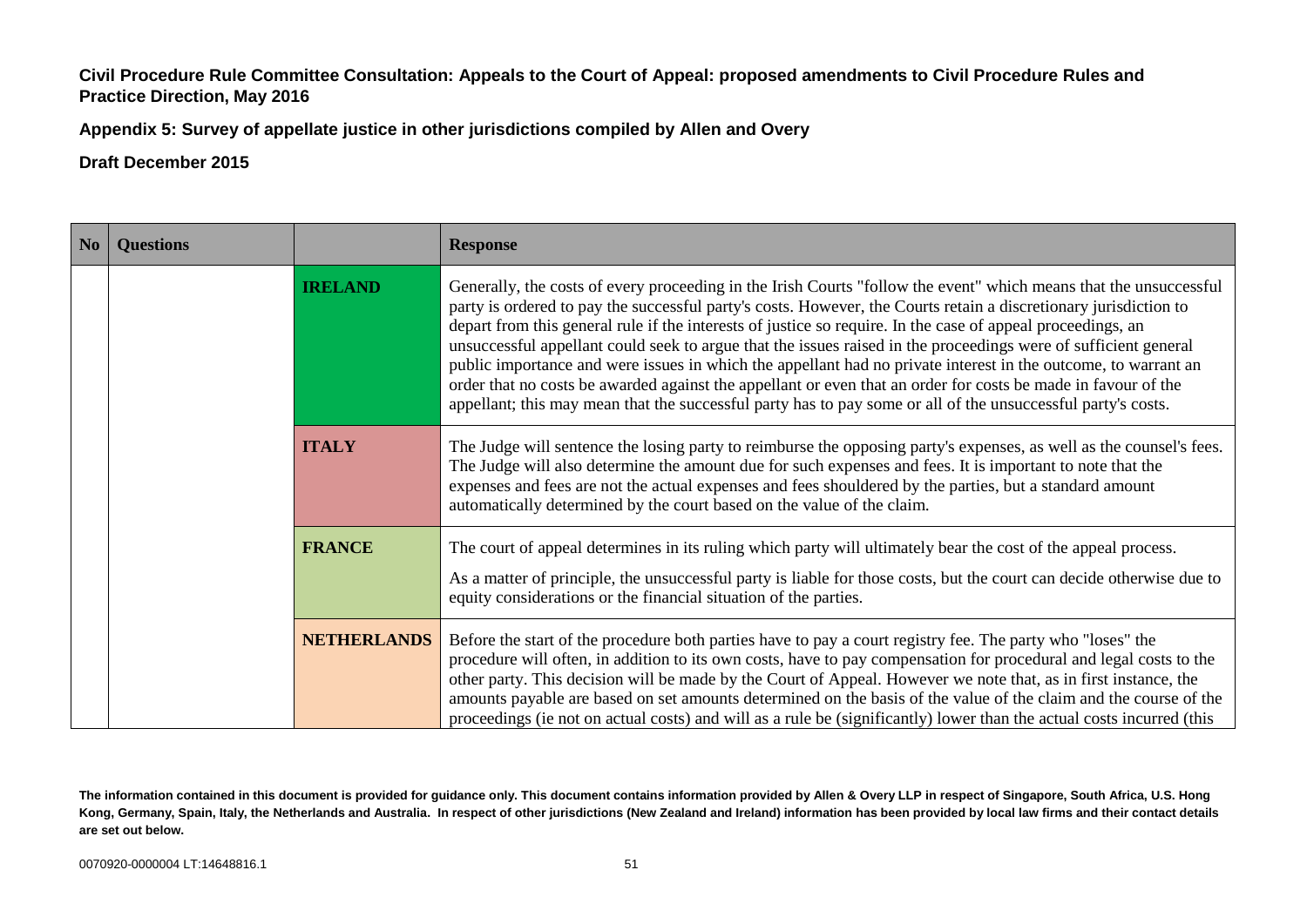**Appendix 5: Survey of appellate justice in other jurisdictions compiled by Allen and Overy**

#### **Draft December 2015**

| N <sub>0</sub>                                                       | <b>Questions</b>                                                                         |                  | <b>Response</b>                                                                                                                                                                                                                                                                                                                                                                                                                                                                                                                                 |  |
|----------------------------------------------------------------------|------------------------------------------------------------------------------------------|------------------|-------------------------------------------------------------------------------------------------------------------------------------------------------------------------------------------------------------------------------------------------------------------------------------------------------------------------------------------------------------------------------------------------------------------------------------------------------------------------------------------------------------------------------------------------|--|
|                                                                      |                                                                                          |                  | is different in certain types of disputes such as family law cases or IP cases).                                                                                                                                                                                                                                                                                                                                                                                                                                                                |  |
|                                                                      |                                                                                          | <b>AUSTRALIA</b> | In civil proceedings, costs are determined on a party/party basis, and follow the event. <sup>21</sup> All courts have the<br>power to award costs in civil proceedings at their discretion. Ordinarily, however, costs will be awarded to the<br>successful party to the proceedings. Therefore, the losing party will pay their own costs as well as <i>reasonable</i><br>costs of the winning party. What may be considered reasonable is decided by the court.                                                                              |  |
| 11                                                                   | Is the appeals system in<br>your jurisdiction<br>generally perceived to<br>be efficient? | <b>SINGAPORE</b> | Yes. The Singapore Court of Appeal ordinarily hears an appeal within 19 weeks from the time when the record<br>of proceedings are collected. In 2014, the Court of Appeal disposed of 661 appeals even though 614 appeals were<br>filed in that year (the disposal includes appeals filed in 2013). There were 109 applications filed before the Court<br>of Appeal in 2014, and the Court disposed of 111 applications.                                                                                                                        |  |
| If not, what<br>recommendations would<br>manage the appeal workload. |                                                                                          |                  | Several initiatives and procedural reforms were recently proposed (some of which have been implemented) to                                                                                                                                                                                                                                                                                                                                                                                                                                      |  |
|                                                                      | you make to streamline<br>the appeals process in<br>your jurisdiction?                   |                  | Masters, Case Management Conferences/Measures and Docketing of appeals – Creating a dedicated pool<br>1.<br>of registrars (masters) who would specifically manage civil appeals only. Also, the Court of Appeal<br>Registry was created for the first time in 2014, separate from the High Court of Registry. This is led by a<br>Registrar of the Court of Appeal with its own team of assistant registrars divided into dockets – for<br>example, (a) complex commercial appeals (this would include appeals from the Singapore International |  |

 $21$ <sup>21</sup> Rule 42.1 Uniform Civil Procedure Rules 2005.

**The information contained in this document is provided for guidance only. This document contains information provided by Allen & Overy LLP in respect of Singapore, South Africa, U.S. Hong Kong, Germany, Spain, Italy, the Netherlands and Australia. In respect of other jurisdictions (New Zealand and Ireland) information has been provided by local law firms and their contact details are set out below.**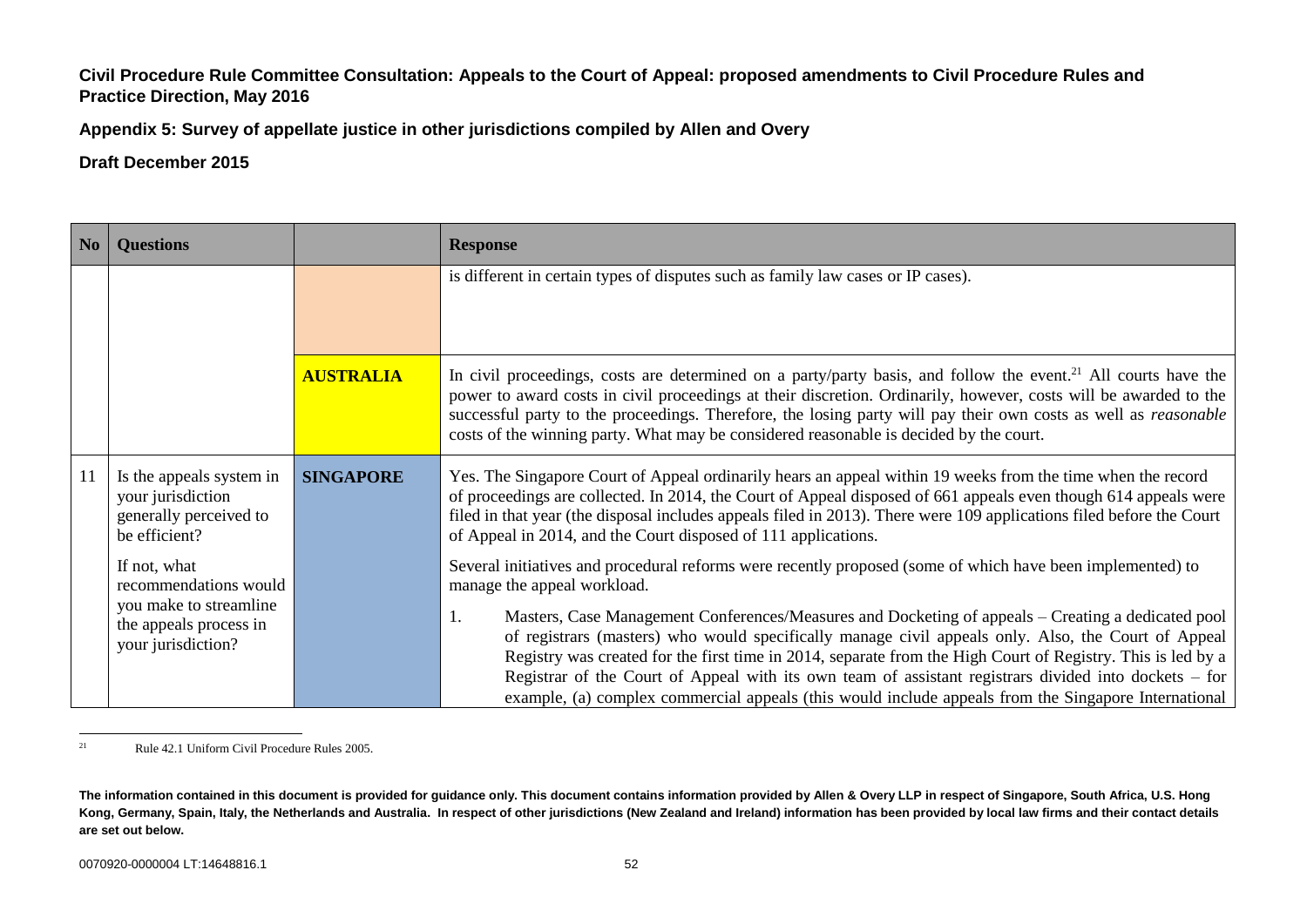**Appendix 5: Survey of appellate justice in other jurisdictions compiled by Allen and Overy**

**Draft December 2015**

| No | <b>Questions</b> | <b>Response</b>                                                                                                                                                                                                                                                                                                                                                                                                                                                                                                                                                                                                                                                                                                                                                                                                                                                                                                                                                                                                                                     |  |
|----|------------------|-----------------------------------------------------------------------------------------------------------------------------------------------------------------------------------------------------------------------------------------------------------------------------------------------------------------------------------------------------------------------------------------------------------------------------------------------------------------------------------------------------------------------------------------------------------------------------------------------------------------------------------------------------------------------------------------------------------------------------------------------------------------------------------------------------------------------------------------------------------------------------------------------------------------------------------------------------------------------------------------------------------------------------------------------------|--|
|    |                  | Commercial Court, (b) construction appeals, (c) arbitration related appeals, (d) company, equity and<br>trusts (like the Chancery Division), (d) admiralty, (e) intellectual property, and (f) (very important to be<br>managed separately given the different procedure and significance) criminal appeals. The registrars<br>would have charge of managing an appeal throughout its lifetime, as per the docketing system – case<br>management conferences are used robustly to ensure that counsel/parties follow timelines (on average<br>the conferences are held once to twice a month). The rules of court together with the use of such<br>conferences ensure that appeals are heard within 19 weeks from the time when the record of proceedings<br>are collected. A recent innovation is to have parties fill up an appeal/case information sheet to assist in<br>the management of the appeals. Registrars can also use case management conferences to have parties<br>work towards an agreed or narrowed-down list of issues on appeal. |  |
|    |                  | Clerks – Reforming the Justices' Law Clerks system – previously, law clerks assist the High Court and<br>2.<br>Court of Appeal judges concurrently. One of the reforms include having second year clerks (the more<br>senior ones) assisting the Court of Appeal only. With this, the Court of Appeal has the benefit of<br>dedicated appeal clerks for research and assistance on appeals work.                                                                                                                                                                                                                                                                                                                                                                                                                                                                                                                                                                                                                                                    |  |
|    |                  | Judges – High Court Judges with the relevant expertise and seniority are assigned by the Chief Justice to<br>3.<br>hear appeals. This used to take place now and then, but then it became quite common to do so after some<br>time. Appeals are heard by a bench of three judges, so in practice this can be presided over by a Judge of<br>Appeal, joined by two High Court judges sitting as the Court of Appeal. Our rules allow this to be done.<br>This however means that the Court of Appeal registrars have to be careful re conflicts, to ensure that the<br>quorum is not conflicted from hearing the appeals.                                                                                                                                                                                                                                                                                                                                                                                                                            |  |
|    |                  | Senior Judges - These are retired judges who were invited back to serve on a fixed term basis, given that<br>4.<br>the retired judges (many of them, especially the commercial ones) are still active in judicial work sitting                                                                                                                                                                                                                                                                                                                                                                                                                                                                                                                                                                                                                                                                                                                                                                                                                      |  |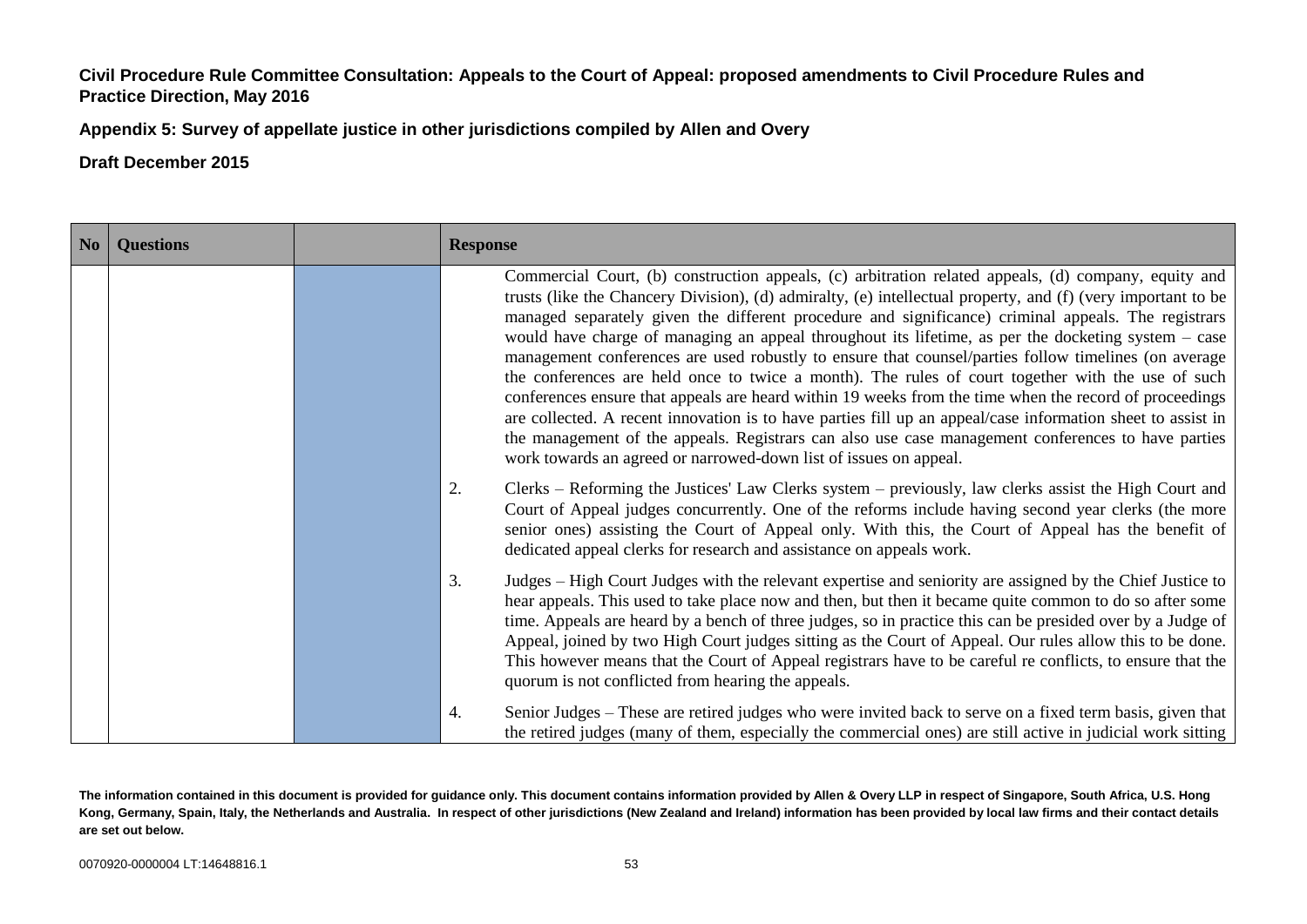**Appendix 5: Survey of appellate justice in other jurisdictions compiled by Allen and Overy**

| No | <b>Questions</b> | <b>Response</b>                                                                                                                                                                                                                                                                                                                                                                                                                                                                                                                                                                                                                                                                                                                                                                                                                                                                                                                                                                                                                                                      |  |
|----|------------------|----------------------------------------------------------------------------------------------------------------------------------------------------------------------------------------------------------------------------------------------------------------------------------------------------------------------------------------------------------------------------------------------------------------------------------------------------------------------------------------------------------------------------------------------------------------------------------------------------------------------------------------------------------------------------------------------------------------------------------------------------------------------------------------------------------------------------------------------------------------------------------------------------------------------------------------------------------------------------------------------------------------------------------------------------------------------|--|
|    |                  | as arbitrators in commercial disputes. The bulk of Senior Judges hear High Court matters, thus<br>occasionally freeing up the existing High Court judges from sitting on the Court of Appeal. We have<br>former Chief Justice Chan Sek Keong who still sits on the Court of Appeal to hear current appeal matters<br>(while the other senior judges do High Court work).                                                                                                                                                                                                                                                                                                                                                                                                                                                                                                                                                                                                                                                                                             |  |
|    |                  | 5.<br>Paper Hearing – There is consideration on having a paper hearing procedure for appeals on interlocutory<br>(as opposed to substantive) matters. This may be done with parties' consent, but the barrier that needs to<br>be overcome here is the natural justice principle of a party's right to be heard.                                                                                                                                                                                                                                                                                                                                                                                                                                                                                                                                                                                                                                                                                                                                                     |  |
|    |                  | Permission to appeal – There is some consideration on expanding the categories of appeal where<br>6.<br>permission is required.                                                                                                                                                                                                                                                                                                                                                                                                                                                                                                                                                                                                                                                                                                                                                                                                                                                                                                                                      |  |
|    |                  | 7.<br>Settlement/Mediation – Registrars are supposed to study the appeals under their management and make<br>appropriate recommendations for appellants in appropriate appeals to consider mediation. This is a<br>qualitative analysis of the appeals. Some examples are where the parties' real dispute and complaint falls<br>beyond the substance of the issues on appeal (eg matrimonial cases, personal property disputes); or cases<br>where there are no novel issues of law or matters of public importance involved. In such cases, parties<br>will be asked to consider mediation and timelines are set up for them to allow proper consideration. They<br>have the discretion/choice to proceed with their appeals if they want to. However, any unreasonable<br>refusal to mediate can be taken into consideration subsequently when the Court of Appeal orders costs.<br>There is some consideration of implementing mandatory mediation for appeals of a certain value (or<br>depending on the nature of the appeal) but this is not yet implemented. |  |
|    |                  | 8.<br>Use of Unless Orders – This is not used often, but it has been used where the appeal is vexatious or<br>frivolous, or if the appellant shows repeated disregard for the appeal rules and fails to abide by the<br>directed timelines; a registrar can issue an unless order for the appeal to be struck out unless the appellant                                                                                                                                                                                                                                                                                                                                                                                                                                                                                                                                                                                                                                                                                                                               |  |

**The information contained in this document is provided for guidance only. This document contains information provided by Allen & Overy LLP in respect of Singapore, South Africa, U.S. Hong Kong, Germany, Spain, Italy, the Netherlands and Australia. In respect of other jurisdictions (New Zealand and Ireland) information has been provided by local law firms and their contact details are set out below.**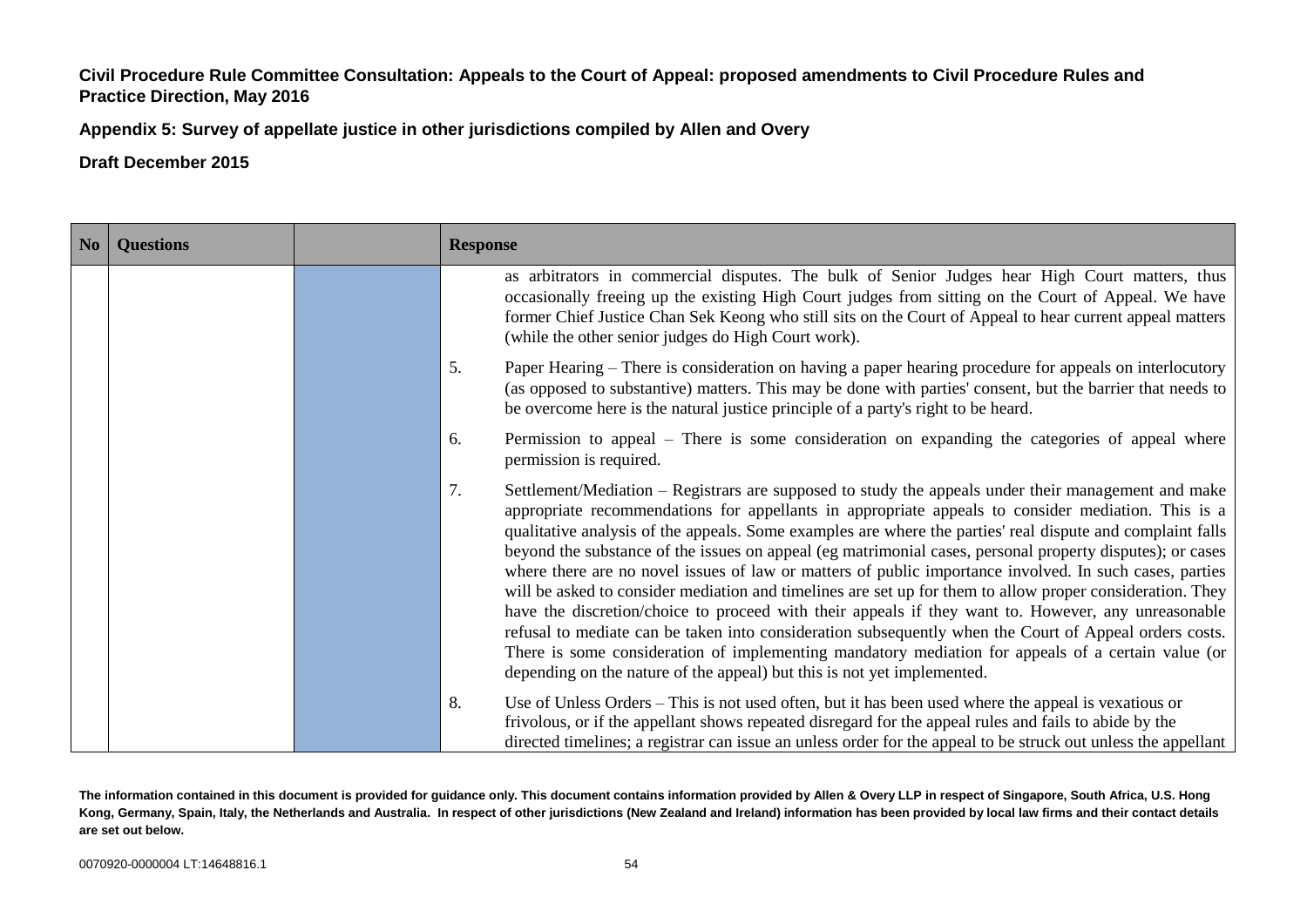**Appendix 5: Survey of appellate justice in other jurisdictions compiled by Allen and Overy**

| No                                                                  | <b>Questions</b> |                                                                                                                  | <b>Response</b>                                                                                                                                                                                                                                                                                                          |  |
|---------------------------------------------------------------------|------------------|------------------------------------------------------------------------------------------------------------------|--------------------------------------------------------------------------------------------------------------------------------------------------------------------------------------------------------------------------------------------------------------------------------------------------------------------------|--|
|                                                                     |                  |                                                                                                                  | abides by a certain prescribed timeline to carry out a procedural act in the lifetime of an appeal.                                                                                                                                                                                                                      |  |
| <b>HONG KONG</b>                                                    |                  |                                                                                                                  | The appeals system in Hong Kong is generally perceived to be efficient and follows standard common law civil<br>procedure. There has also been civil justice reform introduced on 2 April 2009 to encourage the parties to<br>mediate or settle. The courts have since taken a much more active role in case management. |  |
| <b>NEW ZEALAND</b><br>and allocating fixtures if dates become free. |                  | The appeals process is generally efficient. The Court of Appeal is proactive in setting appeals down for hearing |                                                                                                                                                                                                                                                                                                                          |  |
|                                                                     |                  |                                                                                                                  | Most Court of Appeal judgments are delivered within three months from the hearing date.                                                                                                                                                                                                                                  |  |
|                                                                     |                  |                                                                                                                  | We would suggest the following recommendations:                                                                                                                                                                                                                                                                          |  |
|                                                                     |                  |                                                                                                                  | The introduction of clear criteria for appeals in the Court of Appeal;<br>$\overline{\phantom{m}}$                                                                                                                                                                                                                       |  |
|                                                                     |                  |                                                                                                                  | Target guidelines for time to hearing/number of cases to be heard per year;                                                                                                                                                                                                                                              |  |
|                                                                     |                  | Target times for judgments from both the Court of Appeal and Supreme Court.                                      |                                                                                                                                                                                                                                                                                                                          |  |
|                                                                     |                  | <b>UNITED</b><br><b>STATES</b>                                                                                   | Yes, it is generally perceived to be efficient, though sometimes it can take longer than desired.<br>To streamline the process, you should become familiar with the local rules and work with a local practitioner<br>who is familiar with them. This will greatly help the process move more quickly.                   |  |

**The information contained in this document is provided for guidance only. This document contains information provided by Allen & Overy LLP in respect of Singapore, South Africa, U.S. Hong Kong, Germany, Spain, Italy, the Netherlands and Australia. In respect of other jurisdictions (New Zealand and Ireland) information has been provided by local law firms and their contact details are set out below.**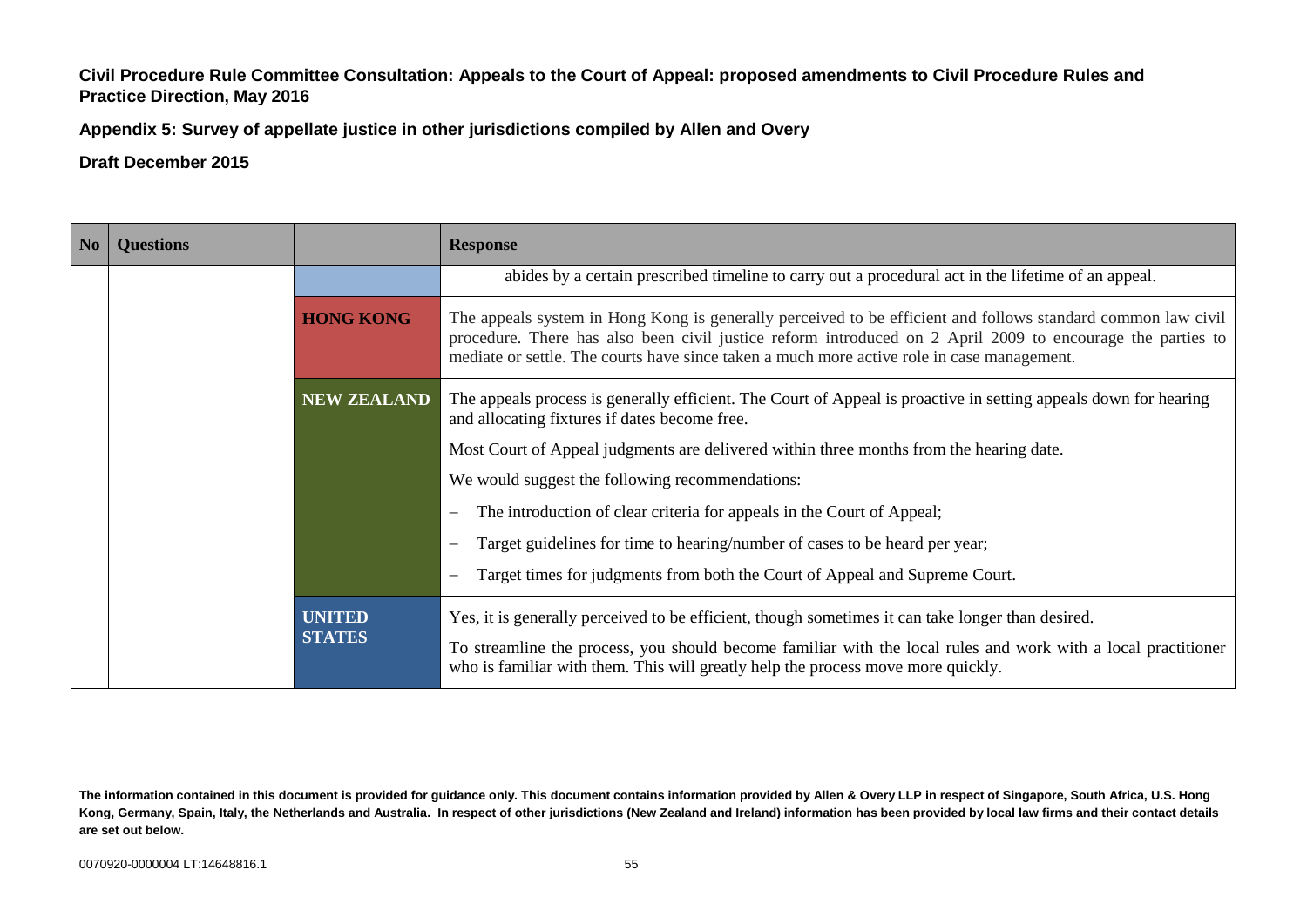**Appendix 5: Survey of appellate justice in other jurisdictions compiled by Allen and Overy**

| N <sub>o</sub> | <b>Ouestions</b><br><b>Response</b> |                |                                                                                                                                                                                                                                                                                                                                                                                                                           |
|----------------|-------------------------------------|----------------|---------------------------------------------------------------------------------------------------------------------------------------------------------------------------------------------------------------------------------------------------------------------------------------------------------------------------------------------------------------------------------------------------------------------------|
|                |                                     | <b>GERMANY</b> | Yes, it is quite efficient. Even though the 2002 reform did not bring all the desired effects in costs and time<br>savings, the process is quite reliable.                                                                                                                                                                                                                                                                |
|                |                                     |                | A well-functioning appeal system with a real chance to have a wrong decision reconsidered by another court is<br>crucial for the proper administration of justice and for the acceptance of courts in the public. Hence, there is a<br>limit to streamlining the appeals process.                                                                                                                                         |
|                |                                     | <b>SPAIN</b>   | Yes.                                                                                                                                                                                                                                                                                                                                                                                                                      |
| <b>IRELAND</b> |                                     |                | Measures have recently been introduced in Ireland to greatly increase the efficiency of the appeals system.                                                                                                                                                                                                                                                                                                               |
|                |                                     |                | Prior to the establishment of the Court of Appeal the large backlog of cases before the Supreme Court had<br>become unsustainable and had resulted in some appeals before the Supreme Court taking over four years to be<br>listed for hearing. The lengthy delay also resulted in some practitioners filing an appeal as a delaying tactic in the<br>knowledge that the appeal would not be heard for a number of years. |
|                |                                     |                | However, the new Court of Appeal has very much reduced the delay in progressing appeals to hearing and<br>increased judicial oversight of the progression of appeals. The introduction of the Court of Appeal will also allow<br>the Supreme Court to focus on matters of general public importance and substantial points of law.                                                                                        |
|                |                                     | <b>ITALY</b>   | As with any Italian civil proceedings, the appeal process suffers from being overly slow. This is mostly due to the<br>volume of cases that the Court of Appeal must face.                                                                                                                                                                                                                                                |

**The information contained in this document is provided for guidance only. This document contains information provided by Allen & Overy LLP in respect of Singapore, South Africa, U.S. Hong Kong, Germany, Spain, Italy, the Netherlands and Australia. In respect of other jurisdictions (New Zealand and Ireland) information has been provided by local law firms and their contact details are set out below.**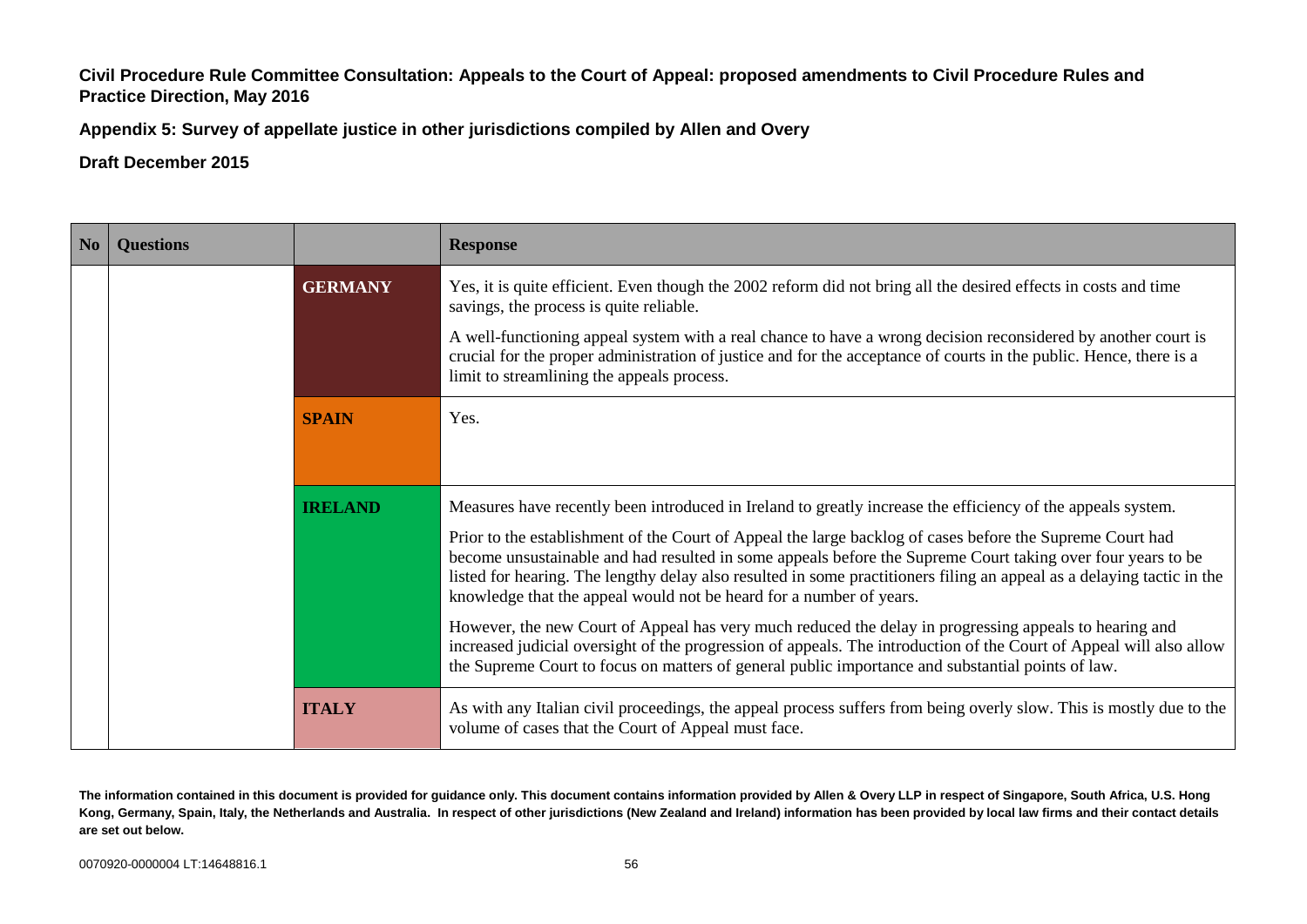**Appendix 5: Survey of appellate justice in other jurisdictions compiled by Allen and Overy**

| No          | <b>Questions</b> |                                                                                                                  | <b>Response</b>                                                                                                                                                                                                                                                                                                                                                                                                                                                        |
|-------------|------------------|------------------------------------------------------------------------------------------------------------------|------------------------------------------------------------------------------------------------------------------------------------------------------------------------------------------------------------------------------------------------------------------------------------------------------------------------------------------------------------------------------------------------------------------------------------------------------------------------|
|             | <b>FRANCE</b>    |                                                                                                                  | French courts are generally overwhelmed by the number of cases they have to hear, which explains why these<br>proceedings are so lengthy.                                                                                                                                                                                                                                                                                                                              |
|             |                  |                                                                                                                  | A decree recently reduced the deadlines applicable to the parties to file their submissions in order to avoid, to a<br>certain extent, attempts to delay the proceedings (see also our answer to question 6).                                                                                                                                                                                                                                                          |
| and clerks. |                  | It is commonly accepted by French practitioners that French courts of appeal mainly suffer from a lack of judges |                                                                                                                                                                                                                                                                                                                                                                                                                                                                        |
|             |                  | <b>NETHERLANDS</b>                                                                                               | Generally yes, although the fact that it takes at least several months and sometimes more than a year before a<br>judgment is rendered is something which needs to be improved. A number of Courts of Appeal are currently<br>running pilot programmes to make procedures more efficient through stricter adherence to shorter terms eg for<br>the submission of written statements. This is in a bid to decrease run-through times and the workload of the<br>courts. |
|             |                  | <b>AUSTRALIA</b>                                                                                                 | Whilst the Australian appeals system is generally perceived to be efficient, there are concerns about delays and<br>the rising cost of litigation. $22$                                                                                                                                                                                                                                                                                                                |
|             |                  |                                                                                                                  | However, increased case management has resulted in better oversight of the time and events involved in the<br>movement of a case through the court system from initiation through to disposal. <sup>23</sup> Improved case management                                                                                                                                                                                                                                  |

 $22\,$ <sup>22</sup> Chief Justice Allson (9 September 2014) "Judicial Case Management and the Problem of Costs", delivered at the Lord Dyson lecture on "the Jackson Reforms to Civil Justice in the UK", http://www.fedcourt.gov.au/publications/judges-speeches/chief-justice-allsop/allsop-cj-20140909.

 $^{23}$  Ibid.

**The information contained in this document is provided for guidance only. This document contains information provided by Allen & Overy LLP in respect of Singapore, South Africa, U.S. Hong Kong, Germany, Spain, Italy, the Netherlands and Australia. In respect of other jurisdictions (New Zealand and Ireland) information has been provided by local law firms and their contact details are set out below.**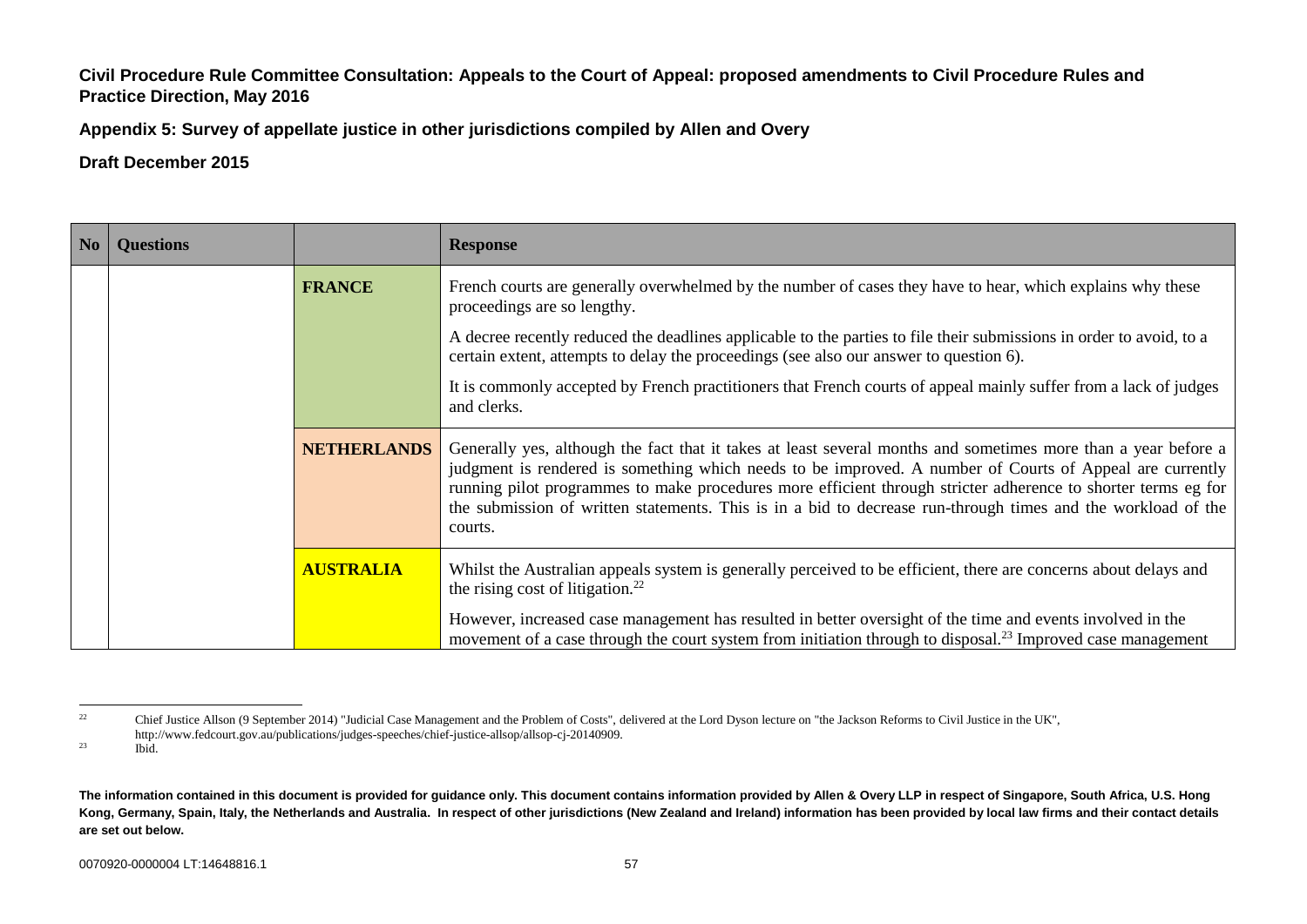**Appendix 5: Survey of appellate justice in other jurisdictions compiled by Allen and Overy**

#### **Draft December 2015**

| <b>Questions</b> | <b>Response</b>                                                                                                                                                                                                                                                                                                                                                               |
|------------------|-------------------------------------------------------------------------------------------------------------------------------------------------------------------------------------------------------------------------------------------------------------------------------------------------------------------------------------------------------------------------------|
|                  | encourages not only a more efficient appeals process, but is essential to ensuring that the system operates with<br>reasonable fairness. <sup>24</sup>                                                                                                                                                                                                                        |
|                  | Moreover, Australian courts have increasingly embraced technology. <sup>25</sup> The introduction of online registries has<br>enabled documents to be filed more easily, and in a more timely manner. Online registries have also increased<br>access to the courts for a "missing majority" of Australians, who reside outside of the main metropolitan areas. <sup>26</sup> |

#### **Respondents**

 $\overline{24}$ <sup>24</sup> M Gleeson, The Purpose of Litigation', presented at the Martin Kriewaldt Memorial Address, Darwin, 12 August 2008.<br><sup>25</sup> Australian Financial Paviaw (23 April 2015) "NSW Courts should embrace technology: Attorney Gene <sup>25</sup> Australian Financial Review (23 April 2015) "NSW Courts should embrace technology: Attorney-General Gabriella Upton", http://www.afr.com/business/legal/nsw-courts-should-embrace-technology-attorneygeneral-gabrielle-upton-20150422-1mr6kn.

<sup>&</sup>lt;sup>26</sup> S Garber, (25 June 2015) Lawyer's Weekly, "Technology brings justice to "missing majority"", http://www.lawyersweekly.com.au/news/16720-technology-brings-justice-to-missing-majority.

**The information contained in this document is provided for guidance only. This document contains information provided by Allen & Overy LLP in respect of Singapore, South Africa, U.S. Hong Kong, Germany, Spain, Italy, the Netherlands and Australia. In respect of other jurisdictions (New Zealand and Ireland) information has been provided by local law firms and their contact details are set out below.**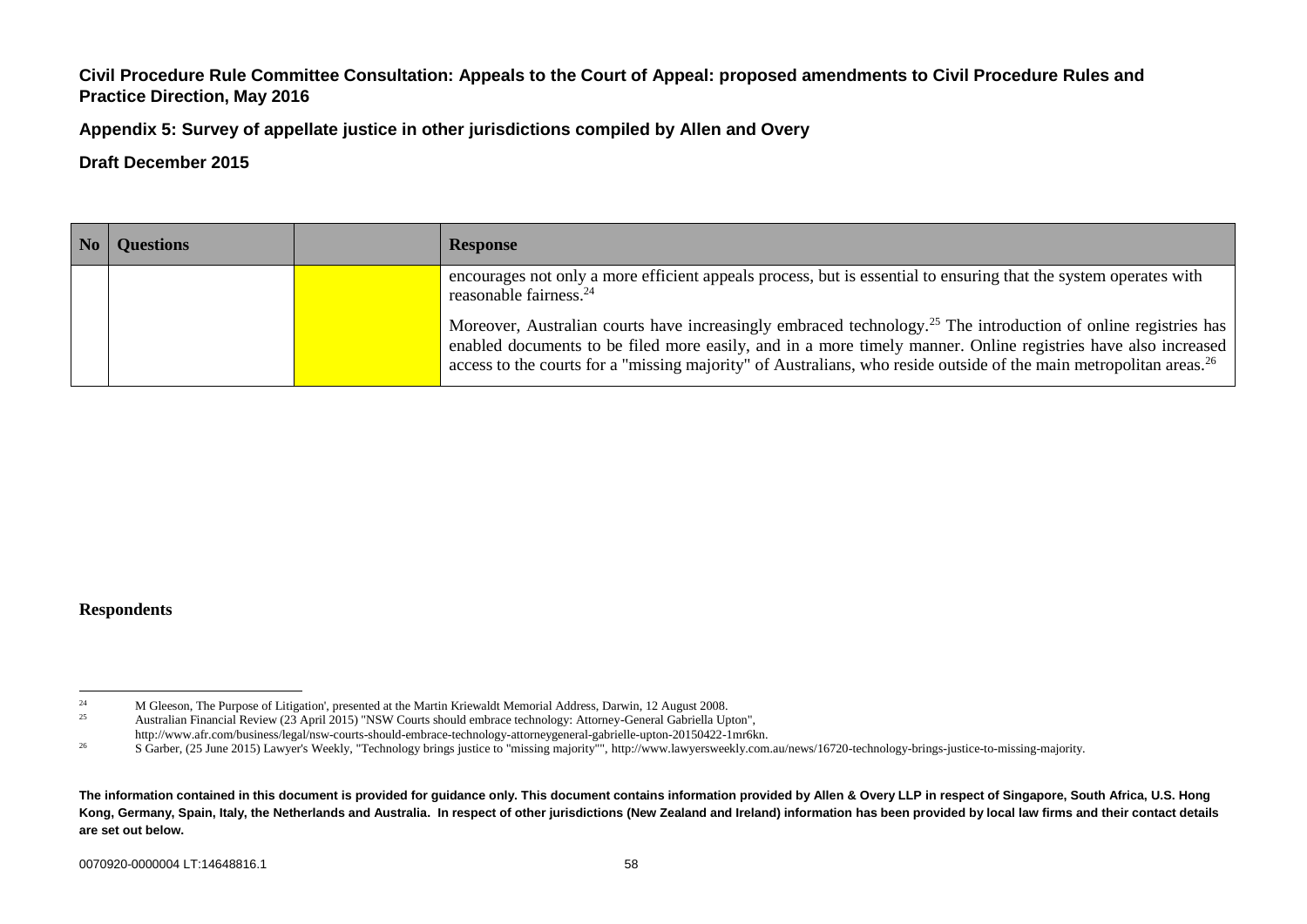**Appendix 5: Survey of appellate justice in other jurisdictions compiled by Allen and Overy**

| <b>Jurisdiction</b>  | <b>Organisation</b>  | <b>Contact</b>                   |
|----------------------|----------------------|----------------------------------|
| Australia            | A&O Sydney and Perth | michael.shepherd@allenovery.com  |
|                      |                      | John.Samaha@AllenOvery.com       |
|                      |                      | Mark.vanbrakel@allenovery.com    |
| New Zealand          | Chapman Tripp        | jody.bevin@chapmantripp.com      |
|                      |                      | paula.gibbs@chapmantripp.com     |
|                      |                      | michael.arthur@chamantripp.com   |
| Canada               | <b>Blakes</b>        | jeff.galway@blakes.com           |
| Singapore            | A&O Singapore        | Shaun.leong@allenovery.com       |
| Hong Kong            | A&O Hong Kong        | matt.bower@allenovery.com        |
| <b>United States</b> | A&O New York         | laura.hall@allenovery.com        |
| South Africa         | A&O Johannesburg     | Anthony.Colegrave@AllenOvery.com |
| Germany              | A&O Frankfurt        | Ulrike.stimmel@allenovery.com    |

**The information contained in this document is provided for guidance only. This document contains information provided by Allen & Overy LLP in respect of Singapore, South Africa, U.S. Hong Kong, Germany, Spain, Italy, the Netherlands and Australia. In respect of other jurisdictions (New Zealand and Ireland) information has been provided by local law firms and their contact details are set out below.**